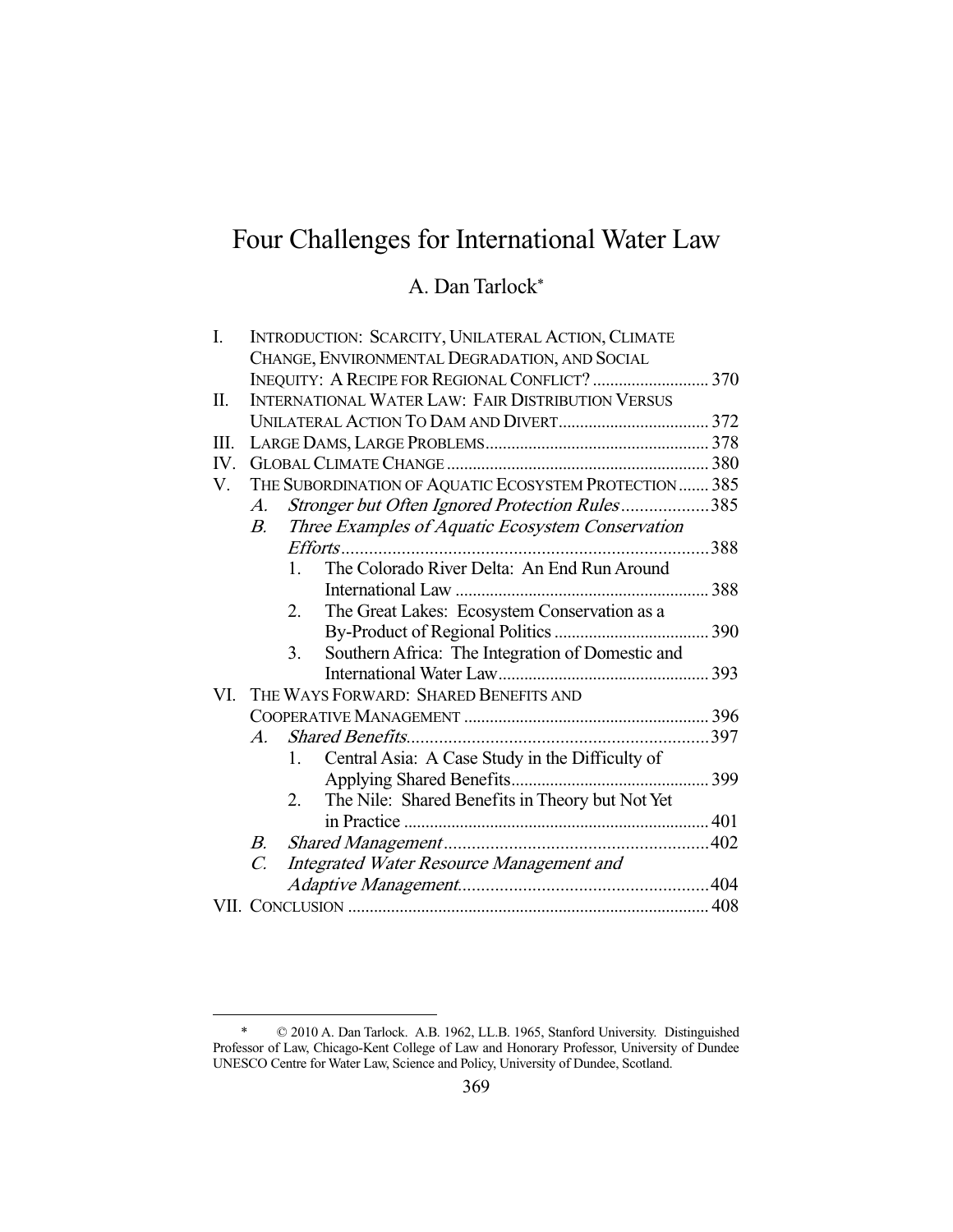# I. INTRODUCTION: SCARCITY, UNILATERAL ACTION, CLIMATE CHANGE, ENVIRONMENTAL DEGRADATION, AND SOCIAL INEQUITY: A RECIPE FOR REGIONAL CONFLICT?

 Across the planet, water is an essential but unevenly distributed natural resource. A glance at a recent map of the world's water-stressed areas confirms that many of them lie in politically unstable and/or poor countries.<sup>1</sup> In the past two decades, environmental degradation and resource conflict have been identified as national or regional security issues potentially as serious as armed conflict.<sup>2</sup> Many water and security studies have drawn the normative conclusion that these stresses will result in internal and external conflicts over the use of limited water supplies and that these conflicts can lead to either military action or massive social unrest and political crises.<sup>3</sup> This Article does not evaluate the merits of these conclusions. Rather, it argues that the growing link between water allocation and global security exposes a number of weaknesses in international water law and governance that must be remedied to deal with the full range of global water stresses. It further argues that the United States has a vital stake in the reform of the law and governance institutions that have grown up in its shadow. The interest starts with the United States' two riparian neighbors, Canada and Mexico, with whom she has negotiated treaties and other water agreements that are vulnerable to many of the stresses described in the Article. Beyond our two neighbors, water stresses in a number of strategically important countries may complicate U.S. foreign policy

 <sup>1.</sup> Joseph Alcamo et al., Global Maps on the World Water Development Situation Prepared for the World Water Assessment Programme, http://www.usf.uni-kassel.de/wwap/ results.htm (last visited Jan. 16, 2010).

<sup>2.</sup> E.g., ROBIN CLARKE, WATER: THE INTERNATIONAL CRISIS (1991); ALEXANDER CARIUS, MELANIE KEMPER, SEBASTIAN OBERTHÜR & DETLEF SPRINZ, THE WOODROW WILSON CTR., NATO/CCMS PILOT STUDY: ENVIRONMENT AND SECURITY IN AN INTERNATIONAL CONTEXT 55-57 (1997); Jutta Brunnée & Stephen J. Toope, Environmental Security and Freshwater Resources: Ecosystem Regime Building, 91 AM. J. INT'L L. 26, 27 (1997); Elizabeth Burleson, Water Is Security, 31 ENVIRONS: ENVTL. L. & POL'Y J. 197 (2008).

<sup>3.</sup> E.g., JON MARION TRONDALEN, U.N. WORLD WATER ASSESSMENT PROGRAMME, CLIMATE CHANGES, WATER SECURITY AND POSSIBLE REMEDIES FOR THE MIDDLE EAST (2009); Barbara Schreiner, Issues of Balancing International Environmental and Equity Needs in a Situation of Water Scarcity, in POLICY AND STRATEGIC BEHAVIOR IN WATER RESOURCE MANAGEMENT 207 (Ariel Dinar & Jose Albiac eds., 2009). For a summary of the literature as of 2007, see A. Dan Tarlock, Water Security, Fear Mitigation and International Water Law, 31 HAMLINE L.REV. 704, 707-12 (2008).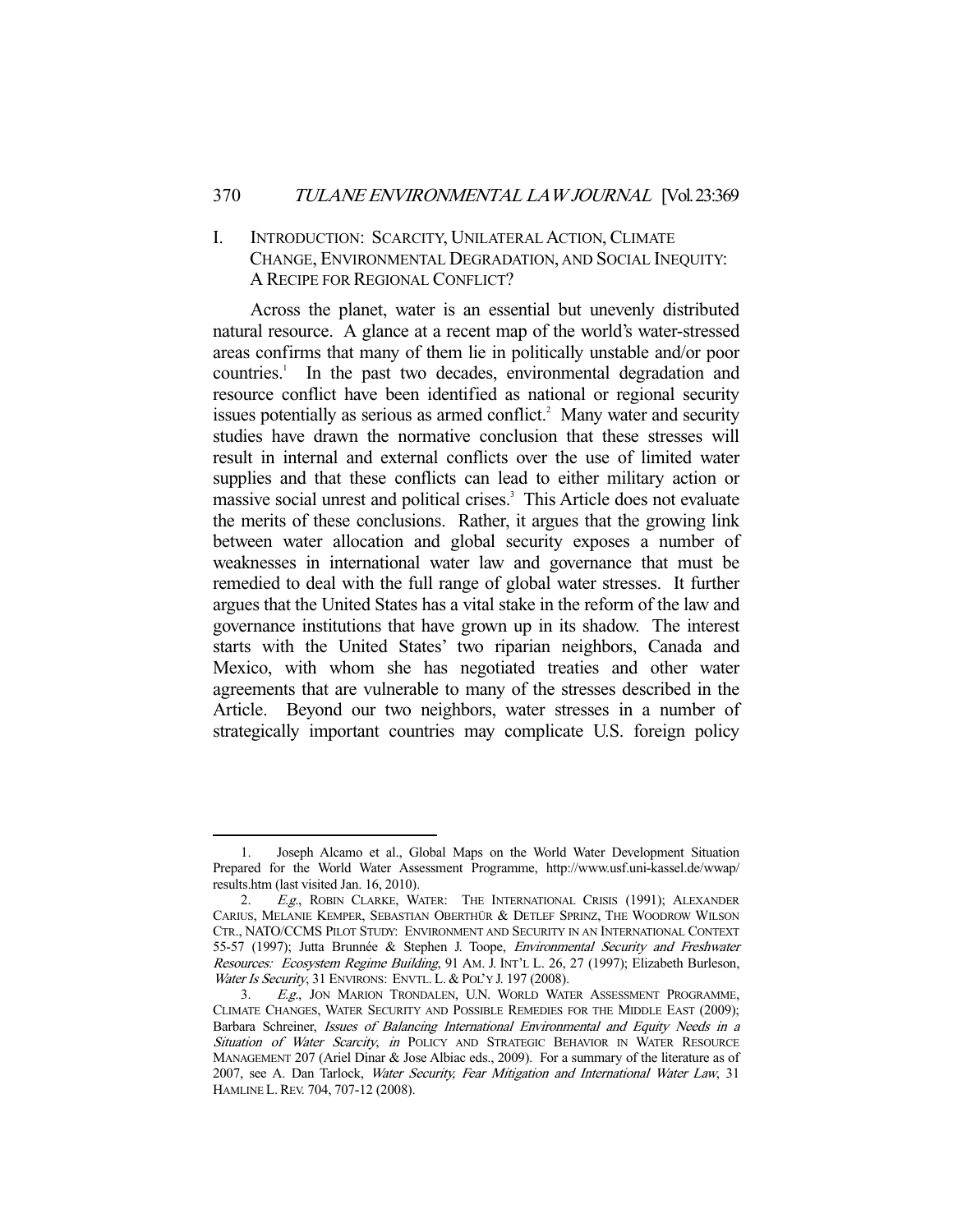interests in promoting greater global security in Africa and Asia and the economic and environmental benefits that follow.<sup>4</sup>

 International water law's four weaknesses are: (1) the gap between the law's aspiration to guarantee all riparian states a fair share of available, shared waters and the incentives for more powerful and wealthy states to take unilateral action that prejudices legitimate competing claims and threatens the well-being of those up- and downstream who rely on the water; (2) the gap between global climate change (GCC) adaptation studies, which call for flexible management regimes, and the law's long-standing goal of encouraging nations to negotiate fixed entitlement treaties in order to provide the stability necessary for infrastructure investment; (3) the frequent subordinations of the conservation of aquatic ecosystems to inconsistent, often consumptive, uses despite recent, laudable efforts to "blue" international water law; and (4) the continued promotion of the construction of largescale dams, though these dams often do not deliver the promised benefits to the poor and disrupt indigenous communities and aquatic ecosystems.

 Customary international water law often abets these stresses because it promotes a race to dam and thus provides incentives for nations to invest in large-scale projects without careful consideration of alternative ways to use the water. It stresses firm entitlements over cooperative, adaptive management regimes. It also contributes to the degradation of aquatic ecosystems by allowing this damage to be traded off against consumptive uses, despite efforts to induce a more just sharing of these vital water resources among riparian states to decrease regional tensions and to put environmental values on an equal footing with economic uses.

 Two reforms have been proposed to supplement the customary rules to produce management regimes that are fair, flexible and address the four tensions: (1) shared benefits and (2) integrated water resources management (IWRM) combined with adaptive management. This Article details the four weaknesses and evaluates the pros and cons of the proposed solutions and suggests how they can be combined in ways which provide for fairer, open, environmentally sustainable, cooperative, and adaptive management regimes among riparian states.<sup>5</sup> Regimes need

<sup>4.</sup> See SERGEI VINOGRADOV, PATRICIA WOUTERS & PATRICIA JONES, TRANSFORMING POTENTIAL CONFLICT INTO COOPERATION POTENTIAL: THE ROLE OF INTERNATIONAL WATER LAW 12 (2003).

 <sup>5.</sup> This reflects the growing consensus that GCC adaptation is one of the major challenges facing water managers and that any new regimes that develop must be, inter alia, at the river basin level, environmentally sustainable, and "within the context of IWRM (Integrated Water Resources Management)." U.N. Econ. Comm'n for Eur., Convention on the Protection and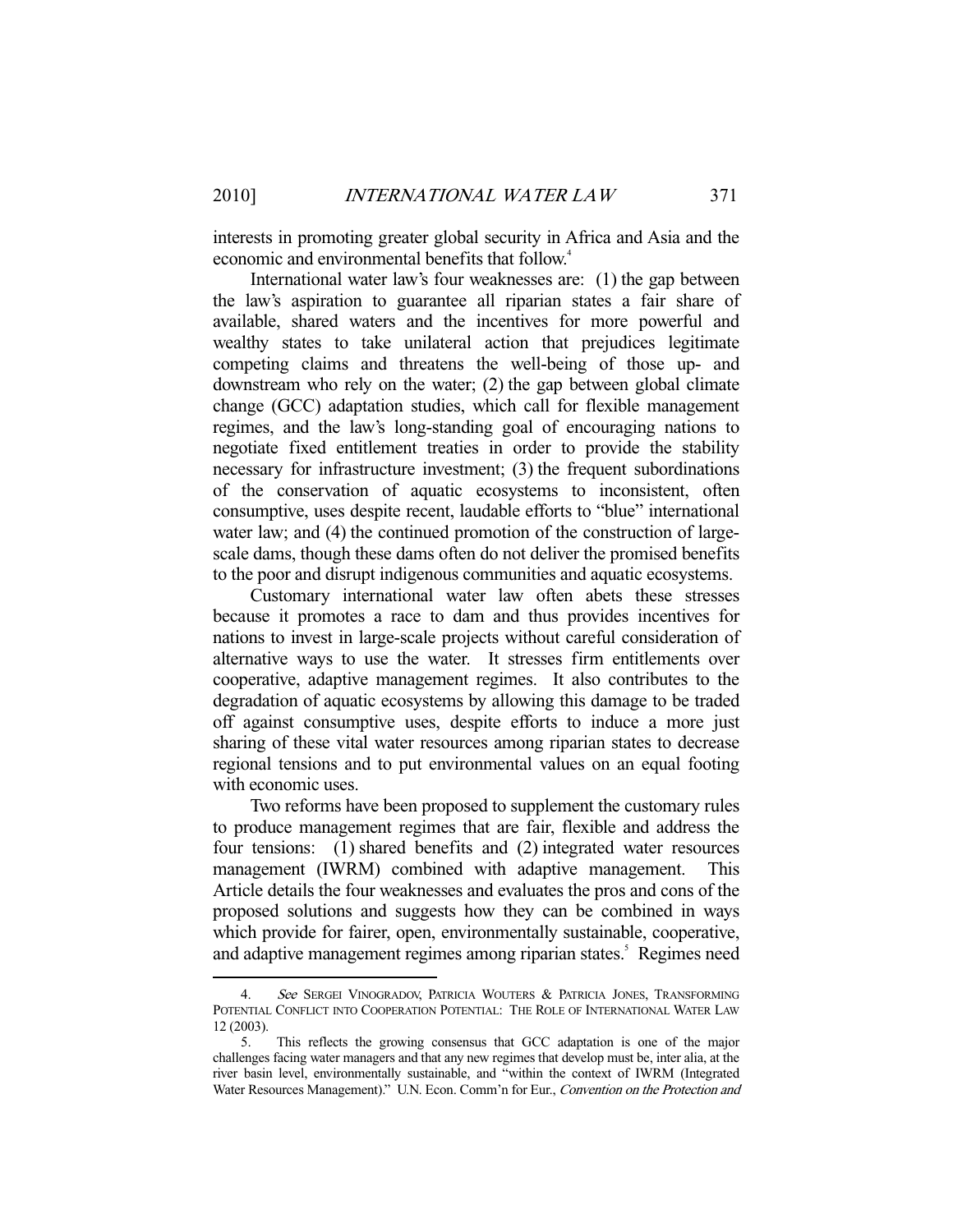to be more receptive to the inclusion of a wider range of interests and open to more innovative management approaches to manage and distribute risk.

 International law alone cannot, of course, create sharing regimes that are fair and adaptable and decrease the risks of conflicts. It is too weak due to the ineffectiveness of enforcement. Reform can at best serve two functions. First, it can decrease the uncertainty inherent in the current law and thus increase the incentives to develop more effective and open management regimes.<sup>6</sup> Second, as these regimes develop, international water norms can serve as background standards by which the legitimacy and effectiveness of a regime can be evaluated.<sup>7</sup>

# II. INTERNATIONAL WATER LAW: FAIR DISTRIBUTION VERSUS UNILATERAL ACTION TO DAM AND DIVERT

 International water lawyers have long recognized that the central problem of too many international rivers has been the unilateral practice of damming and diverting and then defending the new status quo against down- or upstream objections. The long-running conflict among Turkey, Syria, and Iraq over the development and use of the Tigris and Euphrates Rivers, both of which begin in Turkey, is a prime example of upstream unilateral development. For decades, the three riparians have been unable to agree on a permanent apportionment regime. In the 1980s, Turkey started an ambitious development program on the Euphrates, to which she contributes 90% of the annual flow, beginning with the completion of the Ataturk Dam in 1992. Turkey has unilaterally agreed

Use of Transboundary Watercourses and International Lakes, Guidance on Water and Adaptation to Climate Change 15, U.N. Doc. ECE/MP.WAT/30, U.N. Sales No. 09.II.E.14 (2009). In holding that the U.S. Army Corps of Engineers illegally operated a flood control project for the benefit of urban Atlanta to the detriment of the downstream states of Alabama and Florida, a district court concluded with the observation, "Only by cooperating, planning, and conserving can we avoid the situations that gave rise to this litigation." In re Tri-State Water Rights Litig., 639 F. Supp. 2d 1308, 1355 (M.D. Fla. 2009).

 <sup>6.</sup> Or not. In Hungary v. Slovakia, discussed infra notes 44 and 195, the International Court of Justice found both parties at fault and ordered them to negotiate in good faith. The parties have cooperated but remain deadlocked because "Slovakia's aim is to maintain the status quo at the upper section [of the Danube], change at the bottom, while Hungary wishes change at the upper section and wants to keep the *status quo* at the bottom section." Marcel Szabo, The Implementation of the Judgment of the ICJ in the Gab*č*ikovo-Nagymaros Dispute, 5 IUSTUM AEQUUM SALUTARE 15, 18 (2009) (Hung.).

See Joseph W. Dellapenna, *International Law's Lessons for the Law of the Lakes*, 40 U. MICH. J.L. REFORM 747, 778-96 (2007), for a thorough, if somewhat harsh, application of international water law to the new Great Lakes regulatory regimes discussed infra notes 112 to 131.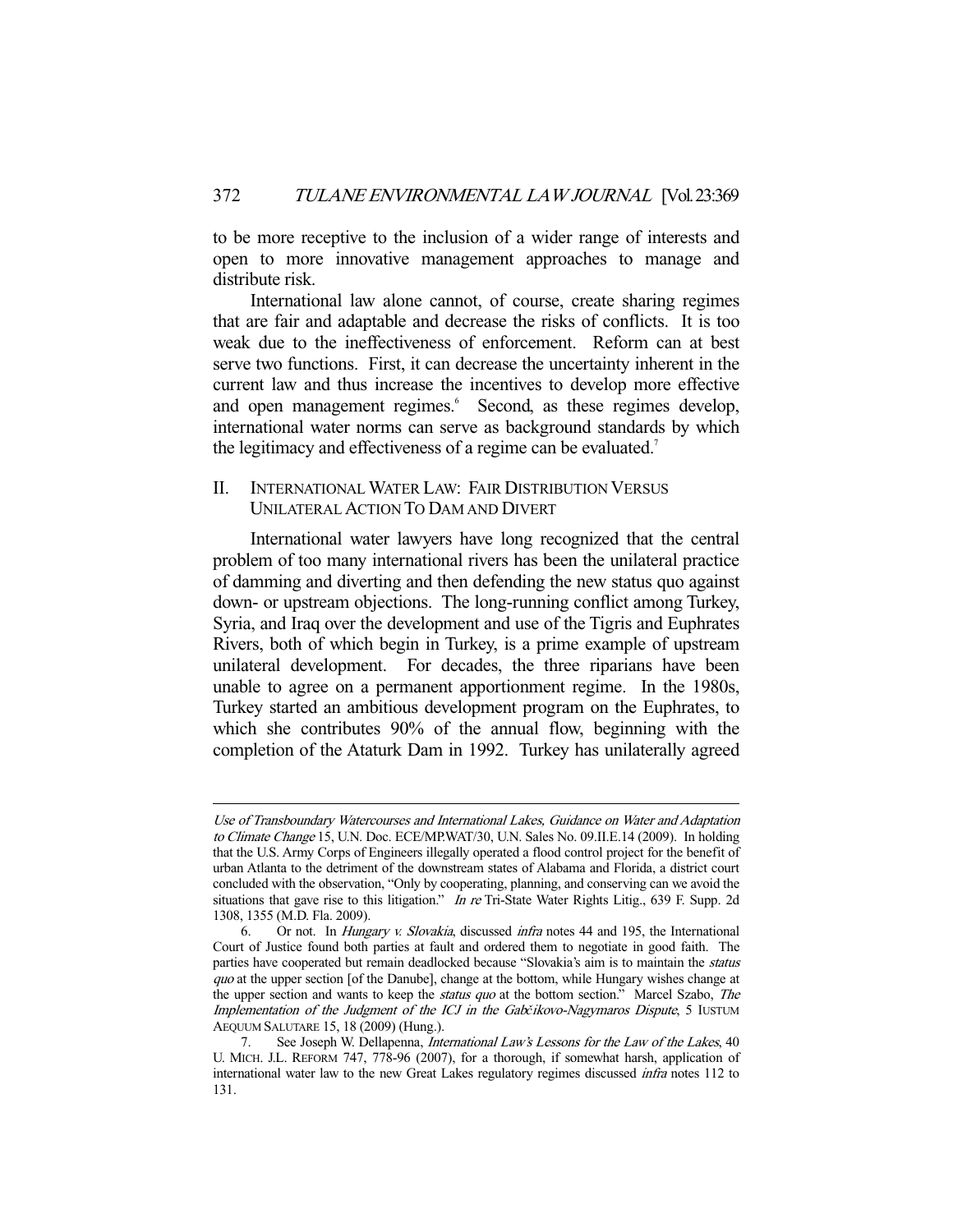that she would guarantee a yearly flow of  $15.75 \text{ km}^3$  to Syria<sup>s</sup> and has in fact abided by her unilateral guarantee. Further, in 2008 she agreed to the creation of an Iraq-Syria-Turkey water research institute, which will work toward a sharing regime.<sup>9</sup> At the same time that Turkey agreed to this nonbinding sharing regime, she continued to make the legally erroneous claim that the Euphrates only becomes an international river when it joins the Tigris near Basra, Iraq, a claim which has no precedent in international water law.<sup>10</sup> This echoes the 1895 "Harmon Doctrine" articulated by the United States, which claims that what falls on a nation stays there as a matter of privilege.<sup>11</sup>

 Customary international water law, following the Lake Lanoux Arbitration,<sup>12</sup> sanctions unilateral dam construction but does not adopt Turkey's narrow definition of an international river. The arbitration arose out of Spain's objection to France's approval of a hydroelectric project, which would reduce the flow of a river that flowed out of Lake Lanoux into Spain.13 France eventually agreed to restore the pre-project flow of the river, but Spain argued that an 1866 treaty and customary international law guaranteed her the natural flow of the river.<sup>14</sup> This is the counter-Harmon Doctrine because it asserts that upstream states cannot alter the natural flow of international rivers.<sup>15</sup> Both claims are too extreme, and the tribunal found no violation of the treaty or customary international law because the diversion of a river was a reasonable use and Spain had not established a serious injury.<sup>16</sup> However, the tribunal treated the river as an international one, and this position is reflected in subsequent codifications of customary international law.<sup>17</sup> Turkey's

 <sup>8.</sup> This information is taken from AQUASTAT: Food & Agric. Org. of the U.N., FAO's Information System on Water and Agriculture: Iraq, http://www.fao.org/nr/water/aquastat/ countries/iraq/index.stm (last visited Jan. 15, 2010).

 <sup>9.</sup> Id.

 <sup>10.</sup> See infra notes 11-16.

 <sup>11.</sup> This theory of absolute territorial sovereignty was first articulated by the United States Attorney General, Justin Harmon, to reject Mexico's claim to a share of the Rio Grande River at a time when the United States was starting to use the Upper Rio Grande. For an analysis of the "Harmon Doctrine," see STEPHEN S. MCCAFFREY, THE LAW OF INTERNATIONAL WATERCOURSES: NON-NAVIGATIONAL USES 111-70 (2d ed. 2007).

 <sup>12.</sup> Brunson MacChesney, Lake Lanoux Case (France-Spain), 53 AM.J.INT'L L. 156, 165 (1959).

<sup>13.</sup> *Id.* at 158.

<sup>14.</sup> *Id.* at 158-60.

<sup>15.</sup> McCaffrey, *supra* note 11, at 99.

 <sup>16.</sup> Id. at 162.

 <sup>17.</sup> Convention of the Law of the Non-Navigational Uses of International Watercourses, art. 2, G.A. Res. 51/229, Annex, U.N. GAOR, 51st Sess., Supp. No. 49, U.N. Doc. A/51/49 (opened for signature May 21, 1997) [hereinafter Watercourses Convention]. Article 2 defines an international watercourse as "a watercourse, parts of which are situated in different States."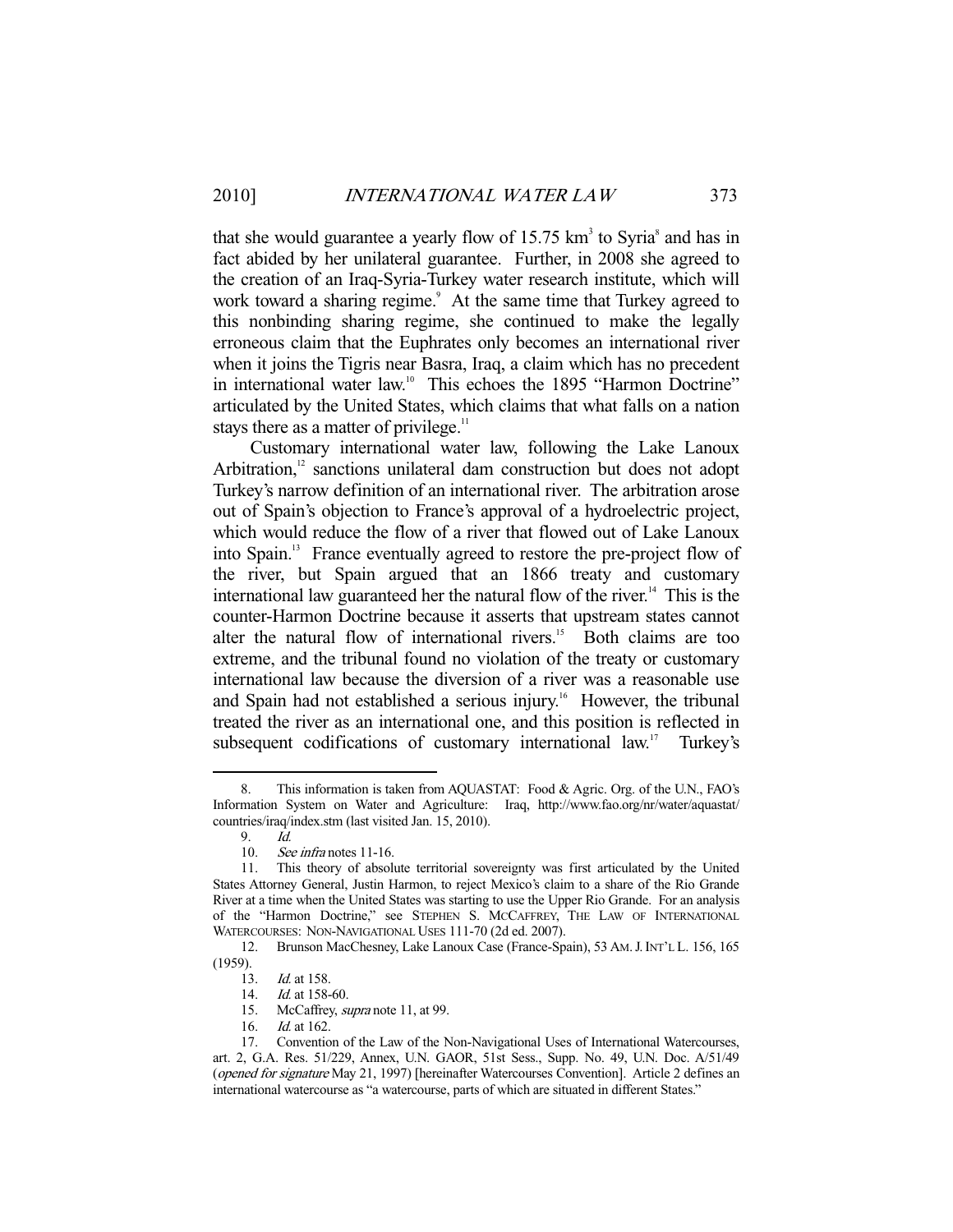extreme version of the Harmon Doctrine may be changing for the better as a by-product of her recent foreign policy decision to reengage the Arab portion of her former Ottoman Empire.<sup>18</sup>

 Downstream states can also make life difficult for more slowly developing upstream states by unilateral action. The endless struggle between Egypt, which claims the right to most of the flow of the two Niles to support her high dams, and her upstream neighbors, and conflicts among the central Asian nations over the Amu Darya and Syr Darya rivers<sup>19</sup> are examples of how upstream states can be victimized by powerful downstream ones. The headwater states on the two Niles were unable to put substantial amounts of water to beneficial use before entrenched agricultural and urban economies developed downstream in Egypt.<sup>20</sup> As a result, the basin states have been able to come up with a sharing regime acceptable to all nations.<sup>21</sup> GCC only exacerbates the need to develop fair sharing regimes.<sup>22</sup>

 Ideally, there should be no race to dam and divert. Dams should be built through cooperation with all the impacted riparian states, and only after adverse impacts have been addressed, a mitigation program developed, and a shared management regime put in place.<sup>23</sup> This ideal has been the great project of international water law, $24$  which starts from the assumption, at least among academic experts, that transboundary

 <sup>18.</sup> In 2009, Turkey hosted a meeting on the use of international river basins, including the Tigris in Ankara. Hans-Jürgen Schlamp, Daniel Steinvorth & Bernhard Zand, The Eternal Candidate: Turkey Bets on Regional Influence as EU Hopes Fade, SPIEGEL ONLINE, June 4, 2009, http://www.spiegel.de/international/europe/0,1518,628575,00.html (Christopher Sultan trans.).

 <sup>19.</sup> See infra notes 163-180 and accompanying text.

 <sup>20.</sup> The immediate root of the conflict is the 1929 Nile Waters Agreement, which apportioned most of the river's flow to Egypt and the Sudan. Paul Howell, Nile Waters, 33 J. AFR. HIST. 149, 150 (1992) (reviewing ROBERT O. COLLINS,THE WATERS OF THE NILE: HYDROPOLITICS AND THE JONGLEI CANAL, 1900-1988 (1990)); see COLLINS, supra, at 156-58; Robert O. Collins, History, Hydropolitics and the Nile: Myth or Reality, in THE NILE: SHARING A SCARCE RESOURCE 109 (P.P. Howell & J.A. Alan eds., 1994); Ashok Swain, Ethiopia, the Sudan, and Egypt: The Nile River Dispute, 35 J. MOD. AFR. STUD. 675, 677 (1997).

<sup>21.</sup> See infra notes 183-187 and accompanying text.<br>22. See TRONDALEN, *supra* note 3.

See TRONDALEN, supra note 3.

<sup>23.</sup> E.g., Patricia Wouters, The Relevance and the Role of Water Law in the Sustainable Development of Freshwater: From "Hydrosovereignty" to "Hydrosolidarity," 25 WATER INT'L 202 (2000).

 <sup>24.</sup> One of the leading forces in the development of the doctrine of equitable utilization reports that upstream-downstream conflicts were the impetus for the International Law Association's (ILA) development of rules and that there were sharp differences of opinion among up and downstream states. Charles B. Bourne, The International Law Association's Contribution to International Water Resources Law, in INTERNATIONAL LAW OF WATER RESOURCES: CONTRIBUTION OF THE INTERNATIONAL LAW ASSOCIATION (1954-2000), at 3-4 (Slavko Bogdanovic, Sergei Vinogradov & Patricia Wouters eds., 2001).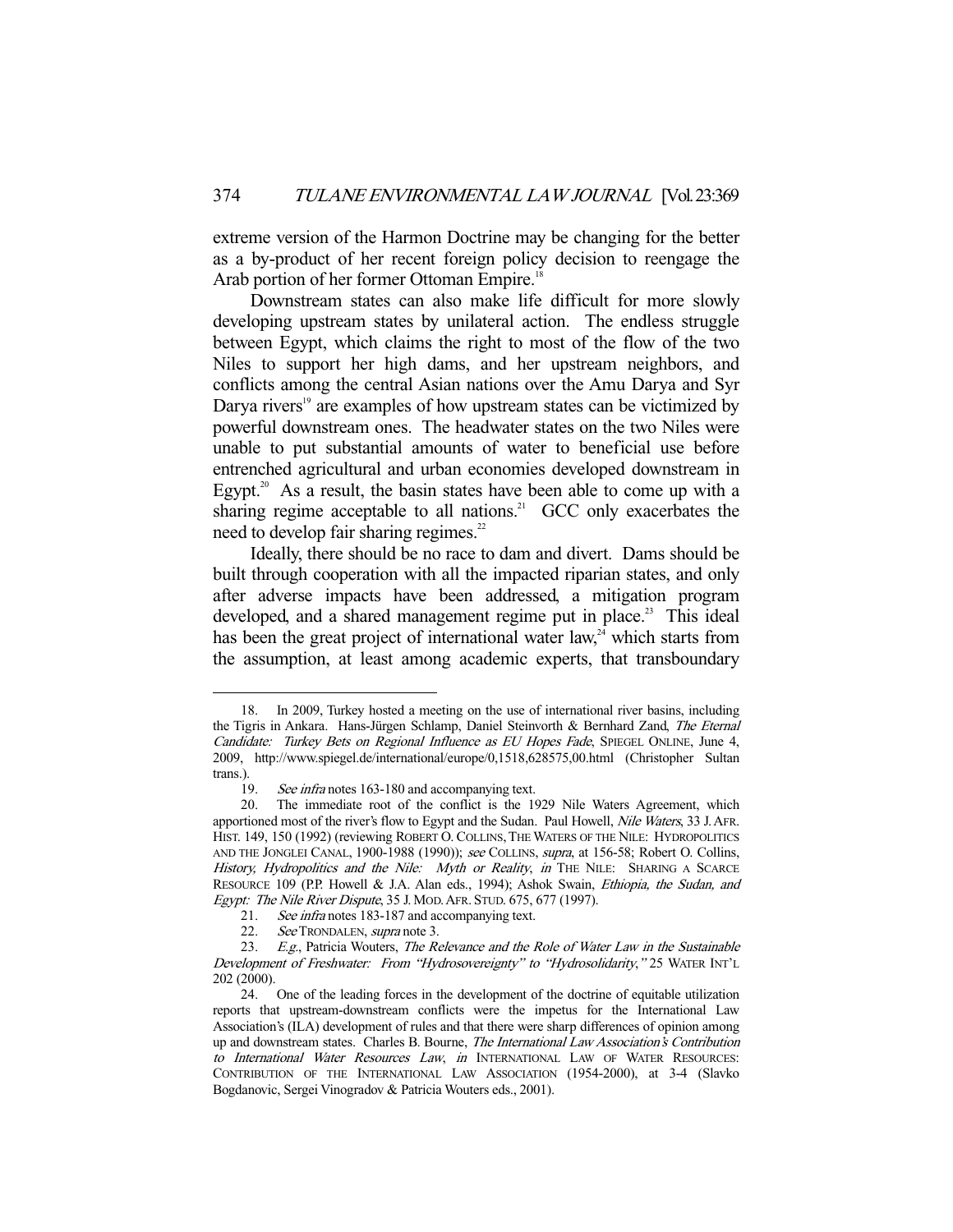rivers should be shared in such a way that allows each riparian state a realistic opportunity to make an equitable and reasonable utilization of this water. $25$  Upstream states do not have an absolute right to control and use all the water that originates in their territories, and downstream states do not have the corresponding right to block upstream development by demanding the unimpeded flow of a river into their territories.<sup>26</sup> At the base of all formulations of the principle of equitable apportionment is the norm of fundamental fairness: no riparian state should be able to unilaterally preclude other states from using their fair share of an international river.<sup>27</sup>

 International water law is said to be derived from United States Supreme Court jurisprudence.<sup>28</sup> Article III of the United States Constitution gives the Supreme Court the power to hear water disputes among the states because they cannot make war against each other.<sup>29</sup> When the Supreme Court decided it would use its original jurisdiction to apportion interstate streams, ironically, it relied on the international rule that all states are of equal dignity to support the principle that all riparian states are entitled to an equitable apportionment of an interstate river.<sup>30</sup> Whatever the source of the original principle, international water law used the concept of equitable apportionment to provide the legal basis to constrain unilateral action, positing that all states are entitled to make equitable and reasonable utilization of international rivers. Equitable apportionment rejects the argument frequently asserted by headwaters

 <sup>25.</sup> Many nations see a difference between sharing a resource and the privilege to make an equitable utilization, although this may be a distinction without a difference. The initial drafts of the Watercourses Convention classified the waters of these rivers as a "shared natural resource." Stephen C. McCaffrey, Special Rapporteur, Second Report on the Law of Non-Navigational Uses of International Watercourses, ¶ 14, U.N. Doc. A/CN.4/399 (1986). However, many states objected because of the suggestion that this implied the right of a riparian nation to participate fully in the allocation and decisions of another nation. To mollify these concerns, the privilege was redefined as "the watercourse States . . . shall share in the use of the waters of the [international] watercourse in a reasonable and equitable manner." *Id.* 

 <sup>26.</sup> At least four theories of the right to use international waters have been identified. They are (1) absolute territorial sovereignty, (2) absolute territorial integrity, (3) prior appropriation, and (4) restricted sovereignty and community of interests. Edith Brown Weiss, The Evolution of International Water Law, 331 RECUEIL DES COURS 163, 184-98 (2009). There is a widespread consensus that the choice is between the last two and that the first two have been rejected as unfair and inefficient. Id.; McCaffrey, supra note 11, at 112.

 <sup>27.</sup> This principle is consistent with the modern characterization of international law as a system to promote distributive justice to scarce resources among the international community. In his seminal book, FAIRNESS IN INTERNATIONAL LAW AND INSTITUTIONS 74 (1995), Thomas M. Franck describes the Convention as an effort "to provide for distribution of a scarce resource through the application of broadly conceived equity."

 <sup>28.</sup> Kansas v. Colorado, 185 U.S. 125, 143-44 (1902).

 <sup>29.</sup> Id.

 <sup>30.</sup> Id. at 144-47.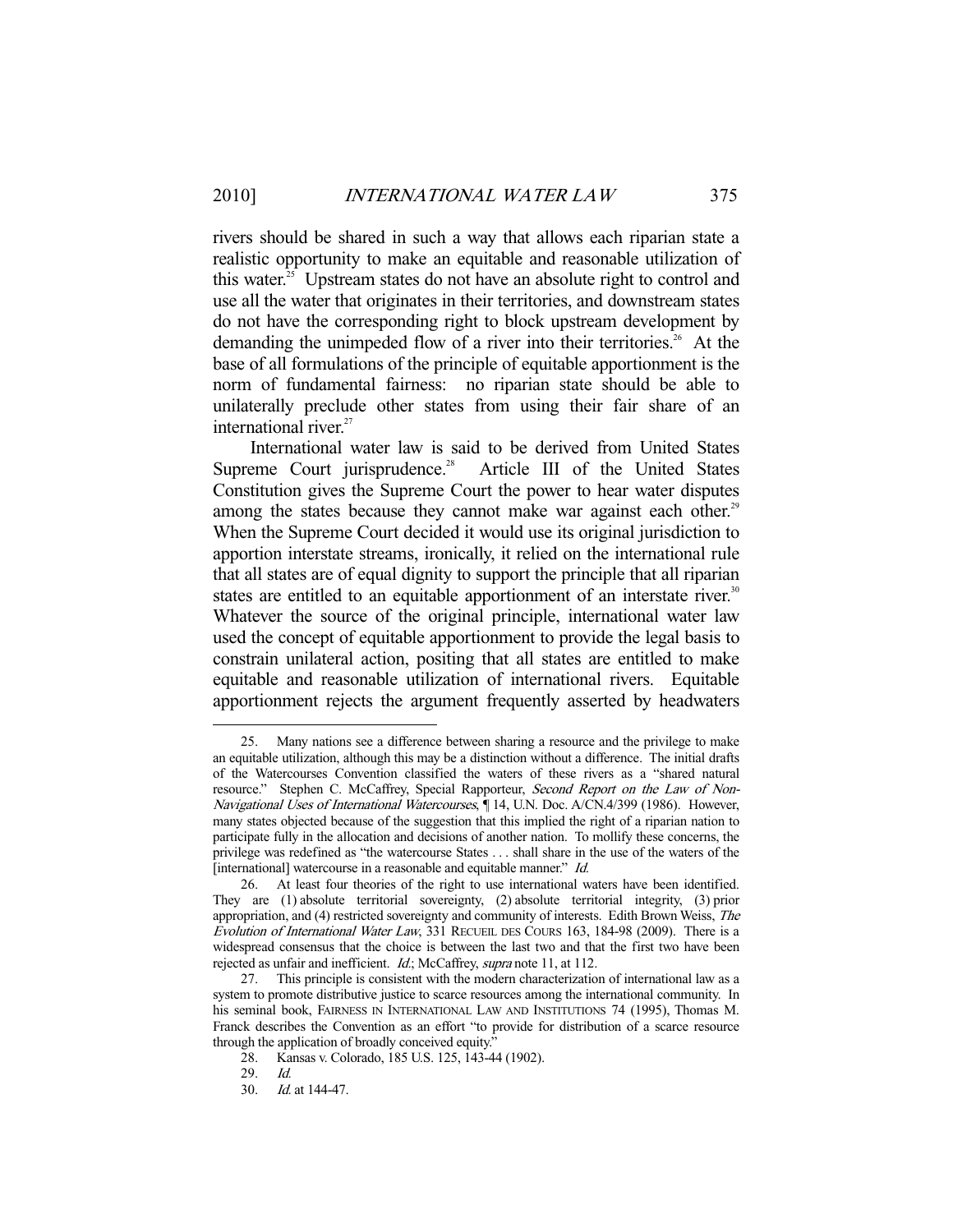nations that they have the privilege to use all the water which originates within their territory. It equally rejects the argument of downstream states that they are entitled to the natural or unaltered flow of an international river.<sup>31</sup>

 All current formulations of equitable apportionment derive from the 1966 Helsinki Rules<sup>32</sup> and the refinement of the Rules in the July 8, 1997, United Nations Convention on the Law of the Non-Navigational Uses of International Watercourses (Watercourses Convention).<sup>33</sup> The Watercourses Convention may never come into force but it is regarded as an authoritative statement of customary law.<sup>34</sup> The Helsinki Rules were revised in 2006 by the Berlin Rules,<sup>35</sup> which articulate a progressive vision of shared river management with enhanced environmental protection duties, but the core concept remains relatively unchanged from the Helsinki Rules and the Convention.<sup>36</sup>

 Article 5 of the Watercourses Convention enjoins states to use watercourses in an "equitable and reasonable manner."<sup>37</sup> Article VI lists seven nonweighted factors relevant to the determination of what is "equitable" and "reasonable."38 This international law formulation broadened the United States' equitable apportionment law, which was primarily developed from disputes in the western states that follow the law of prior appropriation, and thus is heavily weighted toward the protection of prior uses.<sup>39</sup> In international water law, the protection of prior uses is an important but not decisive factor because the need to insure all riparian nations an equal opportunity to make future uses is equally important as the protection of existing uses because, unlike in the United States, there is no central authority to mediate and finance alternative distributions of water.<sup>40</sup> The Watercourses Convention still allows unilateral state action, but it is now constrained by the principle of

<sup>31.</sup> See McCaffrey, *supra* note 11, at 77, 100, 110.

 <sup>32.</sup> ILA, Helsinki Rules on the Uses of Waters of International Rivers, 52 Int'l L. Ass'n Rep. Conf. 484 (1966) [hereinafter *Helsinki Rules*]. The ILA report is reprinted in INTERNATIONAL LAW OF WATER RESOURCES: CONTRIBUTION OF THE INTERNATIONAL LAW ASSOCIATION, *supra* note 24, at 99.

 <sup>33.</sup> Watercourses Convention, supra note 17.

 <sup>34.</sup> Brown Weiss, supra note 26, at 258.

<sup>35.</sup> ILA, Berlin Rules on Water Resources and Commentary, 71 INT'L L. ASS'N REP. CONF. 334 (2004) [hereinafter *Berlin Rules*].<br>36. Id. arts. 12-13 (commentary).

 $Id.$  arts. 12-13 (commentary).

 <sup>37.</sup> Watercourses Convention, supra note 17.

 <sup>38.</sup> Id.

 <sup>39.</sup> Wyoming v. Colorado, 259 U.S. 419, 458-59 (1922).

 <sup>40.</sup> The U.S. federal government has the power to apportion interstate rivers, Arizona v. California, 373 U.S. 546, 292-94 (1962), and during the first six decades of the twentieth century financed multipurpose projects to develop interstate rivers for the benefit of all riparian states.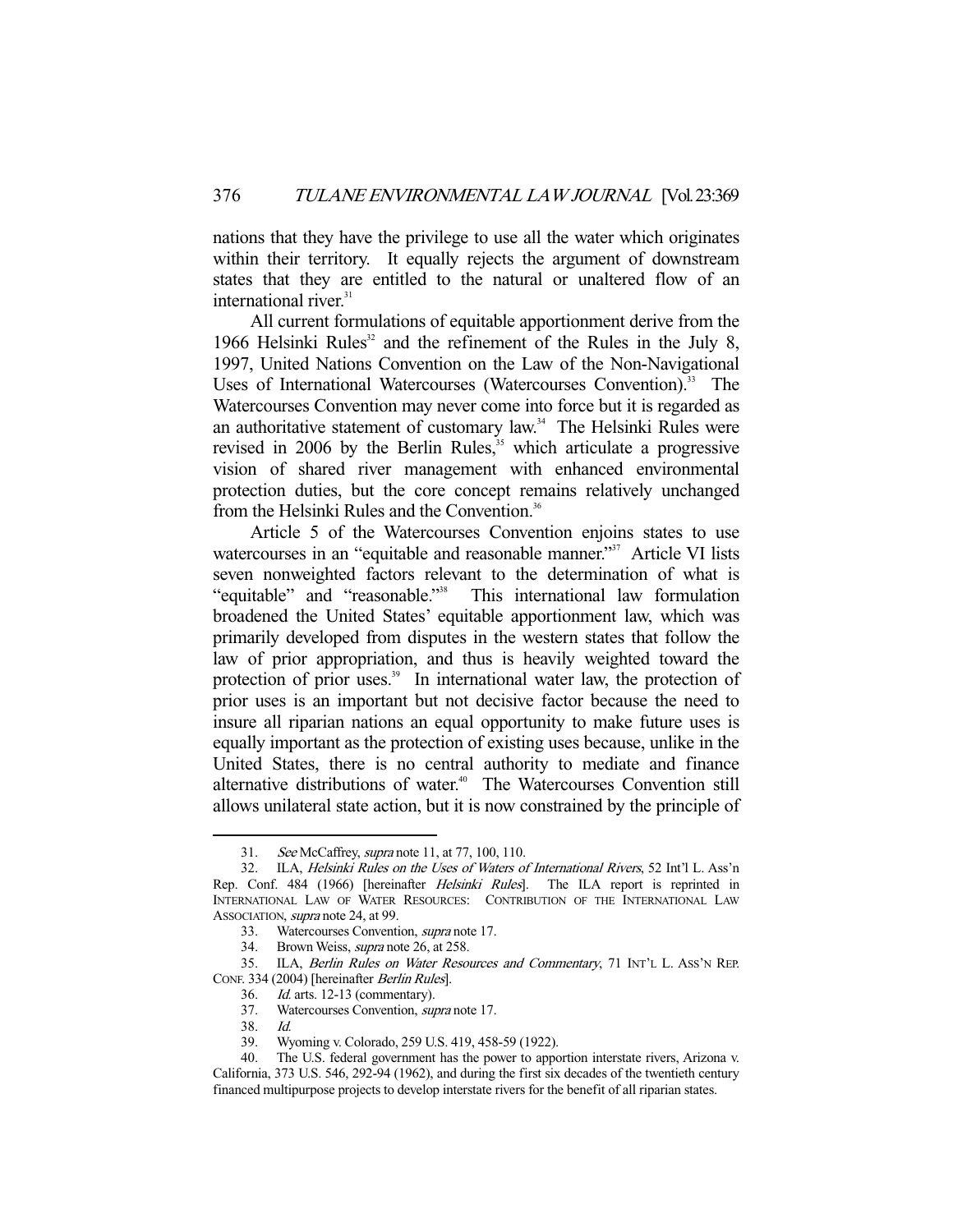equitable and reasonable utilization, which allows other states to object to a dam, diversion, or discharge if they can prove significant harm.<sup>41</sup> Harm can range from the displacement of existing uses to preempted development opportunities. $42$  Thus, a late-developing riparian state is not barred from asserting her right to an equitable apportionment.<sup>43</sup>

 Equal sharing is reinforced by various procedural duties, such as prior notice of a major water project and adequate environmental impact assessment, which promote riparian nation cooperation. It is also reinforced by the International Court of Justice's (ICJ) recognition of equitable apportionment, as articulated in the Watercourses Convention, as a customary norm. In Hungary v. Slovakia, the ICJ held that the former Czechoslovakia's unilateral decision to proceed with a dam-andlock project on the Danube, which diverted 80% to 90% of the river's flow, over Hungary's environmental objections, deprived "Hungary of its right to an equitable and reasonable share of the natural resources of the Danube."<sup>44</sup>

 Unfortunately, on the ground the project of constraining unilateral action can at best be described as a very limited success. States such as China, India, and Turkey continue to engage in large multipurpose water projects unilaterally. Asia is now rife with conflicts between proposed dams in headwaters states and downstream states. For example, India is concerned about China's plans to divert water from the Yarlung Tsangpo River in the Tibetan Plateau to bail out the stressed Yellow River Basin in northern China.<sup>45</sup> At the same time, India has been engaged in a longrunning dispute with Bangladesh over the Tipaimukh project on the Barak River in northeast India. Bangladesh argues that the project has devastating impacts on all downstream uses and indigenous groups who depend on the river.<sup>46</sup>

<sup>41.</sup> Watercourses Convention, *supra* note 17, art. 7. See ATTILA TANZI & MAURIZIO ARCARI, THE UNITED NATIONS CONVENTION ON THE LAW OF INTERNATIONAL WATERCOURSES: A FRAMEWORK FOR SHARING 142-60, 175-79 (2001), for a history of the article and its relationship to the privilege of equitable and reasonable use.

 <sup>42.</sup> It has even been suggested that a state which foregoes a project which would cause significant harm to co-riparians is entitled to compensation. TANZI & ARCARI, supra note 41, at 166.

<sup>43.</sup> Afghanistan is a classic example of a very slowly developing headwaters state. See James C. McMurray & A. Dan Tarlock, The Law of Later-Developing Riparian States: The Case of Afghanistan, 12 N.Y.U. ENVTL. L.J. 711 (2005).

 <sup>44.</sup> Gabčikovo-Nagymaros Project (Hung. v. Slovk.), 1997 I.C.J. 7, 56, 193 (Sept. 25).

 <sup>45.</sup> Kimberly Layton, Inst. of Peace & Conflict Studies, Tibetan Waters: Coming Conflict? (July 29, 2009), http://www.ipcs.org/article/india/Tibetan-waters-coming-conflict-2923.html.

 <sup>46.</sup> Jiten Yumnam, Transboundary Water Conflicts and Tipaimukh Dam (July 28, 2008), http://icrindia.org/?p=412.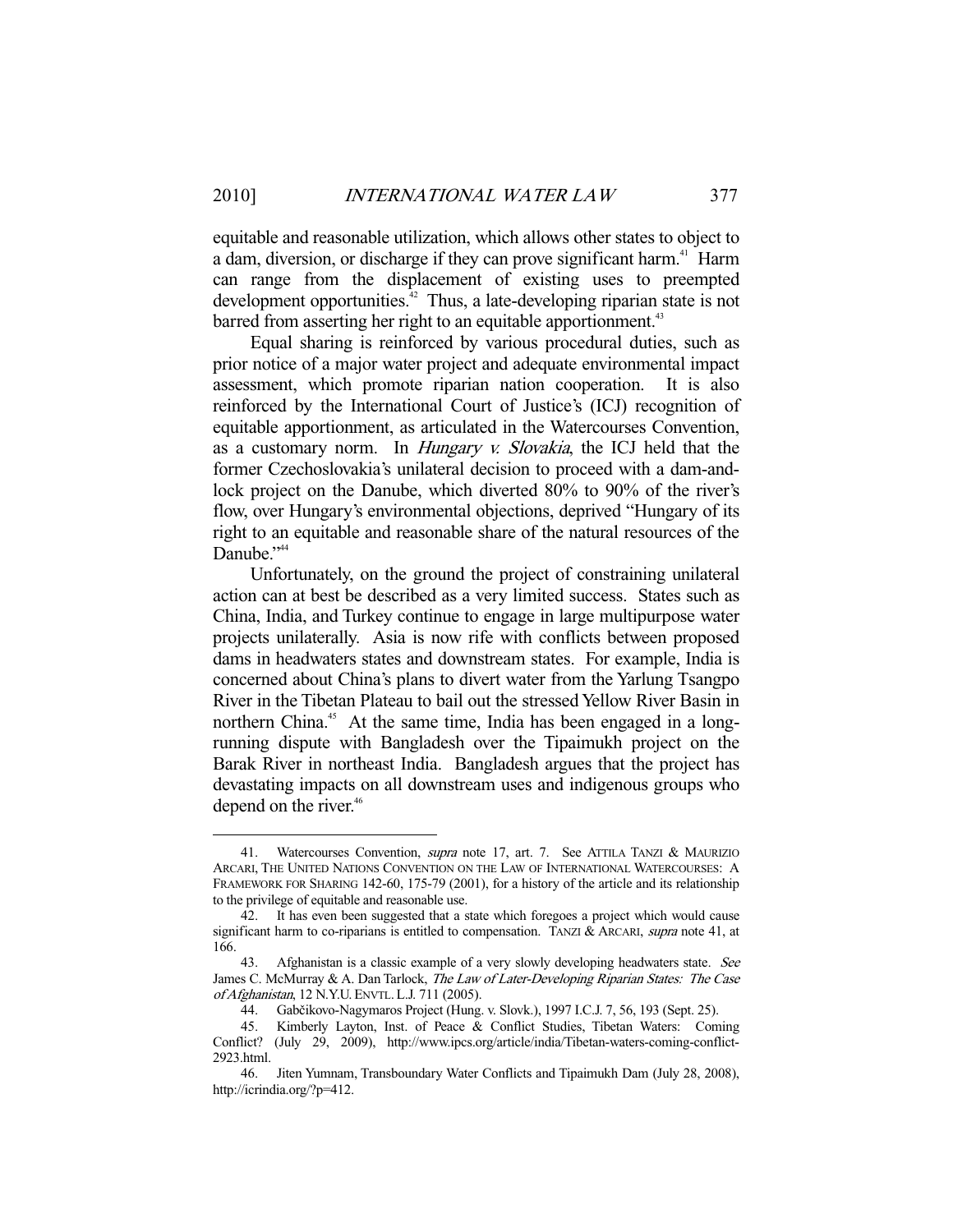These conflicts reflect the fact that geopolitics, not law, drives unilateral action, but international water law shares some of the blame because the equitable apportionment factors are vague. All uses of international rivers are correlative and thus can only be determined in relationship to the uses of other riparians. The geography, hydrology and climate of the basin, past utilization, the population and economic and social needs of the basin, and the availability of alternative sources of supply are among the relevant factors to be considered in determining what is a reasonable and equitable use of the water.<sup>47</sup> The vagueness of the factors combined with inadequate enforcement institutions create incentives for nations to continue to dam and divert first and respond to objections second. However, this is a not a legal justification for unilateral action. The factors are not incoherent or incapable of unilateral application; sufficient guidelines have been developed which allow nations to make a reasonably accurate assessment of their entitlement in relation to other riparian nations.<sup>48</sup> But the law is better, if slow, at corrective than distributive justice. It is easier to remedy a past violation of a firm obligation than to encourage states to take actions that would prevent future conflicts.49

#### III. LARGE DAMS, LARGE PROBLEMS

 International water law's tolerance for unilateral action has encouraged the construction of large dams and multipurpose water projects throughout the world. During the first three decades of the twentieth century, the Soviet Union and the United States developed

<sup>47.</sup> Helsinki Rules, supra note 32, art. V.

 <sup>48.</sup> PATRICIA WOUTERS ET AL., SHARING TRANSBOUNDARY WATERS: AN INTEGRATED ASSESSMENT OF EQUITABLE ENTITLEMENT: THE LEGAL ASSESSMENT MODEL (UNESCO Technical Documents in Hydrology No. 74, 2005), available at http://unesdoc.unesco.org/images/0013/ 001397/439794e.pdf, is the most ambitious effort to provide a framework to apply the equitable apportionment factors.

 <sup>49.</sup> For example, starting in 1992, Mexico failed to honor its delivery obligations under the Mexico-United States Treaty for the Rio Grande River. After years of unsuccessful efforts by the U.S. State Department to resolve the issue, Texas irrigators tried to use Chapter 11 of NAFTA. Chapter 11 allows a foreign investor to challenge host nation actions which are "tantamount to nationalization or expropriation," but Mexico and the State Department obtained a dismissal because NAFTA applies only to host nation investments and all the lost investment was in Texas not Mexico. North American Free Trade Agreement, U.S.-Can.-Mex., ch. 11, § A, art. 1110, Dec. 17, 1992, 32 I.L.M. 289 (1993). However, in 2005 Mexico agreed to a repayment schedule. See Gregory F. Szydlowski, The Commoditization of Water: A Look at Canadian Bulk Water Exports, the Texas Water Dispute, and the Ongoing Battle Under NAFTA for Control of Water Resources, 18 COLO.J. INT'L ENVTL. L & POL'Y 665, 679-80 (2007); Jorge E. Vinuales, Workshop Paper, Access to Water in Foreign Investment Disputes, 21 GEO. INT'L ENVTL. L. REV. 733, 743-47 (2009).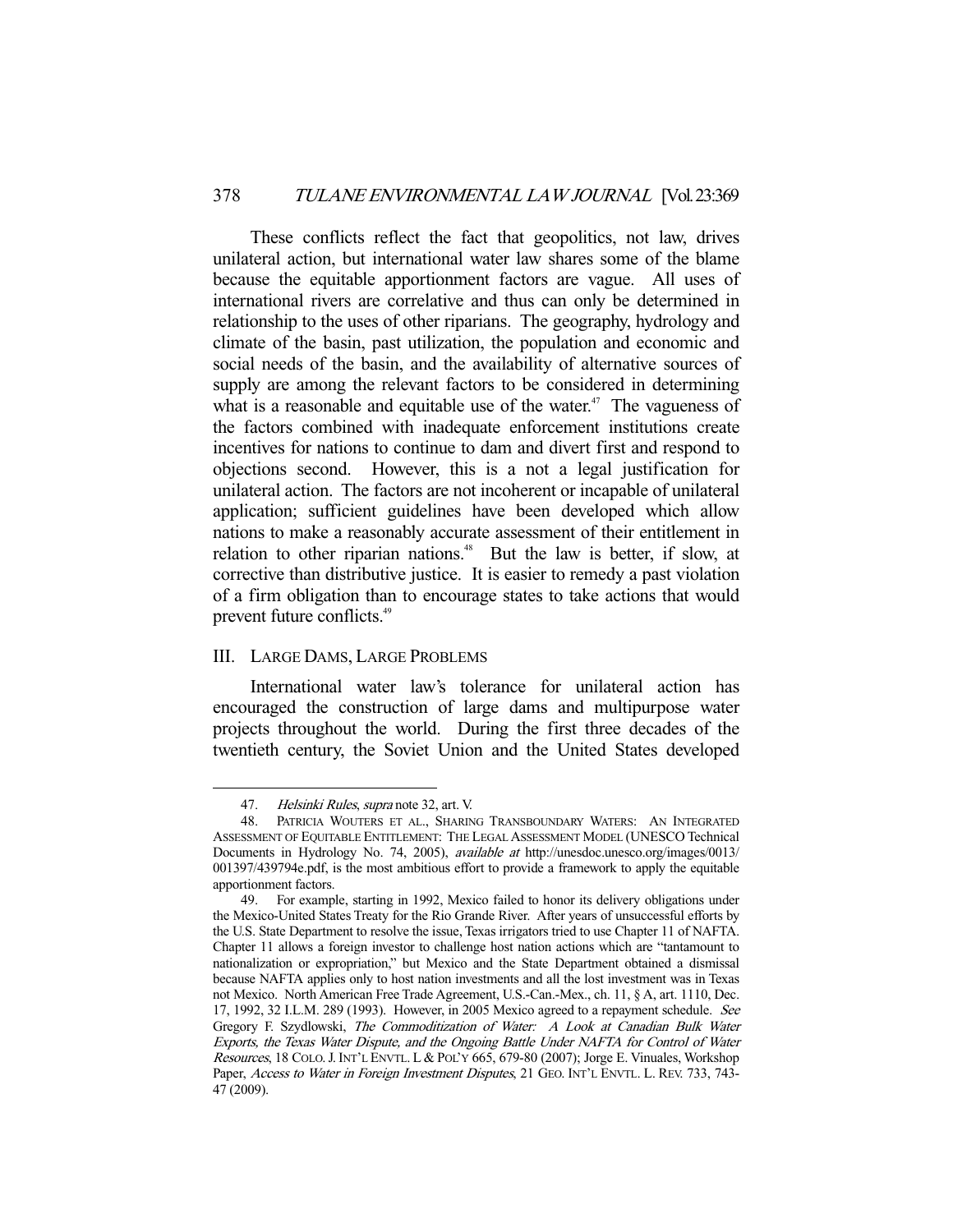large multipurpose dams and reservoirs to stimulate national and regional economic development.<sup>50</sup> After World War II, both countries competed aggressively to export this idea to Africa and Asia.<sup>51</sup> Dam construction continues to thrive in China, India, Brazil, and many other developing countries, but in the late twentieth century, the social, equitable, environmental, and economic costs of these projects became clearer. Many large dams and irrigation projects foreclose future downstream (and upstream) uses and produce high, unaccounted-for social and environmental costs, and the international community has now begun the process of calculating these costs and trying to mitigate them. In 2000, a privately funded commission published a major critique of large dams, especially those built after World War II in developing countries.<sup>52</sup> The World Commission on Dams estimated that most of the forty to eighty million people resettled by dams "have rarely had their livelihoods restored."53

 A subsequent social displacement study by a Commission member reported that minorities are disproportionately victims of dams and reservoirs in Canada, India, Mexico, and the United States, but in China, Japan, and Korea, the victims are the majority poor.<sup>54</sup> The study also found that many irrigation dams "have typically fallen short of physical targets, did not recover their costs and have been less profitable in economic terms."55 Even the flood control benefits of these dams are at best mixed. The role of dams in preventing flood damage has long been controversial because dams encourage irresponsible flood plain behavior. The World's Commission on Dams also found considerable evidence that

 <sup>50.</sup> For a history of the "Big Dam Era" in the United States, see JOHN R. FERRELL, BIG DAM ERA: A LEGISLATIVE AND INSTITUTIONAL HISTORY OF THE PICK-SLOAN MISSOURI BASIN PROGRAM (1993), and MARC REISNER, CADILLAC DESERT: THE AMERICAN WEST AND ITS DISAPPEARING WATER (1986).

 <sup>51.</sup> The most spectacular example is the withdrawal of United States aid to finance the Aswan High Dam after Egypt entered into a cotton-for-arms barter with Czechoslovakia. The Soviet Union seized the opportunity to finance the dam and to send military advisors to Egypt. HUSSEIN FAHIM, DAMS, PEOPLE AND DEVELOPMENT: THE ASWAN HIGH DAM CASE (1981).

 <sup>52.</sup> WORLD COMM'N ON DAMS, DAMS AND DEVELOPMENT: A NEW FRAMEWORK FOR DECISIONMAKING (2000).

 <sup>53.</sup> Id. at 129. For a case of the impact of dams on the First Nations of western Canada, see KENICHI MATSUI, NATIVE PEOPLES AND WATER RIGHTS: IRRIGATION, DAMS, AND THE LAW IN WESTERN CANADA (2009).

 <sup>54.</sup> THAYER SCUDDER, THE FUTURE OF LARGE DAMS: DEALING WITH SOCIAL, ENVIRONMENTAL, INSTITUTIONAL AND POLITICAL COSTS 61 (2005); see INT'L INST. FOR ENV'T & DEV., SHARING THE BENEFITS OF LARGE DAMS IN WEST AFRICA (Jamie Skinner, Madiodio Niasse & Lawrence Haas eds., 2009) (discussing the impact of dam projects on poor communities).

<sup>55.</sup> WORLD COMM'N ON DAMS, supra note 52, at 68; see also John Briscoe, Water Security: Why It Matters and What To Do About It, 4 INNOVATIONS 3, 8 (2009) (describing the positive role that water infrastructure development in Petrolina, Brazil, has had on creating jobs for the poor in the region).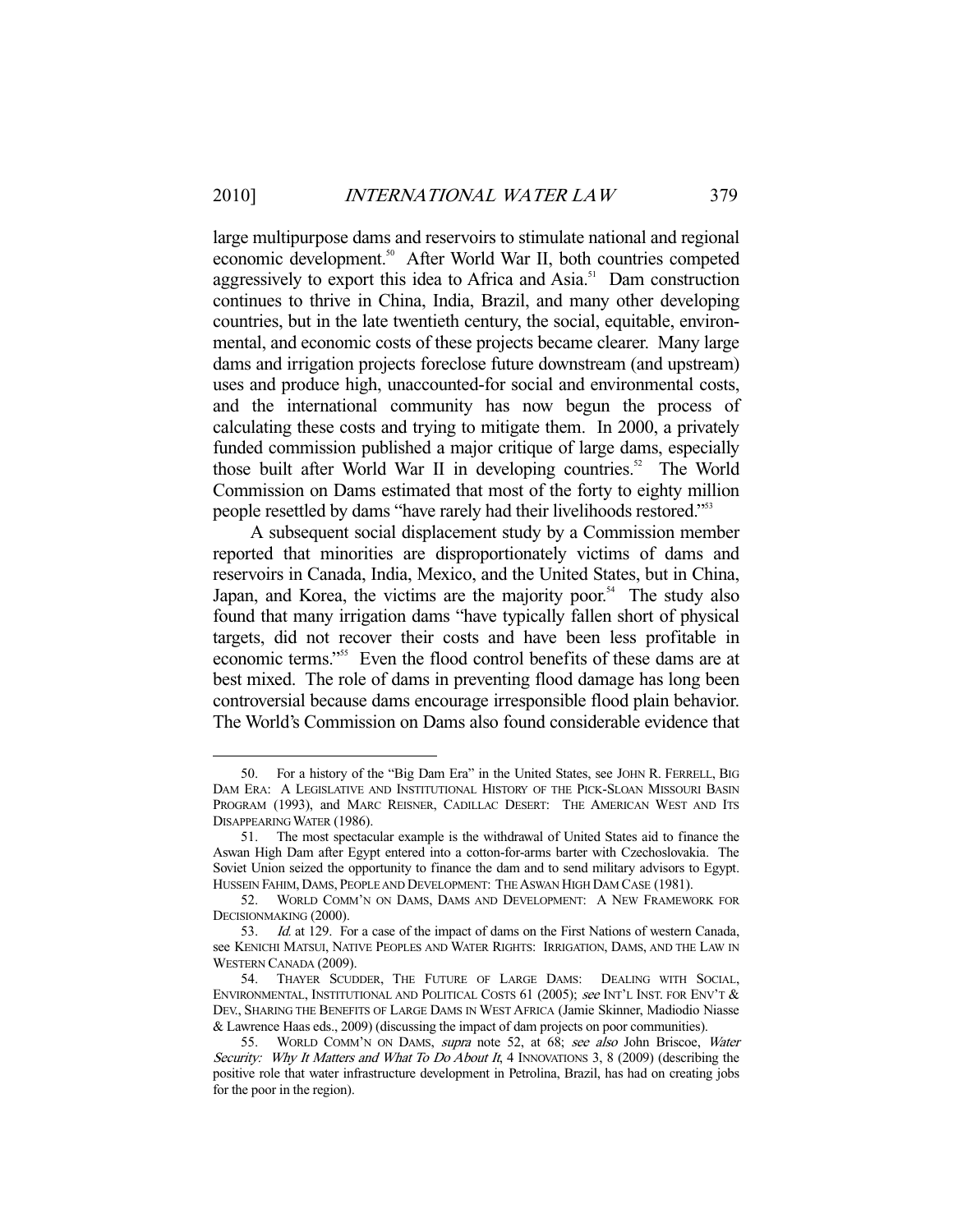dams are moral hazards because they exacerbate rather than alleviate the risks of flood damage.<sup>56</sup> And, reservoirs may account for between 1% and 28% of all greenhouse gas emissions. Altered downstream flows can disrupt flood-dependent ecosystems and societies who depend on them.<sup>57</sup>

#### IV. GLOBAL CLIMATE CHANGE

 Global Climate Change is the third reason that international water law is stressed. There is a relatively firm consensus that the world's arid and semiarid regions, including the southwestern United States,<sup>58</sup> will face a net loss of stream runoff as glaciers melt and annual winter snowpacks diminish at the same time that summer evaporation increases.59 The California Department of Water Resources estimates that the state's vital Sierra Nevada Mountain snowpack, on which both its agriculture and cities depend, "will experience a 25 to 40 percent reduction from its historic average by 2050."<sup>60</sup> Arid and semiarid regions in the tropics and subtropics and Mediterranean regions in southern Europe, South America, and Australia are equally vulnerable to GCC.<sup>61</sup> Arid areas may also face intense outbursts of floods.<sup>62</sup>

 <sup>56.</sup> WORLD COMM'N ON DAMS, supra note 52, at 58-62. This argument is partially adopted by a United States government study on ways to lessen the damage caused by large floods. See INTERAGENCY FLOODPLAIN MGMT. REVIEW COMM., SHARING THE CHALLENGE: FLOODPLAIN MANAGEMENT INTO THE 21ST CENTURY 180 (1994).

<sup>57.</sup> SCUDDER, *supra* note 54, at 75, 213-18.

 <sup>58.</sup> This water loss will stress irrigated agriculture. INTERGOVERNMENTAL PANEL ON CLIMATE CHANGE (IPCC), CLIMATE CHANGE AND WATER (IPCC Technical Paper VI, 2008), available at http://www.ipcc.ch/pdf/technical-papers/climate-change-water-en.pdf. The IPCC summarizes the studies that predict a decline in irrigated acreage and withdrawals in the United States due to higher temperatures and greater yields by rain-fed crops as precipitation increases in nonarid areas. In addition to reduced demand for irrigation, some experts recommend that imports of food be increased (an issue that sunk the Doha Round of trade negotiations in 2008) to create virtual water. However, the IPCC also counsels, "These studies [do] not take into account the increasing variability of daily precipitation and, as such, rain-fed yields are probably overestimated." Id. at 62.

<sup>59.</sup> E.g., NAT'L RESEARCH COUNCIL, COLORADO RIVER BASIN WATER MANAGEMENT: EVALUATING AND ADJUSTING TO HYDROCLIMATIC VARIABILITY (2007) (evaluating the potential impacts of reduced flows on the existing uses of the Colorado River).

 <sup>60.</sup> CAL. RES. AGENCY, DEP'T OF WATER RES., MANAGING AN UNCERTAIN FUTURE: CLIMATE CHANGE ADAPTATION STRATEGIES FOR CALIFORNIA'S WATER 4 (2008), available at http://www.water.ca.gov/climatechange/docs/ClimateChangeWhitePaper.pdf.

<sup>61.</sup> IPCC, *supra* note 58, at 59.

<sup>62.</sup> Declan Conway et al., Rainfall and Water Resource Availability on Sub-Saharan Africa During the 20th Century (Tyndall Ctr. for Climate Research, Working Paper No. 119, 2008) (predicting that Ethiopia will experience increased flooding); Anjali Nayar, When the Ice Melts, NATURE, Oct. 22, 2009, at 1042, 1042-46 (detailing the flood risks that Bhutan faces from melting glaciers which may cause glacial lakes to burst).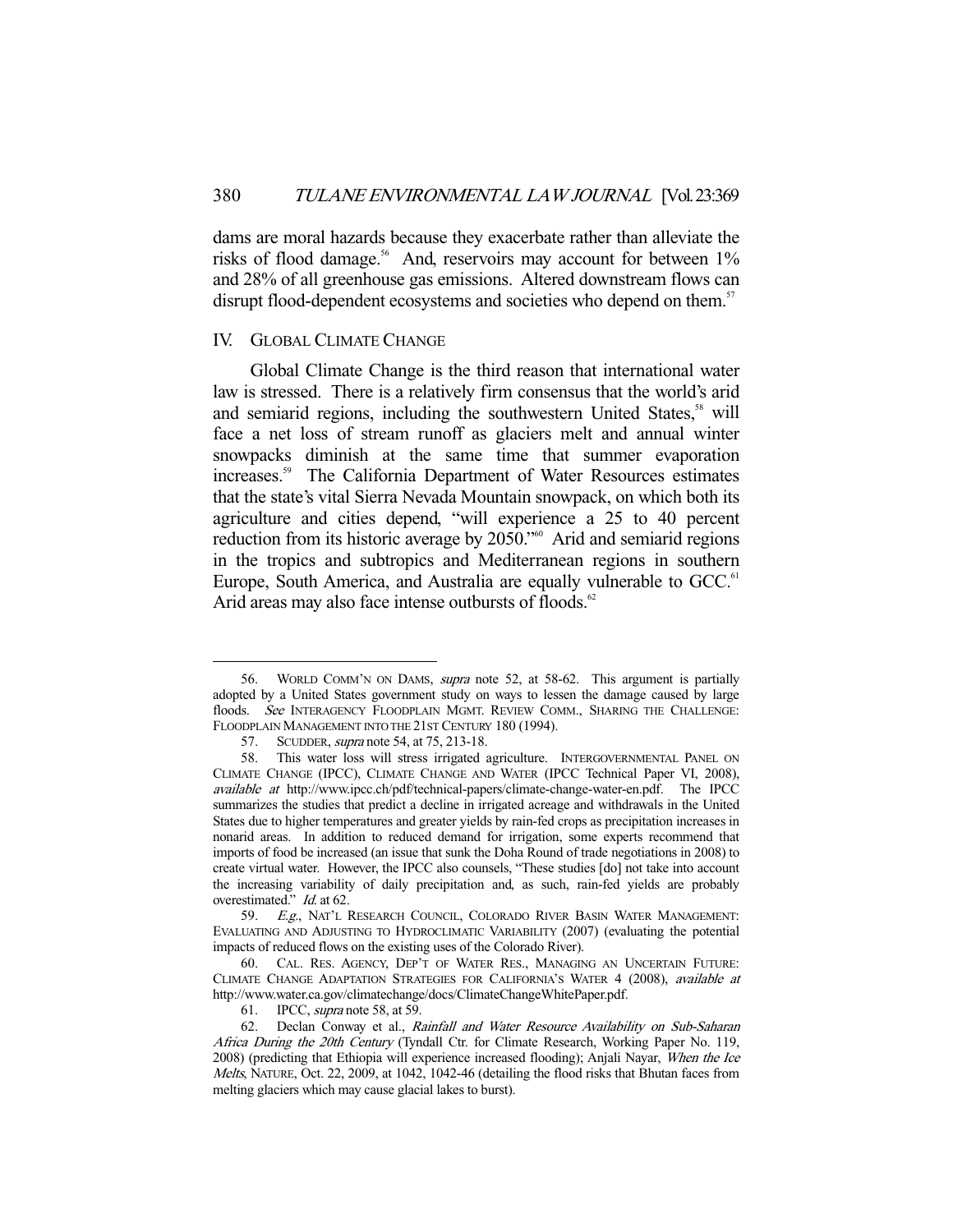Predictions are cloudier and mixed for more humid areas, but the impacts could be no less serious under a wetter, warmer future. Many of these areas throughout the world, especially Europe, East Africa, Central Asia, and the equatorial Pacific Ocean, may experience intense bursts of increased runoff, which may cause severe flood events at the same time that these areas experience lower summer water flows in major, heavily used rivers. For example, summer flows in the heavily used Rhine River may decrease from  $\overline{5}$  to  $15\%$ .<sup>63</sup> In the southeastern United States, Florida, South Carolina, Texas, and western Georgia are more vulnerable to droughts,<sup>64</sup> especially as population has increased in parts of the region.<sup>65</sup> A synthesis of the climate change literature for the Great Lakes concludes:

Mean annual lake surface evaporation could increase by as much as 39 percent due to an increase in lake surface temperatures. This will present particular concern during summer and autumn, which are already characterized by low stream flow. Moreover, with increased evapotranspiration and decreased snowpack, less moisture will enter the soil and groundwater zones, and runoff will be even further decreased. Consequently, under future warmer and drier conditions, Great Lakes residents could become more vulnerable to water supply and demand mismatches.<sup>66</sup>

 Responding to GCC raises a complex mix of technical, economic, and moral issues. Technical questions such as the timing, location, and magnitude of the change are daunting because of the high degree of uncertainty that exists in all efforts to apply GCC scenarios to smaller geographic scales.<sup>67</sup> If historic flows decline in many river basins and severe floods become more frequent in others, all the fundamental hydrologic assumptions upon which water allocation, water pollution control, and aquatic ecosystem conservation are premised must be

 <sup>63.</sup> Alan Nicol & Nanki Kaur, Adapting to Climate Change in the Water Sector, OVERSEAS DEV. INST. BACKGROUND NOTE (2009), http://www.odi.org.uk/resources/download/3149. pdf.

 <sup>64.</sup> OXFAM AM., EXPOSED: SOCIAL VULNERABILITY AND CLIMATE CHANGE IN THE US SOUTHEAST 6-7 (2009), available at http://adapt.oxfamamerica.org/resources/Exposed\_Report.pdf.

 <sup>65.</sup> The Southeast experienced a severe drought in 2005-2007 which stressed Atlanta's water supply and destroyed billions of dollars of crops. However, three Columbia University scientists have concluded that the stresses were the product of regional population growth and bad planning not GCC. Richard Seager, Alexandrina Tzanova & Jennifer Nakamura, Drought in the Southeastern United States: Causes, Variability over the Last Millennium and the Potential Future Hydroclimatic Change, 22 J. OF CLIMATE 5021, 5022 (2009).

 <sup>66.</sup> Noah D. Hall & Bret B. Stuntz, Climate Change and Great Lakes Water Resources: Avoiding Future Conflicts with Conservation, 31 HAMLINE L. REV. 641, 645 (2008).

<sup>67.</sup> See U.N. ECON. COMM'N FOR EUR., supra note 5.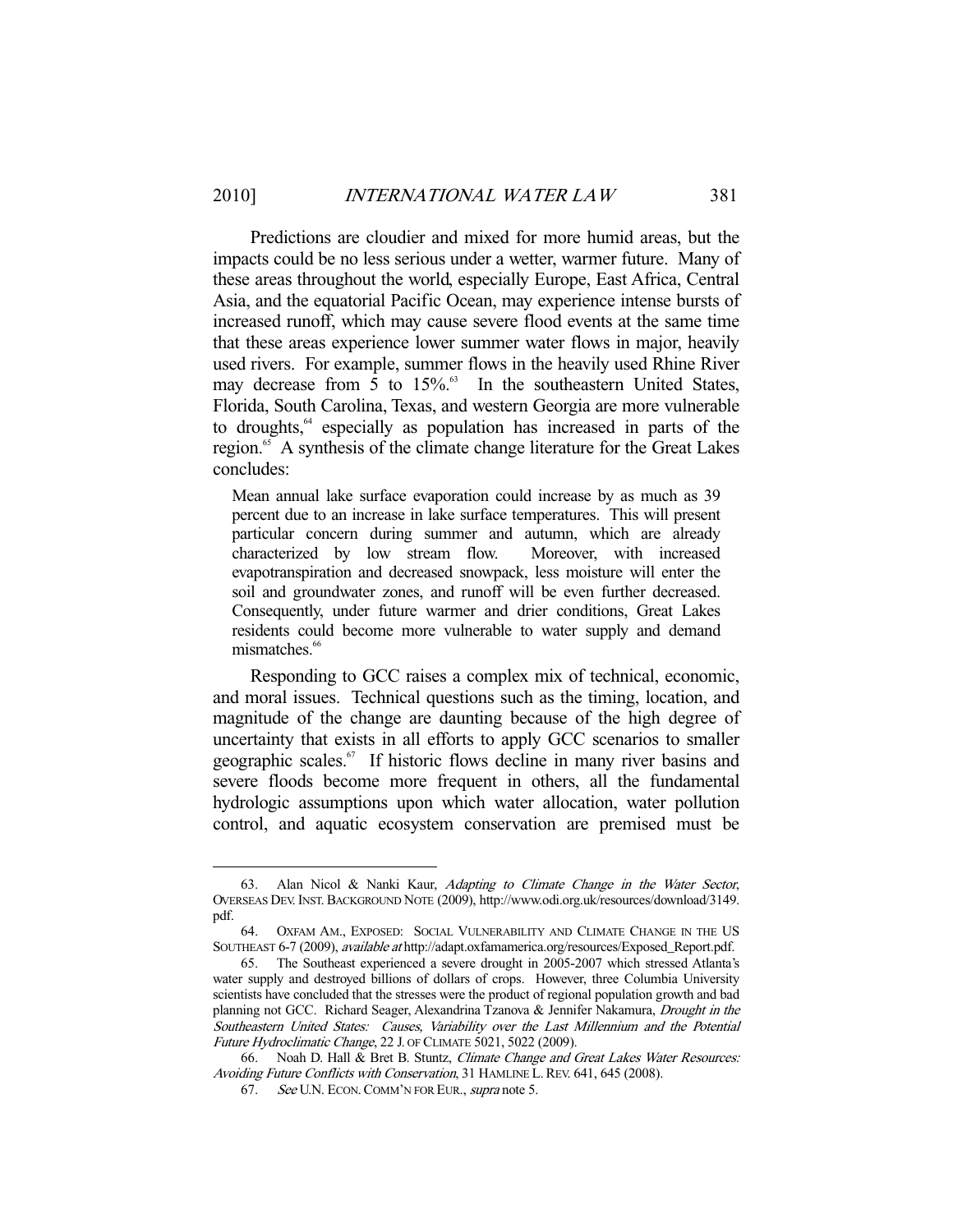reevaluated starting with the hydroelectric generating capacity of the large multipurpose systems around the world.<sup>6</sup>

 Since the Climate Change Kyoto Protocol, the global community has been focused on mitigating the adverse impacts of altered climates by rolling back greenhouse gas emissions. Unfortunately for waterstressed nations and regions, mitigation does no good for two reasons. First, real mitigation is unlikely to happen as greenhouse gas emissions continue to rise as the nations tinker with modest reduction allowances and offsets.<sup>69</sup> Second, even if real mitigation were to take place, it will be at least a century before any benefits are realized.<sup>70</sup> Thus, the only option for nations and water managers is to adapt to the inevitable changes that are already manifesting themselves.<sup>71</sup> Adaptation takes the various adverse impact scenarios as a given and asks how the adverse impacts can be reduced through changes in resource use.<sup>72</sup> Techniques range from physical projects, such as barriers to protect flood-prone areas, to management changes. With respect to water, the tool kit includes scenario development, adaptive management, $\frac{73}{12}$  supply enhancement, demand management, water transfers, and integrated water resources

<sup>68.</sup> E.g., WORLD ECON. FORUM, THIRSTY ENERGY: WATER AND ENERGY IN THE 21ST CENTURY 13 (2009).

 <sup>69.</sup> The December 2009 Copenhagen Summit failed to produce a treaty or other agreement committing the nations of the world to greenhouse gas emissions reductions sufficient to meet the scientific consensus goal of a maximum two-degree Celsius temperature rise. Instead, it produced the last minute Copenhagen Accord among the United States, Brazil, China, India, and South Africa. The Accord commits the major nations to nonbinding percentage greenhouse gas emission reductions below 2005 levels and other measures, all of which fall short of limiting projected temperature increases to two degrees Celsius. Fifteenth Conference of the Parties to the Copenhagen Accord, Copenhagen, Den., Dec. 7-18, 2009, *Draft Decision*, ¶ 10, U.N. Doc. FCCC/CP/2009/L.7 (Dec. 18, 2009).

 <sup>70.</sup> Dr. Susan Solomon, winner of the 2009 Volvo Environmental Prize, estimates that changes produced by anthropocentric  $CO<sub>2</sub>$  emissions will last until 3000. Thomas H. Maugh, Climate Change Has a Firm Grip, L.A. TIMES, Jan. 27, 2009, http://articles.latimes.com/2009/ jan/27/science/sci-warming27.

 <sup>71.</sup> The retreat of glaciers around the world provides one the clearest examples of established change. E.g., INTERGOVERNMENTAL PANEL ON CLIMATE CHANGE, CLIMATE CHANGE COMPENDIUM 113-23 (2009).

 <sup>72.</sup> Adaptation has been criticized because it deflects attention away from mitigation. Holly Doremus & Michael Hanemann, The Challenges of Dynamic Water Management in the American West, 26 UCLA J. ENVTL. L & POL'Y 55, 56-57 (2008), discuss and answer the objections. See generally Matthew D. Zinn, Adapting to Climate Change: Environmental Law in a Warmer World, 34 ECOLOGY L.Q. 61 (2007) (discussing potential for problems in adaptation approach).

<sup>73.</sup> See infra notes 223-228 and accompanying text.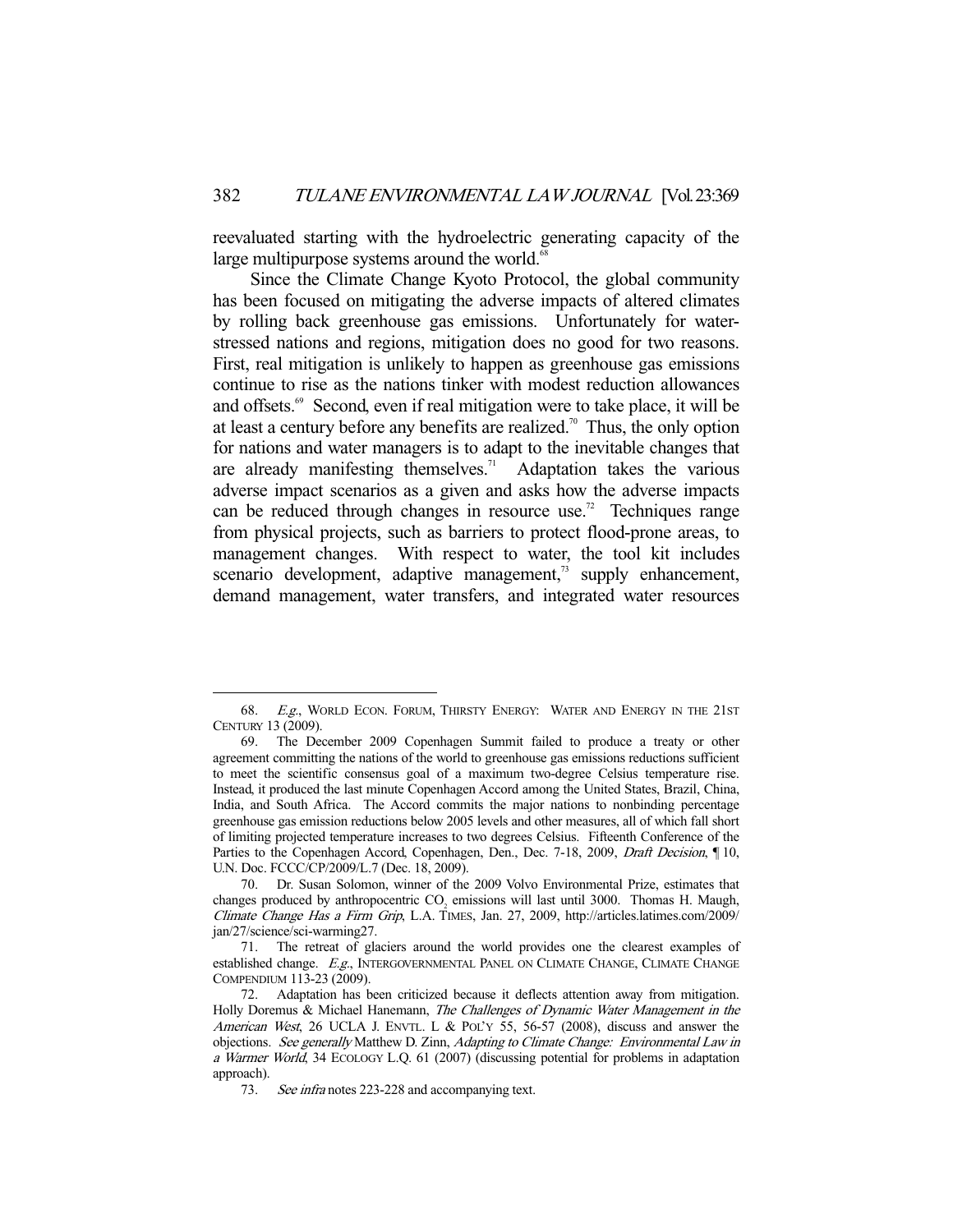planning.<sup>74</sup> More flexible institutions, which are capable of responding to real-time events, will be required.

 The technical issues merge into the economic ones. To take one example, GCC will increase the demand for water for food production at the same time that it stresses the hydroelectric energy sector as many basins through the world experience lower flows. GCC is a moral issue as well as a technical and economic one. Mitigation has been cast as a social justice issue, $75$  an obligation *erga omnes*, but adaptation raises equally compelling social justice issues. Many water users dependent on stressed rivers and aquifers have little capacity to adapt.<sup>76</sup> And, many water-stressed nations are poor and can only take the necessary adaptation steps if the Least Developed Countries Fund, created by the 2001 meeting of the U.N. Framework Convention on Climate Change, provides them the necessary funds. The initial success of this effort is not promising as the Fund is underfunded and has been slow to disburse money.<sup>77</sup> Thus, the interests of indigenous peoples, the poor and the environment may suffer disproportionately as states make the water management choices necessary to adapt to GCC.<sup>78</sup>

 Adaptation will be legally challenging because both domestic and international water law has long stressed stability, which has been associated with destabilizing uncertainty, over flexibility. To promote the efficient use of rivers and aquifers, water law has sought to create secure rights to encourage infrastructure investment. On many river basins the vagueness of equitable apportionment formulations were corrected by

 <sup>74.</sup> ALAN NICOL & NANKI KAUR, OVERSEAS DEV. INST.,ADAPTING TO CLIMATE CHANGE IN THE WATER SECTOR 5 (2009), available at http://www.reliefweb.int/rw/RWfiles2009.nsf/ FilesByRWDocUnidFilename/SNAA-7QA9L2-full\_report.pdf/\$file/full\_report.pdf.

 <sup>75.</sup> Climate change students have adopted Professor Edith Brown Weiss's seminal principle of intergenerational justice. EDITH BROWN WEISS, IN FAIRNESS TO FUTURE GENERATIONS (1989); see also BURNS H. WESTON & TRACY BACH, CLIMATE LEGACY INST., RECALIBRATING THE LAW OF HUMANS WITH THE LAWS OF NATURE: CLIMATE CHANGE, HUMAN RIGHTS, AND INTERGENERATIONAL JUSTICE (2009); John Holland, The United States and Its Climate Change Policy: Advocating an Alignment of National Interest and Ethical Obligations, 23 NOTRE DAME J.L. ETHICS & PUB. POL'Y 623 (2009).

<sup>76.</sup> Erik Ansink & Arjan Ruijus, Climate Change and the Stability of Water Allocation Agreements (FEEM Workshop, Working Paper No. 16, 2007), available at http://papers.ssrn. com/sol13/papers/cfm?abstract\_id=962389, conclude that dramatic declines as well as increases in mean river flows decrease the stability of fixed allocation agreements.

 <sup>77.</sup> Ten times the available funds are necessary to fund all the adaptation projects currently submitted to the Fund. Nayar, supra note 62, at 1045.

 <sup>78.</sup> An early study, WILLIAM D. NORDHAUS & JOSEPH BOYER, WARMING THE WORLD: ECONOMIC MODELS OF GLOBAL WARMING 81 (2000), estimated that climate change will cost people in Sub-Saharan Africa 226 million life years. A more recent one, GLOBAL HUMANITARIAN FORUM, THE HUMAN IMPACT REPORT: CLIMATE CHANGE—THE ANATOMY OF A SILENT CRISIS 1, 3 (2009), estimated that 500 million people are at "extreme risk."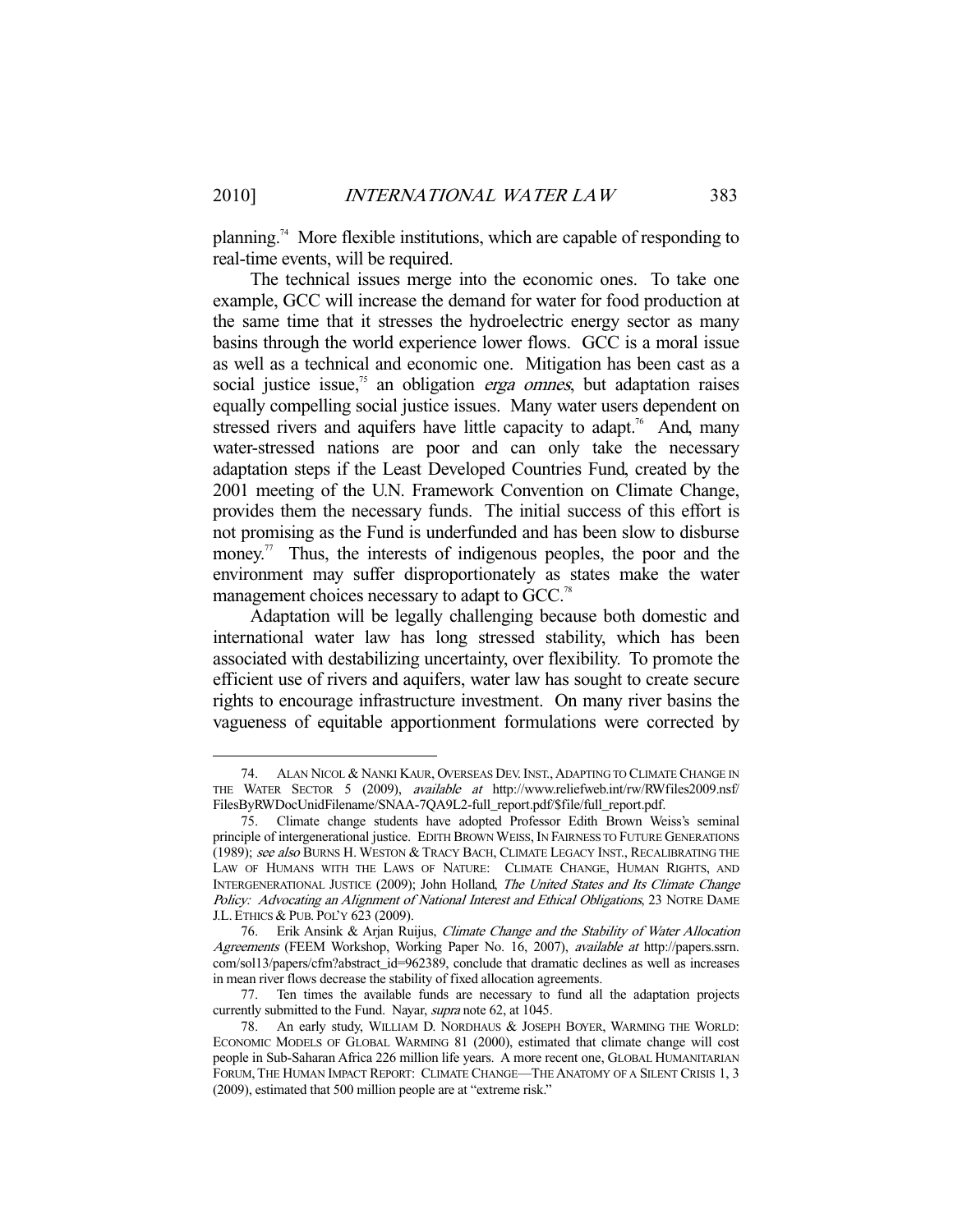treaties and other agreements among riparian states. Therefore, treaty regimes are usually rigid one-off allocations because nations are reluctant to surrender any additional sovereignty to create the necessary adaptive management institutions, especially with the flexibility to adjust to changed conditions such as GCC.79

 Nations have good reason to resist change. The recognition that each riparian nation has a right to a fixed, firm, and fair share of an international river through adjudication, arbitration, or a treaty is a major legal achievement. A fixed apportionment of "wet" water among the riparian states promotes development and interstate fairness. However, the general assumption that treaties create perpetual rights unless the countries agree to revise the instrument<sup>80</sup> may create problems as nations develop GCC adaptation strategies, and the establishment and protection of fixed entitlements runs counter to the thinking among students of adaptation. Experts have begun to identify the desired characteristics of an effective adaptive allocation regime. Adaptive regimes are characterized by the flexibility to make real-time allocations to adjust to changed conditions. In turn, this requires a high degree of cooperative management among riparian nations.

For example, the Economic Commission for Europe concludes:

In the transboundary context, riparian countries should focus on generating basin-wide benefits and on sharing those benefits in a manner that is agreed as equitable and reasonable. A focus on sharing the benefits derived from the use of water, rather than the allocation of water itself, provides far greater scope for identifying mutually beneficial cooperative actions.<sup>81</sup>

U.S. domestic interstate compacts have the same rigidity problems.<sup>82</sup> Thus, in some cases, existing perpetual, stable allocations must be

 <sup>79.</sup> For a more optimistic view of the ability of treaties and other regimes to adapt, see Brown Weiss, supra note 26, at 231-67.

 <sup>80.</sup> The Columbia River Treaty is permanent, but either country can withdraw after 2024 by giving ten years' notice. Treaty Relating to Cooperative Development of the Water Resources of the Columbia River Basin, U.S.-Can., art. XIX, Jan. 22, 1964, 15 U.S.T. 1555 [hereinafter Columbia River Treaty].

 <sup>81.</sup> ECON.COMM'N FOR EUR., supra note 5, at 102.

<sup>82.</sup> Stephen Draper, The Impact of Climate Change on Interstate/International Water Sharing, ABA WATER RESOURCES COMMITTEE NEWSLETTER (Section of Env't, Energy & Res., Am. Bar Ass'n, Chi., Ill.), Feb. 2009, at 11, notes that interstate and international agreements which require fixed water delivery schedules "no longer appear[] to be viable for the future" and that future agreements may include adjustable flow percentage entitlements with a "real time feedback loop that provides river stages . . . at various locations on the river on a regular basis." See generally Raymond Dake, The Great Compromise: Overcoming Impasse in Interstate Water Compacts Through the Use of Alternative Dispute Resolution, 77 UMKC L. REV. 789 (2009) (discussing benefits of interstate compacts and methods of dispute resolution between parties).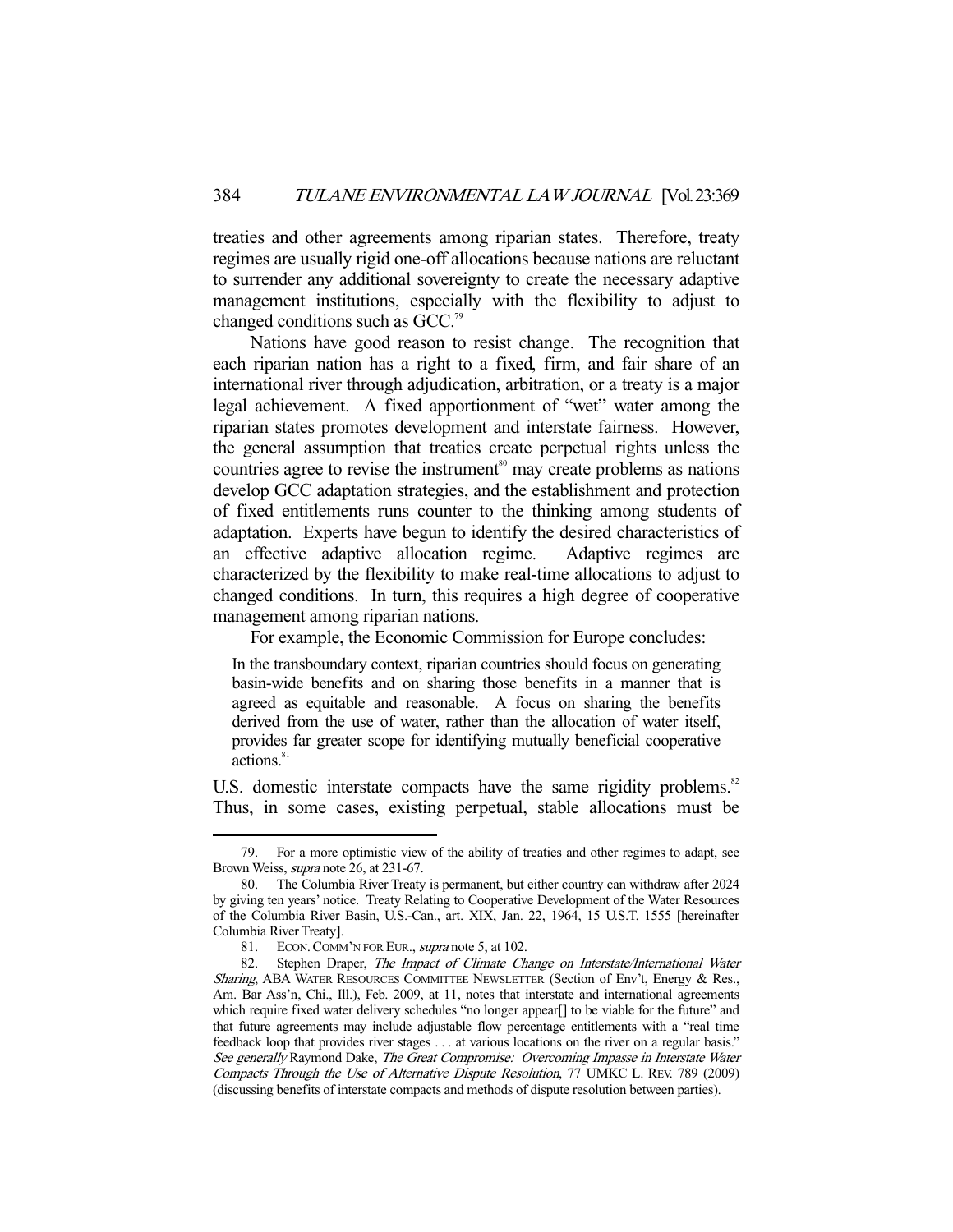overlaid with management regimes that permit carefully tailored modifications as a basin's water balance changes.

 An example of the adverse consequences of a one-off allocation with no management regime attached occurred recently between the United States and Mexico. Under the 1944 Mexico Water Treaty, which divides the Colorado River between the two countries, Mexico was awarded 1,500,000 acre feet compared to the 15 million unilaterally allocated by the United States to the seven basin states. $83$  For years, farmers on the Mexican side of the California border depended on seepage flows from the unlined All American Canal. However, California irrigators wanted to line the canal to capture this seepage, and after they could not secure federal financing, California financed the lining. Mexican irrigators and environmental NGOs sued the United States under the United States National Environmental Policy Act of 1969 alleging that the environmental impact statement did not adequately address the impacts of lining on less wealthy Mexican farmers and cut off flows to the stressed Colorado Delta,<sup>84</sup> an ecological treasure. Before the merits of the suit could be heard, the United States Congress terminated the litigation by special legislation which, de facto, validated California's claim that it could use its share of the river without regard to its cross border impacts.<sup>85</sup>

#### V. THE SUBORDINATION OF AQUATIC ECOSYSTEM PROTECTION

#### A. Stronger but Often Ignored Protection Rules

 As previously discussed, the initial and still dominant purpose of international water law is to establish the ground rules for the construction of large dams. These dams cause substantial adverse

 <sup>83.</sup> Treaty Between the United States and Mexico on the Utilization of Waters of the Colorado and Tijuana Rivers and of the Rio Grande, U.S.-Mex., art. 10(a)-(b), Feb. 3, 1944, 59 Stat. 1219 [hereinafter Mexican Water Treaty].

<sup>84.</sup> See discussion *infra* Part V.B.1.

 <sup>85.</sup> Tax Relief and Health Care Act, Pub. L. No. 109-432, 120 Stat. 2922, § 397 (2006). Consejo de Desarrollo Economico de Mexicali v. United States, 482 F.3d 1157, 1168, 1174 (9th Cir. 2007), dismissed all claims. The court found the language of the statute clear and followed Robertson v. Seattle Audubon Society, 503 U.S. 429 (1992). Consejo, 482 F.3d at 1170. Congress may change the substantive law of a pending case consistent with separation of powers principles as long as it does not make specific findings of fact without changing the underlying law. Id. The plaintiffs' Tenth Amendment challenge was rejected because it found no compelling state participation by the United States since California had agreed to fund the project after the federal government had not. Id. The plaintiff's equal protection argument, based on the selective denial of the right to healthy environment only to Latinos, was dismissed because the organization failed to identify any member who would have individual standing or that the interests of Latinos were germane to the organization. *Id.* at 1170-71.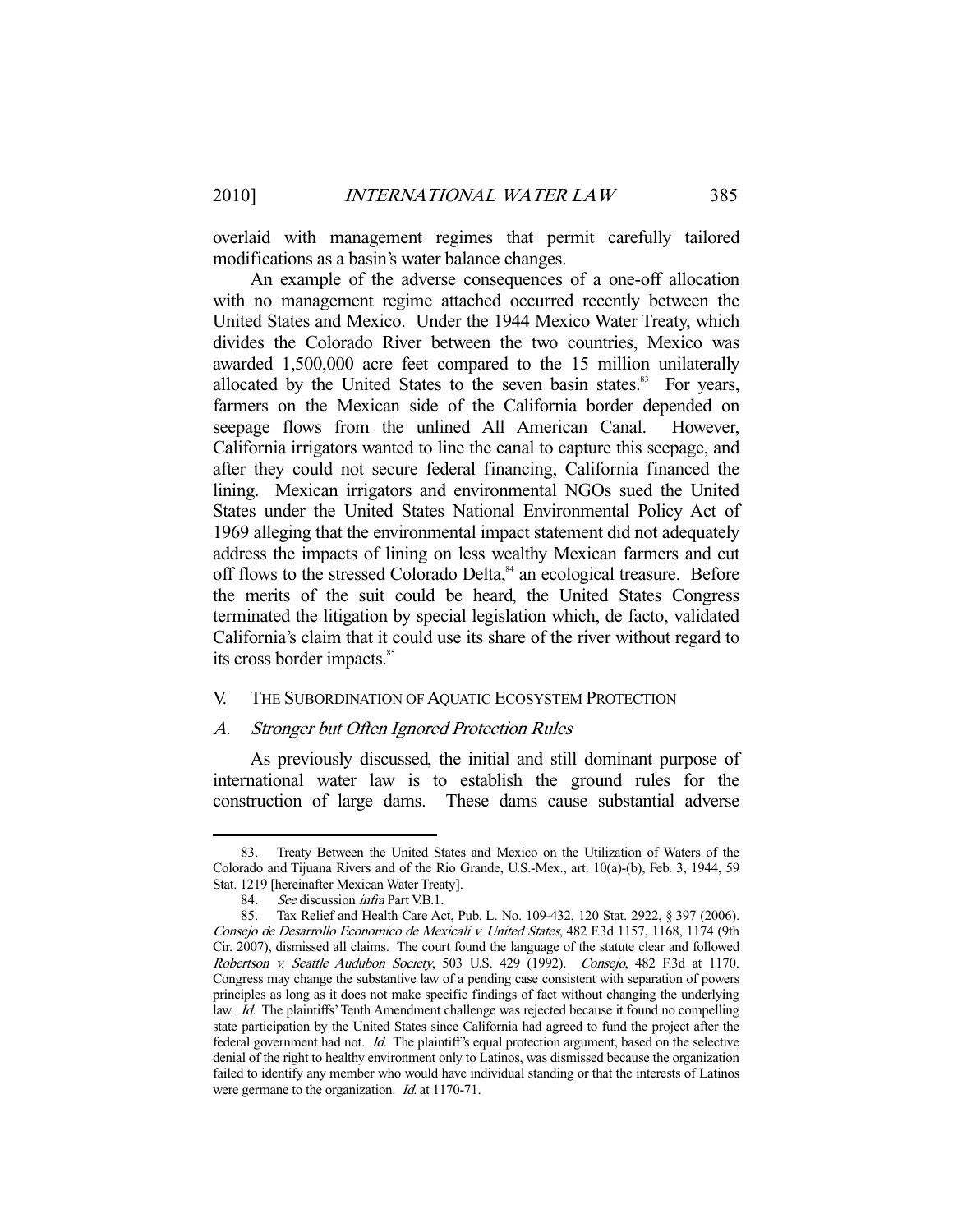ecosystem impacts. They inundate large areas and kill terrestrial plants and displace fauna. More generally, large dams and diversions "compromise the dynamic aspects of rivers that is fundamental to maintaining the character of aquatic ecosystems."<sup>86</sup> GCC adds another level of stress to aquatic ecosystems and may trigger a new round of species extinction. For example, the Intergovernmental Panel on Climate Change predicts that "[e]ndorheic (terminal or closed) lakes are most vulnerable to a change in climate because of their sensitivity to changes in the balance of inflows and evaporation" and could disappear.<sup>87</sup> Rivers may become more saline and contain less oxygen that is vital to ecosystem productivity, and "climatic warming is expected to start a drying trend in wetland ecosystems."<sup>88</sup>

 The loss of biodiversity can also adversely impact a country's hydrology well beyond the degraded area. Much of Brazil's rainfall in the southern plains, the source of much of her agricultural production, is reevaporation from rains that fall on the Amazon. Although the rate of rainforest destruction has slowed recently, the loss of forest cover will redirect water directly back into the Atlantic and thus reduce "the moisture that makes its way to the plains."<sup>89</sup> Even after four decades of environmental sensitivity and the "bluing" of international water law, the operating regimes for these projects and the weak management regimes put in place on some rivers make it easy for riparian states to give some consideration to environmental issues, but then to trade them off against other values. The rights of other riparian states are primarily procedural.<sup>90</sup> Nations have no duty to forgo development once they have met their notice, negotiation, and perhaps environmental assessment duties with other states.

 International water law offers three possible legal routes to the protection of aquatic ecosystems. In addition, other general international conventions such as the UNESCO World Heritage Conservation Programme and the Ramsar Wetlands Convention offer opportunities for

<sup>86.</sup> WORLD COMM'N ON DAMS, supra note <sup>52</sup>, at 77. See generally Symposium, Transboundary Freshwater Ecosystem Restoration: The Roles of Law, Process and Lawyers, 19 PAC. MCGEORGE GLOBAL BUS. & DEV. L.J. 1 (2006) (discussing ecological decision making).

<sup>87.</sup> IPCC, *supra* note 58, at 55-56.

<sup>88.</sup> *Id.* at 56.

<sup>89.</sup> Briscoe, *supra* note 55, at 17.

<sup>90.</sup> E.g., Convention on Access to Information, Public Participation in Decision-Making and Access to Justice in Environmental Matters, June 25, 1998, 2161 U.N.T.S. 447 [hereinafter Aarhus Convention]; Framework Convention on Climate Change, art. 6, May 9, 1992, 31 I.L.M. 849 (1992) [hereinafter FCCC].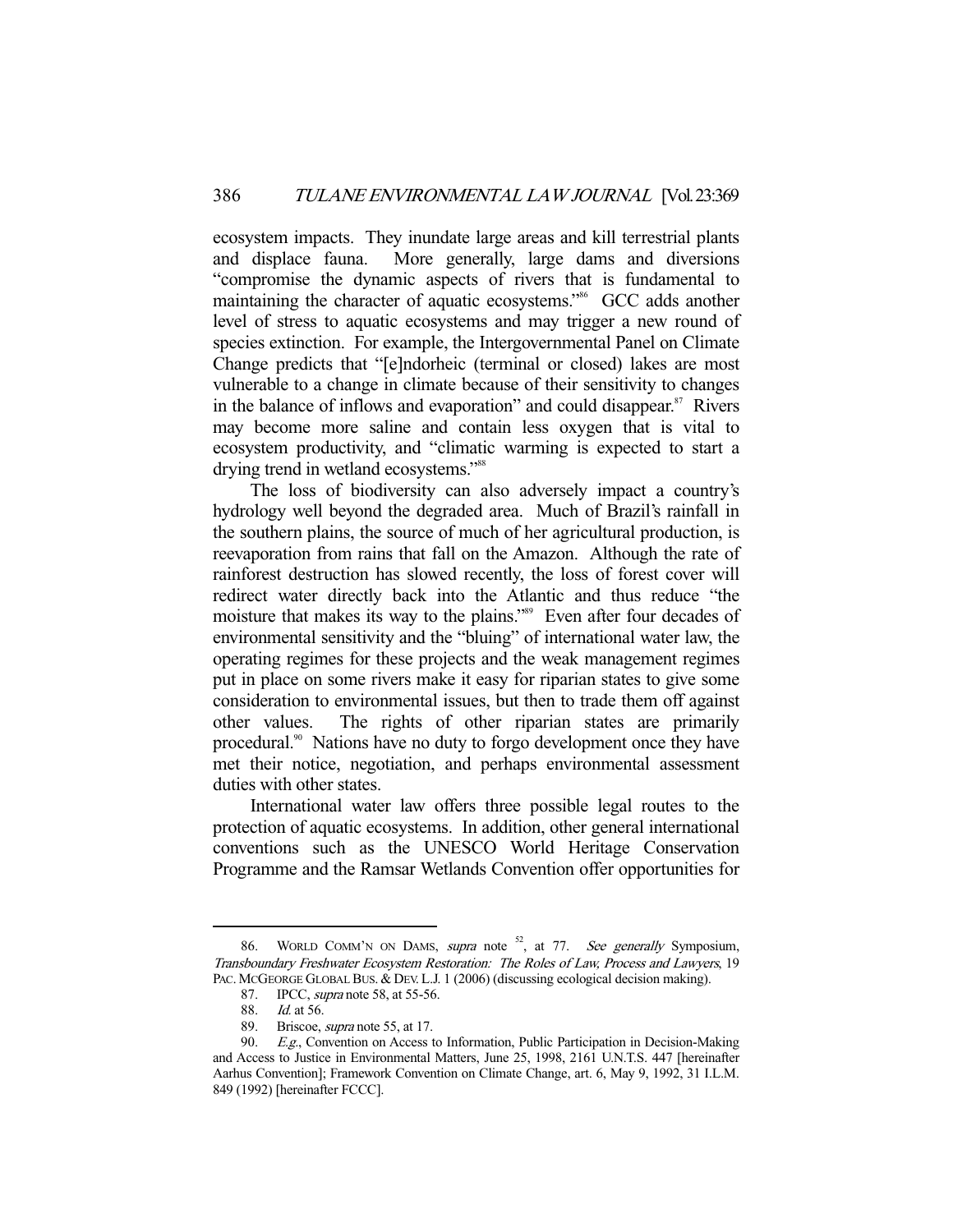NGOs and international organizations to intervene in specific disputes.<sup>91</sup> The first route is the general law of equitable apportionment. The Watercourse Convention's article 6 factors can support nonconsumptive uses, such as flow maintenance, as well as consumptive uses. $92$  However, there is still no right to the natural flow rule in international water law.<sup>33</sup>

 The second route is the Watercourse Convention's article 21 duty to "prevent, reduce and control" pollution "that may cause significant harm to other watercourse States or to their environment."94 Flow maintenance is a pollution prevention strategy, and pollution can degrade biodiversity. The problem is that at best international water law protects rivers from only serious episodes of pollution and a "reasonable" level of pollution can be traded off against other benefits. The material injury rule, which is at the heart of equitable apportionment, allows upstream states to use water progressively and therefore to create the risk of environmental damage that does not rise to the level of legally cognizable damage. For example, upstream diversions may generally increase the salinity of rivers by allowing salt water to migrate slowly upstream. In addition, pollution is often limited to serious, identifiable pollution rather than less visible, cumulative impacts from environmentally destructive watershed land use practices. And, the presumed remedy is *post hoc* mitigation rather than prevention.<sup>95</sup>

 The third route, which builds on the first two, is the slowly evolving substantive aquatic ecosystem rules which have been incorporated into international water law formulations. The Waterways Convention contains several innovative environmental protection rules which could provide a foundation for increased flow protection. Article 20 requires that, "where appropriate," states protect the ecosystems of international watercourses, and article 22 requires a state to "take all measures

See A. Dan Tarlock, *Possible Lessons from the Restoration of the Danube and* Colorado Deltas, 19 PAC. MCGEORGE GLOBAL BUS. & DEV. L.J. 61 (2006), for a discussion of the unsuccessful attempts to use a Ramsar Convention fact-finding mission to persuade the Ukraine to stop the construction of a shipping canal through a biodiversity-rich stretch of her portion of the Delta.

<sup>92.</sup> Watercourses Convention, *supra* note 17, art. 6. The leading study is OWEN MCINTYRE, ENVIRONMENTAL PROTECTION OF INTERNATIONAL WATERCOURSES UNDER INTERNATIONAL LAW (2007).

 <sup>93.</sup> The Lake Lanoux Arbitration (France v. Spain), [1957] 24 I.L.R. 101, 124 (Arbitral Trib. 1957), has been widely read to reject any right to the undiminished flow of an international stream. For a full exposition of the rise and fall of the theory, see C.B. Bourne, The Right To Utilize the Waters of International Rivers, in 3 CAN.Y.B. OF INT'L L. 187, 189-203 (1965).

<sup>94.</sup> Watercourses Convention, *supra* note 17, art. 21.

<sup>95.</sup> See Toru Iwama, Emerging Principles and Rules for the Prevention and Mitigation of Environmental Harm, in ENVIRONMENTAL CHANGE AND INTERNATIONAL ENVIRONMENTAL LAW 107 (Edith Brown Weiss ed., 1992).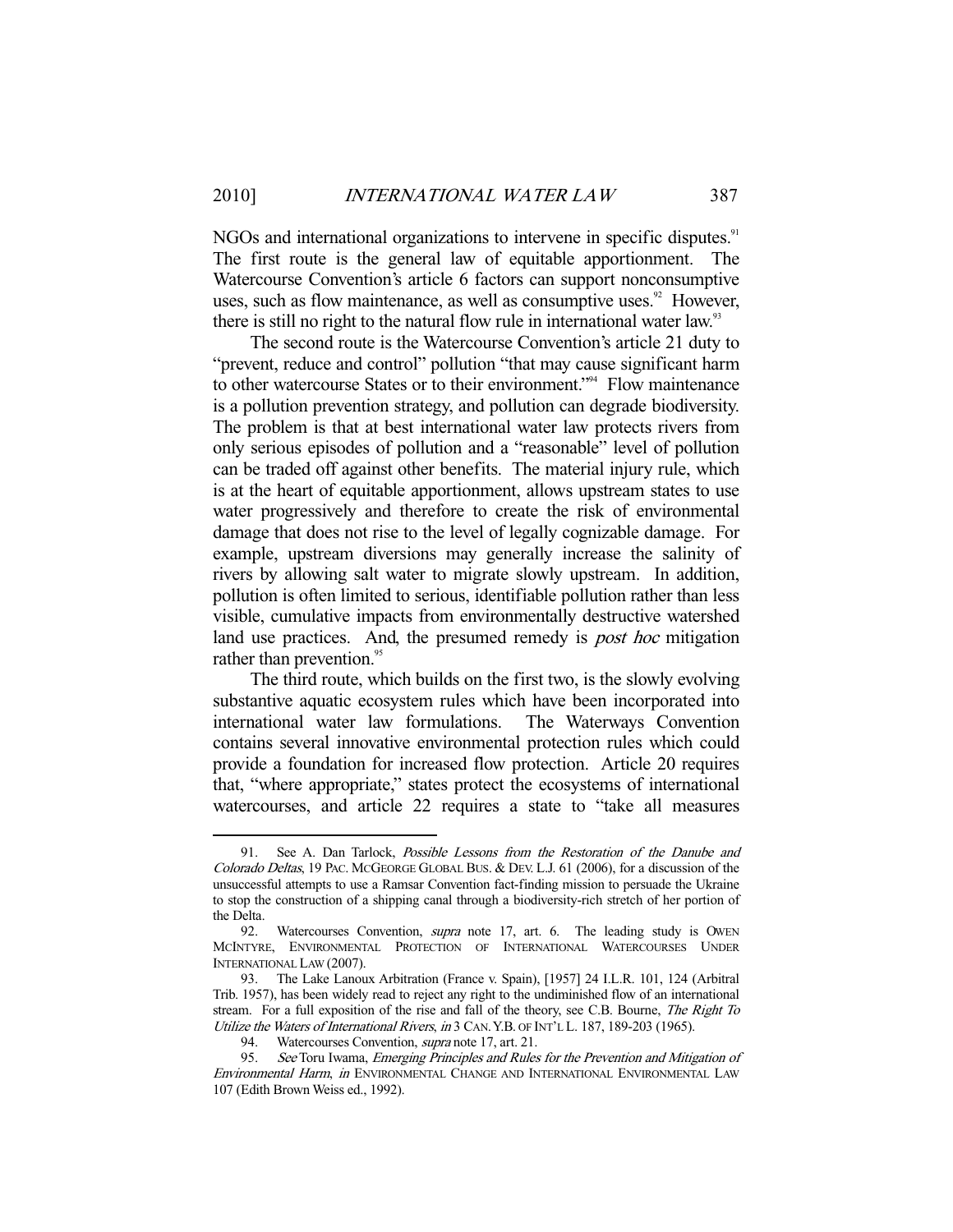necessary to prevent the introduction of [alien] species" into a river system if the species "may have effects detrimental to the ecosystem of the watercourse."<sup>96</sup>

 The Berlin Rules impose considerably stronger aquatic ecosystem duties. For example, article 22 of the Berlin Rules provides: "States shall take all appropriate measures to protect the ecological integrity necessary to sustain ecosystems dependent on particular waters."<sup>97</sup> However, as the next three Parts of this Article indicate, international water law still plays little formal role in efforts to restore degraded ecosystems.<sup>98</sup> There is some hope for the future—river management efforts in southern Africa may provide an international model of the successful integration of domestic, treaty, and customary international water law to conserve aquatic ecosystems.

### B. Three Examples of Aquatic Ecosystem Conservation Efforts

#### 1. The Colorado River Delta: An End Run Around International Law

 The impaired Colorado River Delta in Baja California, Mexico, is a classic example of the adverse impacts from damming a river on an aquatic ecosystem. It is equally an example of the barriers that customary equitable apportionment and treaty regimes impose on restoration efforts. The delta is all that remains of a wetland once occupied by the Cocopah Indians (and later designated by the Spanish as the Delta del Rio Colorado) that stretched from southern California to the Gulf.<sup>99</sup> The construction of upstream dams and intense farming along the river nearly desiccated the delta, as the river's resulting diminished flow often evaporated before any water could reach it.<sup>100</sup> Between 1983 and 2000, the river reached the delta on five occasions, reviving the remnant wetlands *(ciénegas)*, which expanded to nearly 10% of their original acreage.<sup>101</sup> As an example, the *Ciénega de Santa Clara*, a manmade wetland in the delta, covered only about 500 acres in the 1970s, but now covers about 1500 acres thanks to the Welton Mohawk Irrigation and Drainage District in Arizona.<sup>102</sup> Endangered fish, such as the totoba, and birds, such as the southwestern willow flycatcher and the

<sup>96.</sup> Watercourses Convention, *supra* note 17, arts. 20, 22.

<sup>97.</sup> Berlin Rules, *supra* note 35, art. 22.<br>98. See Symposium, *supra* note 86.

See Symposium, supra note 86.

<sup>99.</sup> Tarlock, *supra* note 91, at 64.

<sup>100.</sup>  $\overrightarrow{Id}$ .

<sup>101.</sup> See DANIEL F. LUECKE & JENNIFER PITT, ENVTL. DEF. FUND, A DELTA ONCE MORE: RESTORING RIPARIAN AND WETLAND HABITAT IN THE COLORADO RIVER DELTA (1999).

 <sup>102.</sup> Id.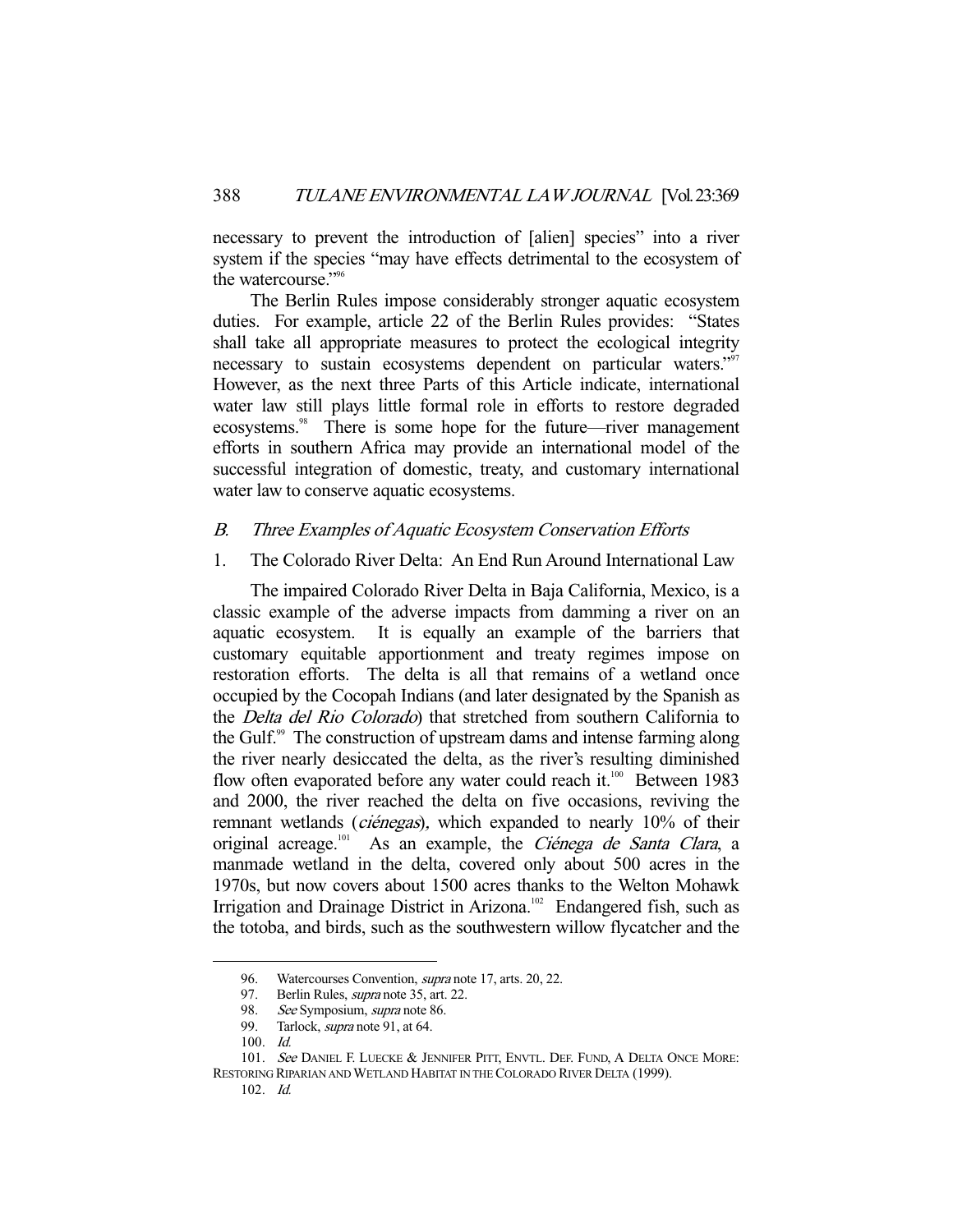Yuma clapper tail, still survive in the *ciénega*, as do a few remaining members of the Cocopah though they do not maintain the traditional lifestyles of their ancestors.<sup>103</sup>

 The delta needs a guaranteed flow in dry years, but the United States has consistently maintained that as long as it supplies Mexico with 1,500,000 acre feet of water a year, as required under the 1944 treaty, it has no further obligations to Mexico or to the river.<sup>104</sup> Mexico uses its allocation on farms immediately south of the border. Aside from its treaty obligation, the seven basin states are entitled to the majority of the flow of the River as allocated by the Colorado River Compact.<sup>105</sup> The Compact and the Mexico Water Treaty have generated strong expectations that the allocations and uses that they support are perpetual and represent the best use of the river.<sup>106</sup> Thus, it has proved politically impossible to amend them to include protection of the delta. And, because a treaty supersedes customary international water law, the recently articulated ecosystem protection duties do not apply to the Colorado.<sup>107</sup>

 Mexican and U.S. NGOs have nonetheless made some progress toward ecosystem protection by a two-pronged strategy. First, NGOs have succeeded in putting the delta on the U.S. federal government's radar screen. The U.S. Department of Interior now includes delta impacts in its evaluation of the environmental impacts of any change in Lower Colorado River operations:

Both the U.S. and Mexico utilize nearly their entire apportionment of Colorado River water for agriculture, municipal, and industrial purposes. The IS Criteria further restrict the possibility that flood flows might reach the delta and Sea of Cortez, and the more exact quantifying of flows for the IA and IOP will further reduce inadvertent overruns that nourished the delta. The reporting agencies, USBR, and their counterparts in Mexico have begun documenting the status of fish and wildlife resources of this area in a first step towards fulfilling Minute 306, a 2000 amendment to the

 <sup>103.</sup> Id.

<sup>104.</sup> Mexican Water Treaty, *supra* note 83, art. 10(a). See generally Charles J. Meyers & Richard L. Noble, The Colorado River: The Treaty with Mexico, 19 STAN. L. REV. 367 (1967) (discussing the history of and controversies surrounding the Mexican Water Treaty).

 <sup>105.</sup> Colorado River Compact, Pub. L. No. 56, 42 Stat. 171 (1922); see Meyers & Noble, supra note 104, at 379.

 <sup>106. &</sup>quot;There is hereby apportioned from the Colorado River Basin in perpetuity. . . . Colorado River Compact, Pub. L. No. 56, 42 Stat. 171, at Article III(a) (1922); see also Helen Ingram, A. Dan Tarlock & Cy R. Oggens, The Law & Politics of the Operation of Glen Canyon Dam, in COLORADO RIVER ECOLOGY & DAM MGMT., PROCEEDINGS OF A SYMPOSIUM, SANTA FE, NEW MEXICO, MAY 24-25, 1990 (1991).

 <sup>107.</sup> Watercourses Convention, supra note 17, art. 3.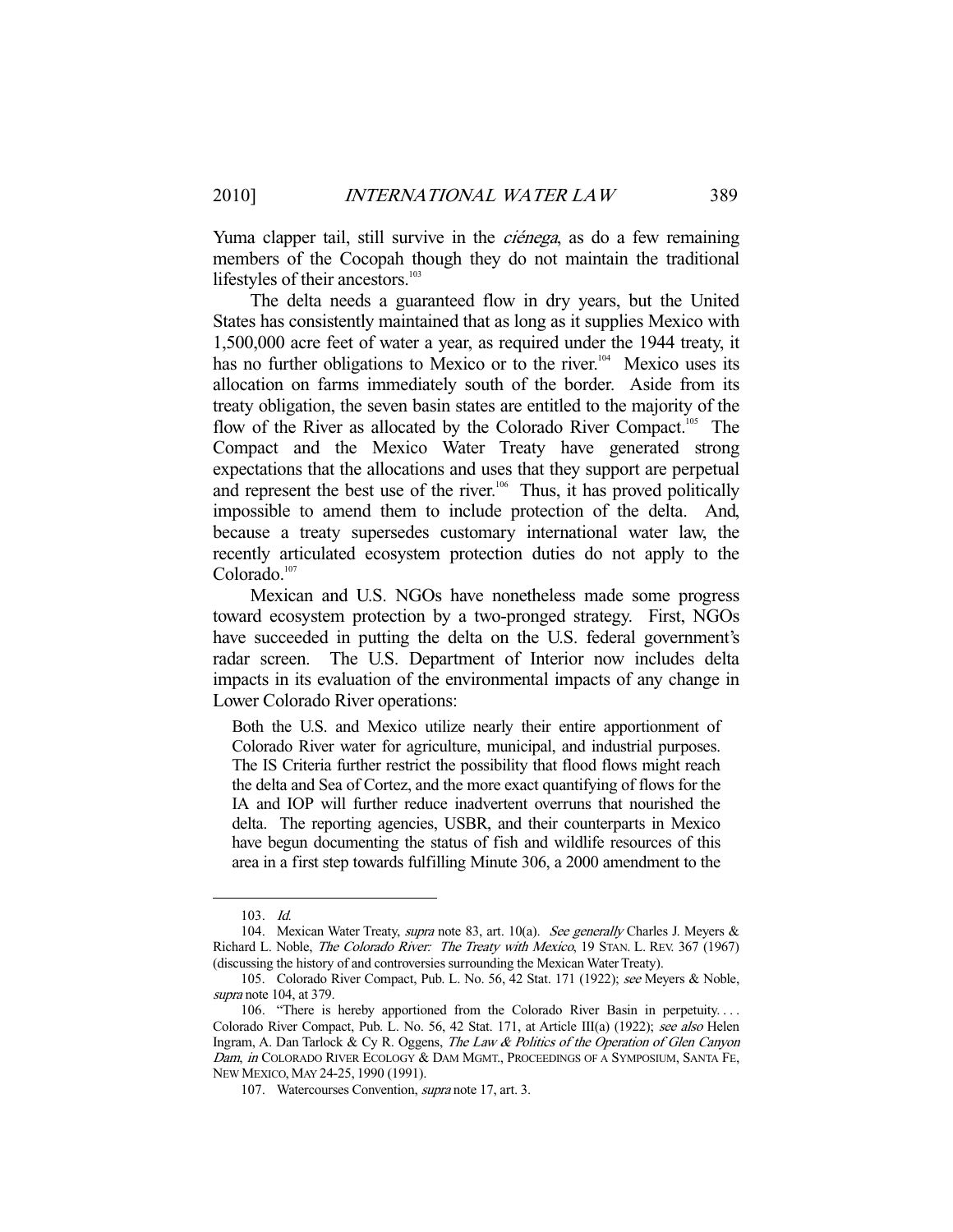1944 Water Treaty. The amendment calls for joint studies and for examining ways to ensure water for ecological purposes. Negotiations with Mexico would ensure that water used to sustain the ecological resources of the Limitrophe that flows past the Southern International Boundary would sustain ecological resources in the delta and the Sea of Cortez. To assist in identifying the potential water needs of fish and wildlife resources in the Limitrophe, data collection for the monitoring plan will also include the remainder of the river to the Southern International Boundary. This will include the wildlife economic data necessary for any sustainable economics review and would be an important consideration in the process of reuniting the ecosystem connection between the delta and Sea with the LCR.<sup>108</sup>

The Department of the Interior may also taketh away. As water supplies decrease in the stressed Colorado, the Bureau of Reclamation is considering reopening the Yuma desalinization plant and using the purified water in the United States. This could put the Ciénega de Santa *Clara* at risk or be the basis for a plan to find substitute water for it.<sup>109</sup>

 The second prong of restoration efforts is to use water markets to reallocate water in both countries and thus adapt to the use of the river to new values within the Mexican Water Treaty and Colorado River Compact regimes. Water marketing could work because the water needs of the delta are modest—a minimum flow of 50,000 acre feet a year and this amount is not needed during wet years.<sup>110</sup> Thus, water markets could allow more water to remain in the river with minimal disruption to existing allocations.<sup>111</sup> Still, the efforts to conserve the Colorado Delta can best be described as a creative second best compared to a binational cooperative, adaptive management regime.

2. The Great Lakes: Ecosystem Conservation as a By-Product of Regional Politics

 The Canadian-United States Great Lakes offer an example of a hybrid domestic-transnational water management regime that reverses the traditional subordination of aquatic ecosystem conservation to

 <sup>108.</sup> U.S. DEP'T OF INTERIOR, FISH & WILDLIFE SERV., DRAFT FISH AND WILDLIFE COORDINATION ACT 2(B) REPORT ON EXECUTION OF IMPLEMENTATION AGREEMENT, ADOPTION OF INADVERTENT OVERRUN AND PAYBACK POLICY, AND OTHER ACTIONS ON THE LOWER COLORADO RIVER 16 (Jan. 23, 2003).

<sup>109.</sup> Randal C. Archibold, Eyes Turn to Mexico as Drought Drags On, N.Y. TIMES, Sept. 14, 2009, at A9.

 <sup>110.</sup> MARK LELLOUCH, KAREN HYUN & SYLVIA TOGNETTI, SONORAN INST., ECOSYSTEM CHANGES AND WATER POLICY CHOICES: FOUR SCENARIOS FOR THE LOWER COLORADO RIVER BASIN TO 2050, at 28, 78, 81 (2007).

 <sup>111.</sup> Id.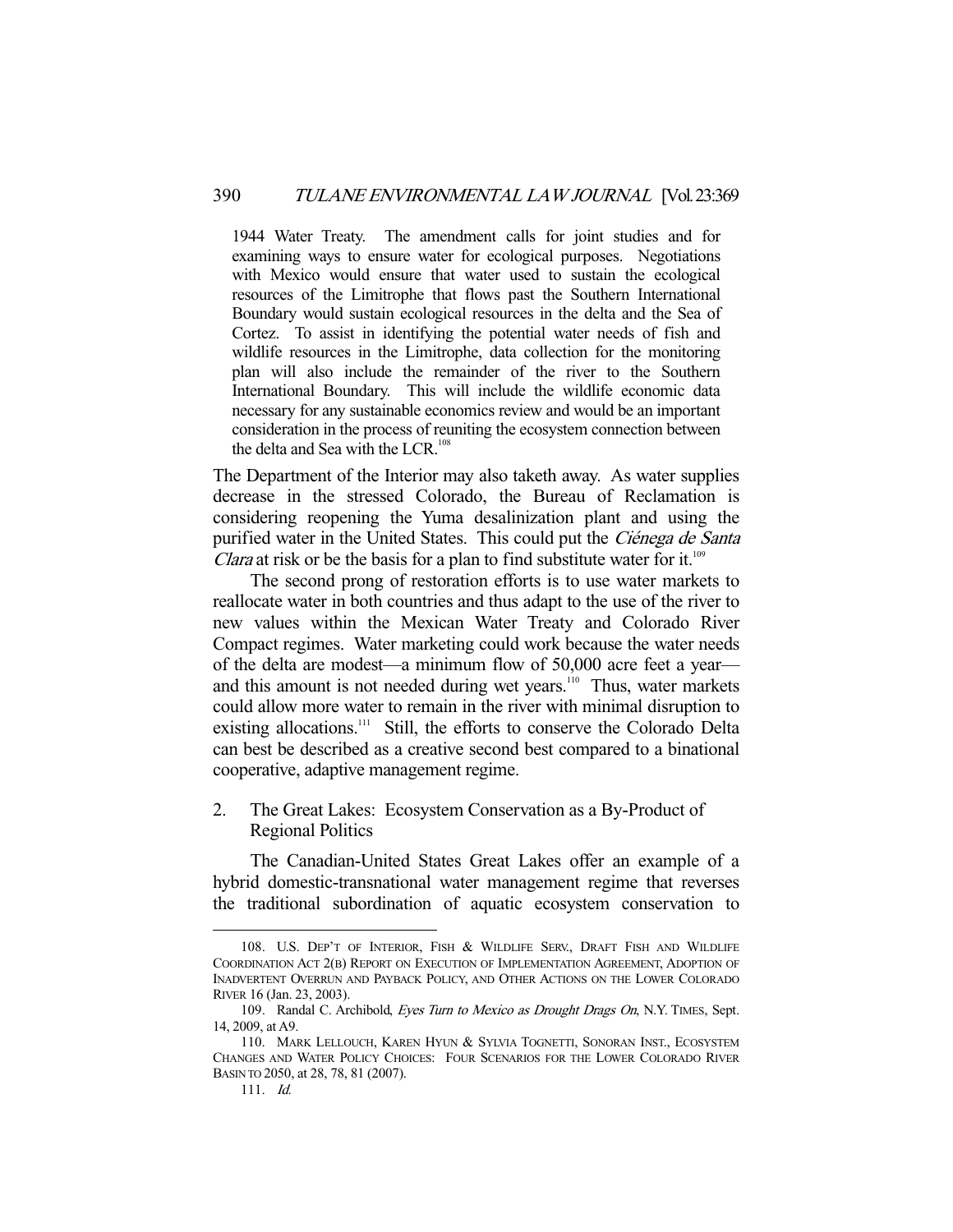consumptive uses and hydropower generation, tries to insure that the aquatic ecosystem remains resilient enough to adapt to GCC, and contains a management regime that implements many of the principles of Integrated Water Resources Management, discussed infra, without formally adopting the concept. In the past four decades, the two countries, including two Canadian provinces and eight basin states, have come to view the lakes as a single ecosystem that should be conserved by prohibiting most trans-watershed diversions because they threaten to disturb the dynamic, long-term stability of the system. There are many legal landmarks in this process. Perhaps the most important conceptual development is the 1978 Great Lakes Water Quality Agreement which adopted an ecosystem approach and subsequently shaped thinking about all aspects of the use of the lakes.<sup>112</sup> In 2008, this thinking culminated in the Great Lakes-St. Lawrence River Basin Compact (Great Lakes Compact). $^{113}$ 

 The Compact was a response to several extremely remote or trivially possible U.S. and international transbasin diversion threats from the 1980s through the 1990s.<sup>114</sup> In 1985, the eight Great Lakes states and the Canadian provinces of Ontario and Quebec adopted a soft law regime to limit large-scale diversions.<sup>115</sup> Fears that this agreement was too weak led to the innovative 2008 Great Lakes Compact.<sup>116</sup> In sum, the Great Lakes Compact prohibits nearly all diversions outside the basin, setting a high standard for large water withdrawals within it.<sup>117</sup> Even small

<sup>112.</sup> See NAT'L RESEARCH COUNCIL OF THE U.S. & THE ROYAL SOC'Y OF CAN., THE GREAT LAKES WATER QUALITY AGREEMENT: AN EVOLVING INSTRUMENT FOR ECOSYSTEM MANAGEMENT 17 (1985).

 <sup>113.</sup> Great Lakes-St. Lawrence River Basin Sustainable Water Resources Compact (Dec. 13, 2005), Pub. L. No. 110-342, 122 Stat. 3739 (2008) [hereinafter Great Lakes Compact], available at http://www.cglg.org/projects/water/docs/12-13-05/Great\_Lakes-St\_Lawrence\_River\_ Basin\_Water\_Resources\_Compact.pdf.

 <sup>114.</sup> PETER ANNIN,THE GREAT LAKES WATER WARS 57-81 (2006).

<sup>115.</sup> Great Lakes Charter (Feb. 11, 1985), reprinted in GREAT LAKES GOVERNORS TASK FORCE, COUNCIL OF GREAT LAKES GOVERNORS, FINAL REPORT AND RECOMMENDATIONS ON WATER DIVERSION AND GREAT LAKES INSTITUTIONS 40 app. III (1985), available at http://www.cglg.org/ pub/charter/index.html; Peter V. MacAvoy, The Great Lakes Charter: Toward a Basinwide Strategy for Managing the Great Lakes, 18 CASE W. RES. J. INT'L L. 49 (1986).

 <sup>116.</sup> Noah Hall's article, Toward A New Horizontal Federalism: Interstate Water Management in the Great Lakes Region, 77 U. COLO. L. REV. 405 (2006), is a thorough analysis of the innovative aspects of the Great Lakes Compact. See A. Dan Tarlock, The Great Lakes as an Environmental Heritage of Humankind: An International law Perspective, 40 U. MICH. J.L. REFORM 995 (2007) (discussing the benefits of greater recognition of the Great Lakes' international character in the Great Lakes Compact); Christine Klein, The Law of the Lakes from Protectionism to Sustainability, 2006 MICH. ST. L. REV. 1259 (2006) (illustrating the influence of protectionism on the development of the Great Lakes Compact).

<sup>117.</sup> Great Lakes Compact, *supra* note 113, § 4.8-.13.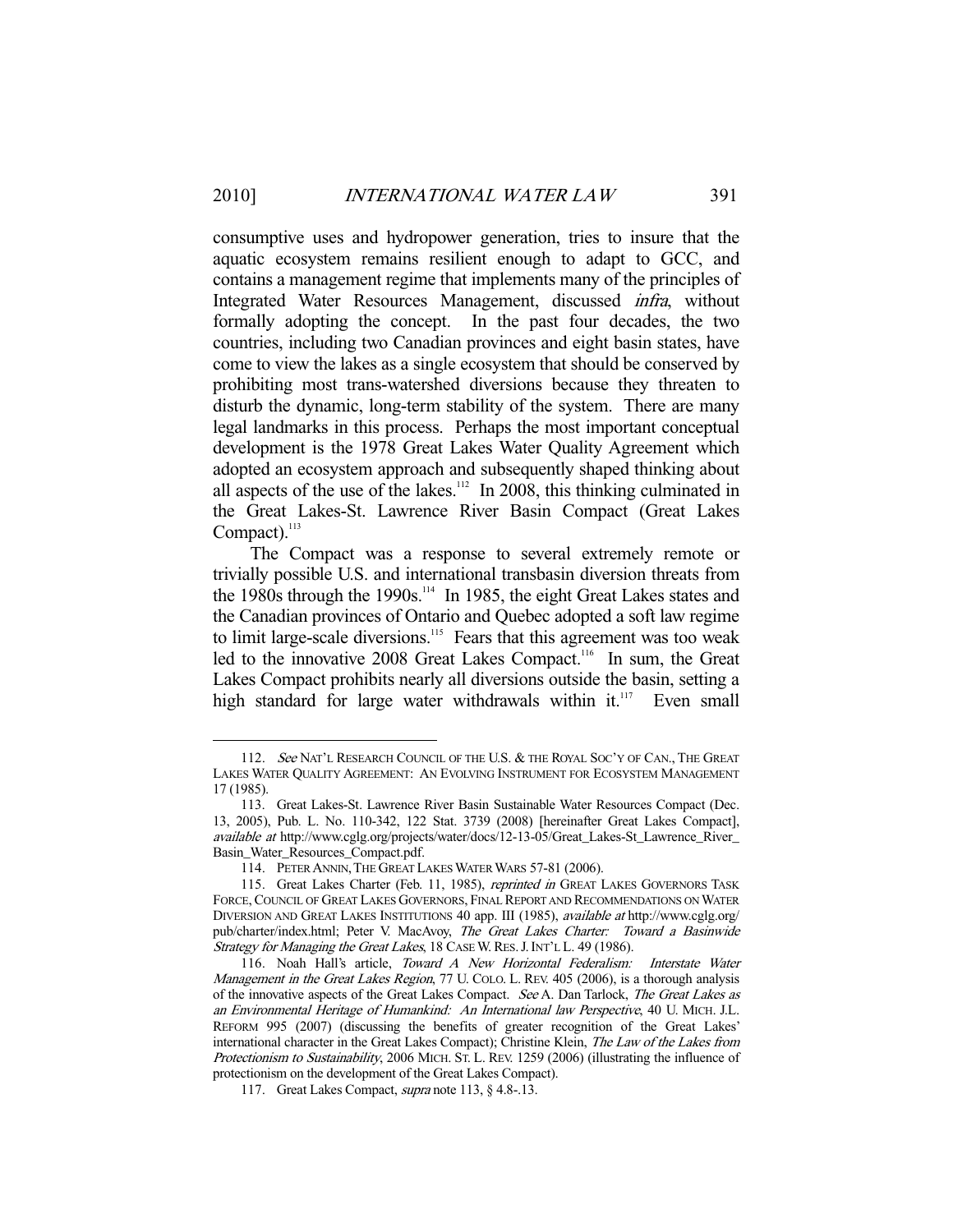communities located just a few miles from the Great Lakes must satisfy strict standards to access water.<sup>118</sup> Canada has adopted similar antidiversion legislation. $119$ 

 From a broader international water law perspective, the most interesting aspect of the Great Lakes Compact is that it illustrates the use of domestic law to de facto incorporate progressive international environmental and international water law norms. In effect, the Great Lakes Compact classifies the lakes as a heritage resource that should be conserved for the benefit of present and future generations.<sup>120</sup> It is another example of the bypass of traditional international instruments which do not address the stresses discussed in this Article. In 1909, the two nations entered into the Boundary Waters Treaty.<sup>121</sup> The treaty only prohibits diversions that lower the lakes *and* cause material injury to either nation<sup>122</sup> and creates a binational body, the International Joint Commission (IJC), with the power to adjudicate disputes or issue factual reference reports if both countries request it. $123$ 

 Instead of amending the Boundary Waters Treaty, the U.S. federal government allowed the states to negotiate a compact that provided more stringent antidiversion standards than the treaty. The IJC was used instead to support state and provincial efforts by providing a rationale for the Great Lakes Compact.<sup>124</sup> The two countries agreed to a fact-finding

 <sup>118.</sup> A Dan Tarlock, The International Joint Commission and Great Lakes Diversion: Indirectly Extending the Reach of the Boundary Waters Treaty, 54 WAYNE L. REV. 1671, 1673 (2008).

 <sup>119.</sup> E.g., International Boundary Waters Treaty Act, R.S.C., chs. 1-17 (2002) (Can.).

 <sup>120.</sup> See Tarlock, supra note 116, at 995, 1003-07.

This remarkable dedication to ecosystem conservation of the Lakes is a happy accident of two domestic political factors in Canada and the United States. First, there are no foreseeable competing consumptive uses. . . . Thus, the usual political opposition to environmental protection does not exist in the region. Second, the protection of the Lakes from phantom diversions makes for good domestic politics on both sides of the border. Canadian nationalist greens have supported a strong anti-diversion regime by stoking the traditional fear that the United States is always poised to grab and export all of Canada's natural resources, including its abundant clean water, [to support] strong national and provincial anti-diversion legislation. In the United States, the continued erosion of political power in the Great Lakes region, as the nation's population drifts south and west . . . provided the necessary urgency [for the Compact].

Id. at 996-97.

 <sup>121.</sup> Treaty Between the United States and Great Britain Relating to Boundary Waters Between the United States and Canada, U.S.-U.K., Jan. 11, 1909, 36 Stat. 2448 (1909) [hereinafter Boundary Waters Treaty].

 <sup>122.</sup> Id. arts. 2-3.

 <sup>123.</sup> Id. art. 3.

<sup>124.</sup> *See* Tarlock, *supra* note 118, at 1684-90.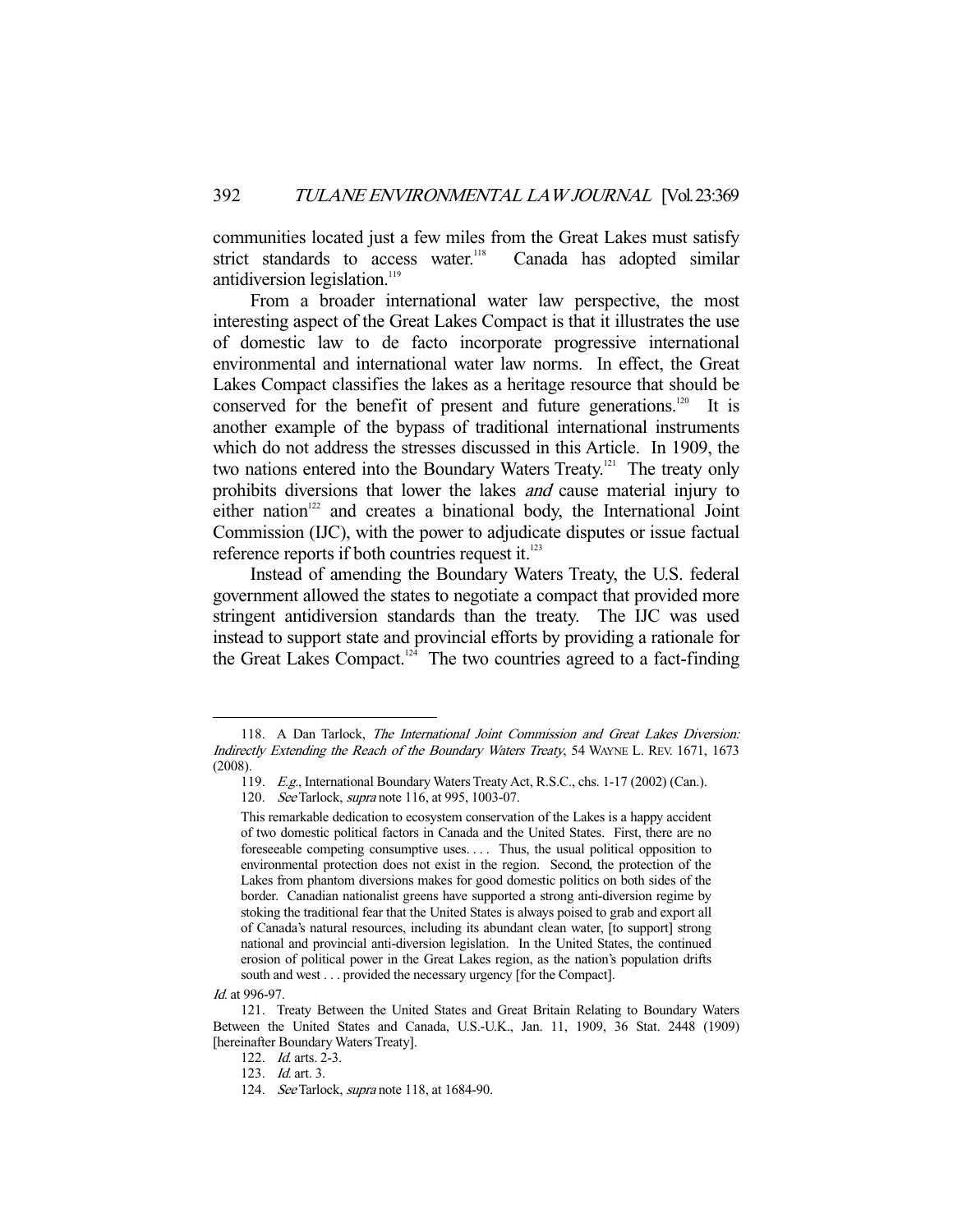IJC reference,<sup>125</sup> and the resulting reference report both endorsed the heritage concept and provided a rationale for walling off 20% of the world's fresh water supply from out-of-basin use.<sup>126</sup> It described the Great Lakes as "a critical part of the natural and cultural heritage of the [Great Lakes] region."<sup>127</sup> The report also characterized the lakes as a "nonrenewable resource" because less than 1% of the lakes' waters are renewed annually by precipitation, $128$  and it concluded that "[i]f all interests in the Basin are considered, there is never a 'surplus' of water in the Great Lakes system."129

 The antidiversion regime has an important supplemental benefit: it promotes climate change adaptation in the basin. Lake levels have historically fluctuated widely depending on the basin's precipitation, and many GCC scenarios forecast more lower-level cycles as droughts become frequent. Studies have found that there may be a net increase in rainfall, but the benefits of this increased precipitation may be offset by increased evaporation.<sup>130</sup> The compact's antidiversion and governance structure promotes adaptation, "brings much needed requirements for water conservation and resource protection [and] creates a regional governance mechanism empowered to adaptively manage Great Lakes water resources as new scientific information becomes available."<sup>131</sup>

# 3. Southern Africa: The Integration of Domestic and International Water Law

 Southern Africa offers several potential examples of the direct incorporation of international water norms into domestic law and binational management regimes.<sup>132</sup> Postapartheid South Africa enthusiastically embraced international law, which had been extensively used to oppose apartheid, when it adopted a very progressive water code, based on both international law and an extensive study of comparative systems, which provides for both environmental protection and social

 <sup>125.</sup> INT'L JOINT COMM'N, PROTECTION OF THE WATERS OF THE GREAT LAKES: FINAL REPORT TO THE GOVERNMENTS OF CANADA AND THE UNITED STATES (2000), available at http://www.ijc.org/php/publications/html/finalreport.html.

 <sup>126.</sup> Id. §§ 2, 10.1.

<sup>127.</sup> *Id.* § 2.

 <sup>128.</sup> Id.

<sup>129.</sup> *Id.* § 10.6.

<sup>130.</sup> The studies are summarized in Hall & Stuntz, *supra* note 66, at 644-50.

 <sup>131.</sup> Id. at 676.

<sup>132.</sup> See Stefan Lindemann, Explaining Success and Failure in International River Basin Management-Lessons from Southern Africa, in FACING GLOBAL ENVIRONMENTAL CHANGE (Hans Guenter Brauch et al. eds., 2009).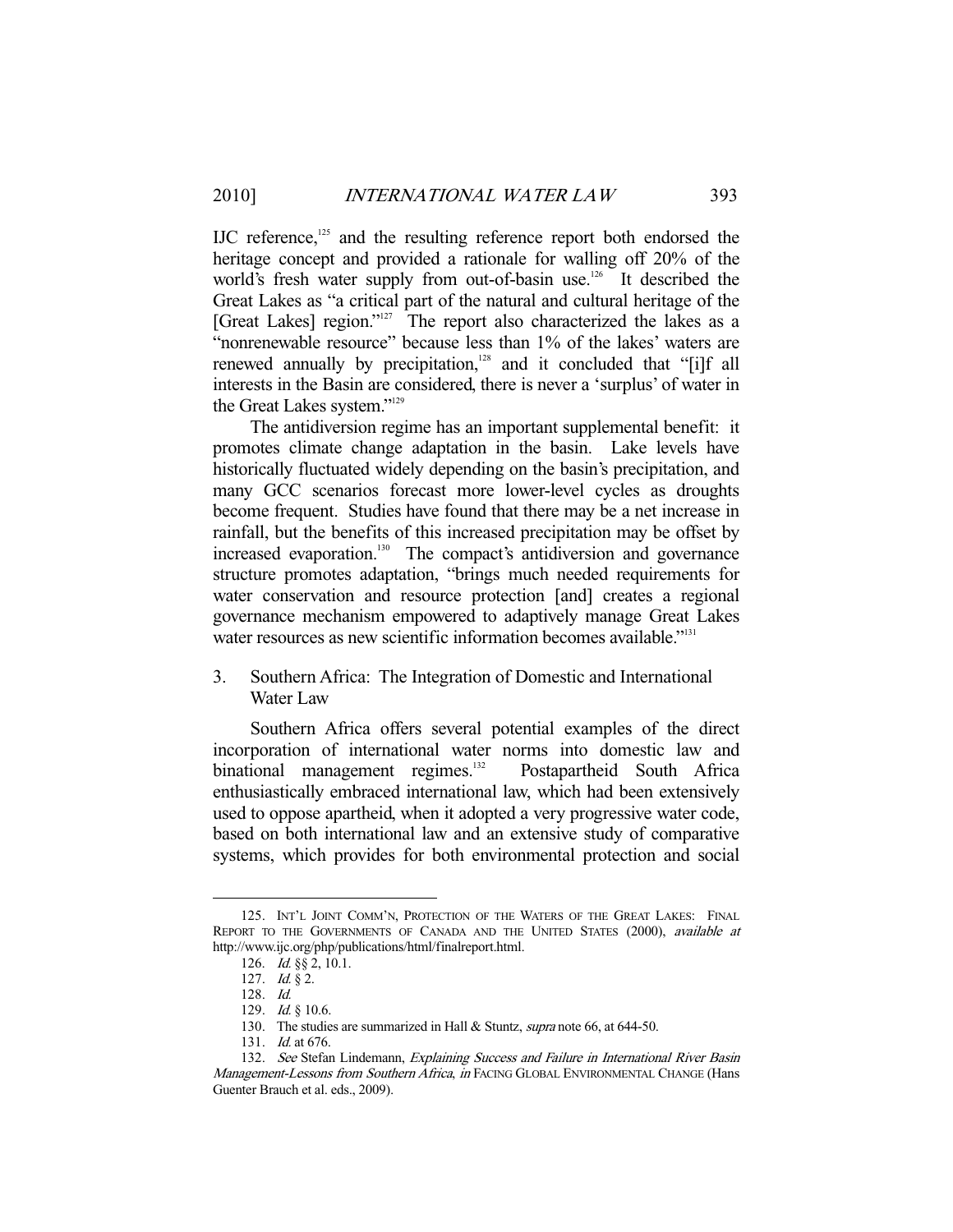equity.133 The 1998 Water Act adapted the U.S. doctrine that the use of water is subject to the public trust to create two water reserves that function as floors on water use.<sup>134</sup> The reserves both guarantee water "to satisfy basic human needs" and "to protect aquatic ecosystems in order to secure ecologically sustainable development and use of the relevant water resource" and redressed the previous bias toward large diversions for white irrigated agriculture, which resulted in the denial of adequate water access to much of the country's majority black population.<sup>135</sup> quantified reserve will be established for each covered water resource. In 2002, the South African government released the Proposed First Edition of the National Water Resource Strategy, which surveyed nineteen water management areas and concluded that between twelve and thirty percent of the river's base flow would be required to maintain the ecological reserves.<sup>136</sup>

 The reserve concept was applied in the 2002 Incomaputo Agreement with Mozambique and Swaziland, which governs the use and management of Incomati River Catchment.<sup>137</sup> The river arises in South

-

136. DEP'T OF WATER AFFAIRS & FORESTRY, NATIONAL WATER RESOURCE STRATEGY chs. 2, 22 (2004), available at http://www.dwaf.gov.za/Documents/Policies/NWRS/Sep2004/pdf/ Chapter2.pdf; Michael Kidd, South Africa's National Water Act: A Five-Year Report Card, in 1 LAW,WATER, AND THE WEB OF LIFE 177, 187 (Antonio Herman Benjamin ed., 2003).

 137. Tripartite Interim Agreement Between the Republic of Mozambique and the Republic of South Africa and the Kingdom of Swaziland for Co-operation on the Protection and Sustainable Utilization of Water Resources of the Incomati and Maputo Watercourses, Mozam.-S.

 <sup>133.</sup> National Water Act 36 of 1998 (S. Afr.), available at http://www.dwaf.gov.za/ Documents/Legislature/nw\_act/NWA.pdf.

 <sup>134.</sup> The leading international precedent case is the California Supreme Court opinion in National Audubon Society v. Superior Court, 658 P.2d 709 (Cal.), cert. denied, 464 U.S. 977 (1983).

 <sup>135.</sup> National Water Act 36, supra note 133, ch. 1. The scope of South Africa's human right was limited by the Constitutional Court. *Mazibuko v. City of Johannesburg*, 2008 (4) All SA 471 (W) (S. Afr.), recognized that all residents of Johannesburg had a right to forty-two liters of water per day, which must be provided free "to the extent that it is . . . reasonable to do so, having regard to its available resources." Id. at 16. Article 27 of the South African Constitution, which recognizes a right of access to "sufficient food and water," creates an enforceable right to a minimum amount of free municipally supplied water. S. AFR. CONST. 1996. The Constitutional Court invalidated the Supreme Court of Appeal's decision. Mazibuko v City of Johannesburg 2009 (4) All SA 39 (CC) (S. Afr.). The Court drew on the familiar distinction between negative state duties to respect human rights, which are relatively absolute, and affirmative state duties to promote social and economic equity which must balance individual dignity against the need to allow the state to marshal the resources to provide the demanded service. The Court had previously held that the state had a duty to refrain from interfering with both economic and civil rights, Jaftha v Schoeman 2005 (2) SA 140 (CC) (S. Afr.), but it refused to recognize an individual entitlement to a minimum core of economic and social rights. South Africa v Grootboom 2001 (1) SA 46 (CC) (S. Afr.). The state's duty is limited, as the Constitution states in sections 26 and 27, only to the "progressive realization" of the economic rights, although the court in *Jaftha* did suggest that it would intervene in the case of delay in setting realization targets or the adoption of unreasonable measures.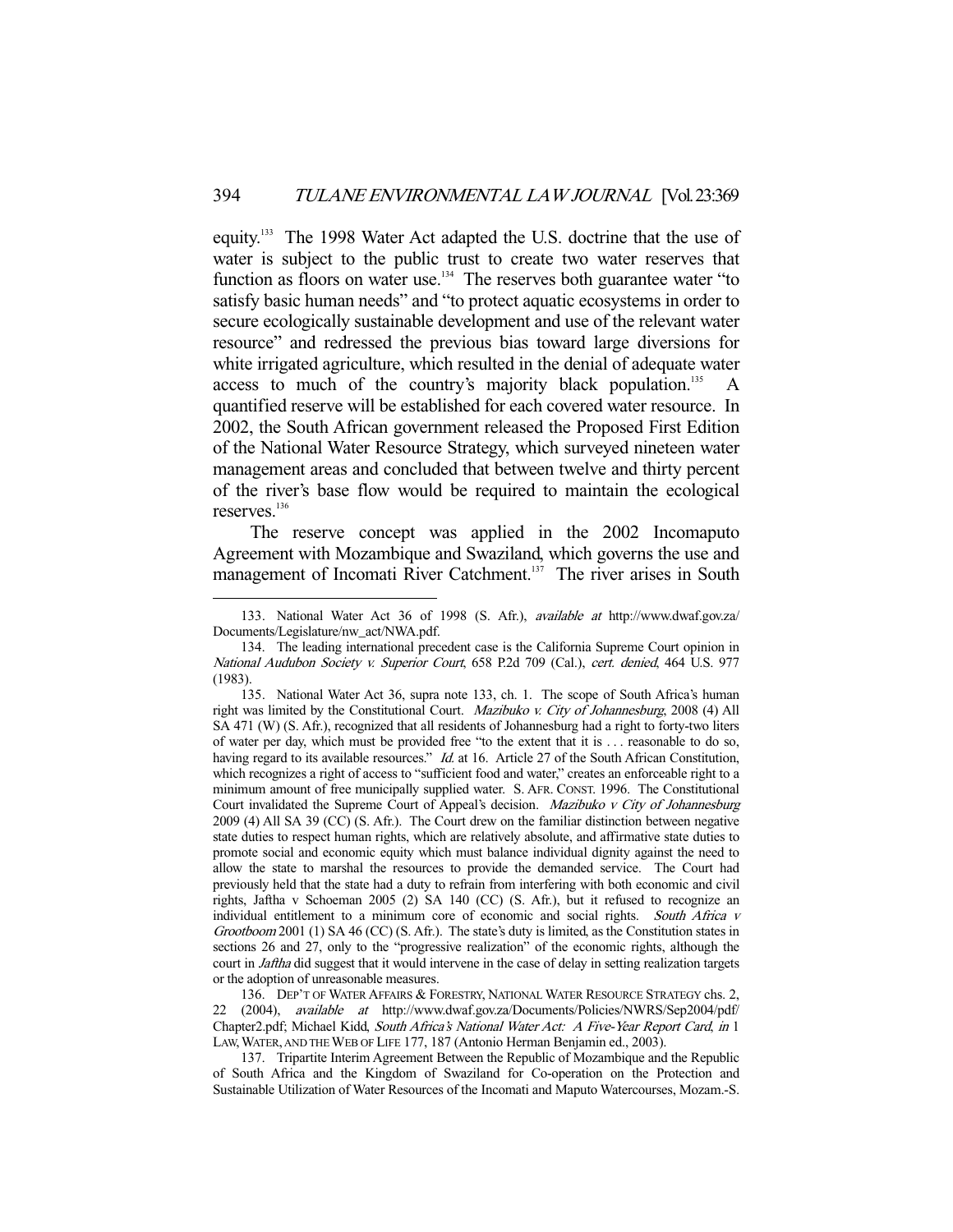Africa and flows through Swaziland and Mozambique, and is (or will be) intensely used in all three countries and experiences both low flow episodes and floods.138 The Incomaputo Agreement allocated each country fixed amounts of water and set downstream flow releases for the sub-catchments.<sup>139</sup> To date, it has allowed South Africa and Swaziland to construct dams to the benefit of bank farmers, $140$  but experts predict that the supply will not support the projected increased irrigation and may stress the environmental flow regime.<sup>141</sup>

 International water law has also influenced other southern African countries to manage shared water resources to conserve their aquatic ecosystems, which provide a high level of services. The management of the still pristine Okavango River illustrates a promising cooperative regime. The magnificent river is shared among three countries, each with different views of its use. $142$  Angola, the headwaters state, is emerging from decades of civil war and is just now considering her use options, which include hydroelectric projects. Downstream Namibia and Botswana are among the driest countries in the world.<sup>143</sup> Namibia views the River as the only dependable source of water for the arid central part of the country where her population is concentrated and has proposed a diversion to the head of the Eastern National Water Carrier.<sup>144</sup> Arid Botswana depends on the flow for both existing and planned agriculture, but the river's primary function is to sustain a vibrant ecosystem and attendant tourism industry in the spectacular, wildlife rich Okavango Delta, the largest Ramsar Convention wetlands in the world.

Afr.-Swaz., Aug. 29, 2002 [hereinafter Incomaputo Agreement], available at http://www.dwaf. gov.za/Docs/other/Incomaputo/Incomaputo\_AGREEMENT29082002.pdf.

<sup>138.</sup> See generally KADER ASMAL, WATER IN CIVIL SOCIETY: ARID AFRICAN UPSTREAM SAFARI: A TRANSBOUNDARY EXPEDITION TO SEEK AND SHARE IN NEW SOURCES OF WATER 7 (UNESCO Water & Ethics Series, Essay No. 3, 2004), available at http://www.internationalwater law.org/biblioglaphy/article/Ethics/Water\_in\_Civil\_Society.pdf (written by South Africa's first postapartheid minister of water).

 <sup>139.</sup> Incomaputo Agreement, supra note 137, annex 1.

<sup>140.</sup> Sakhiwe Nkomo & Pieter van der Zaag, Equitable Water Allocation in a Heavily Committed International Catchment Area: The Case of the Komati Catchment, 29 PHYSICS & CHEMISTRY OF THE EARTH 1309, 1310 (2004).

 <sup>141.</sup> Id.

<sup>142.</sup> See Volker Böge, A Glass Half Full or Half Empty? Water, Conflict or Cooperation in Southern Africa, in RESOURCE POLITICS IN SUB-SAHARAN AFRICA 273, 291-99 (Matthias Basedau & Andreas Mehler eds., 2005).

 <sup>143.</sup> A river basin map is almost blank for the two countries except for the Okavango, which forms Namibia's northern border with Angola and the Delta in far northern Botswana. Peter Ashton, Southern African Water Conflicts: Are They Inevitable or Preventable?, 11 (African Dialogue Series Paper, Pretoria Univ., S. Afr., Feb. 24, 2000).

<sup>144.</sup> *Id.* at 8-12.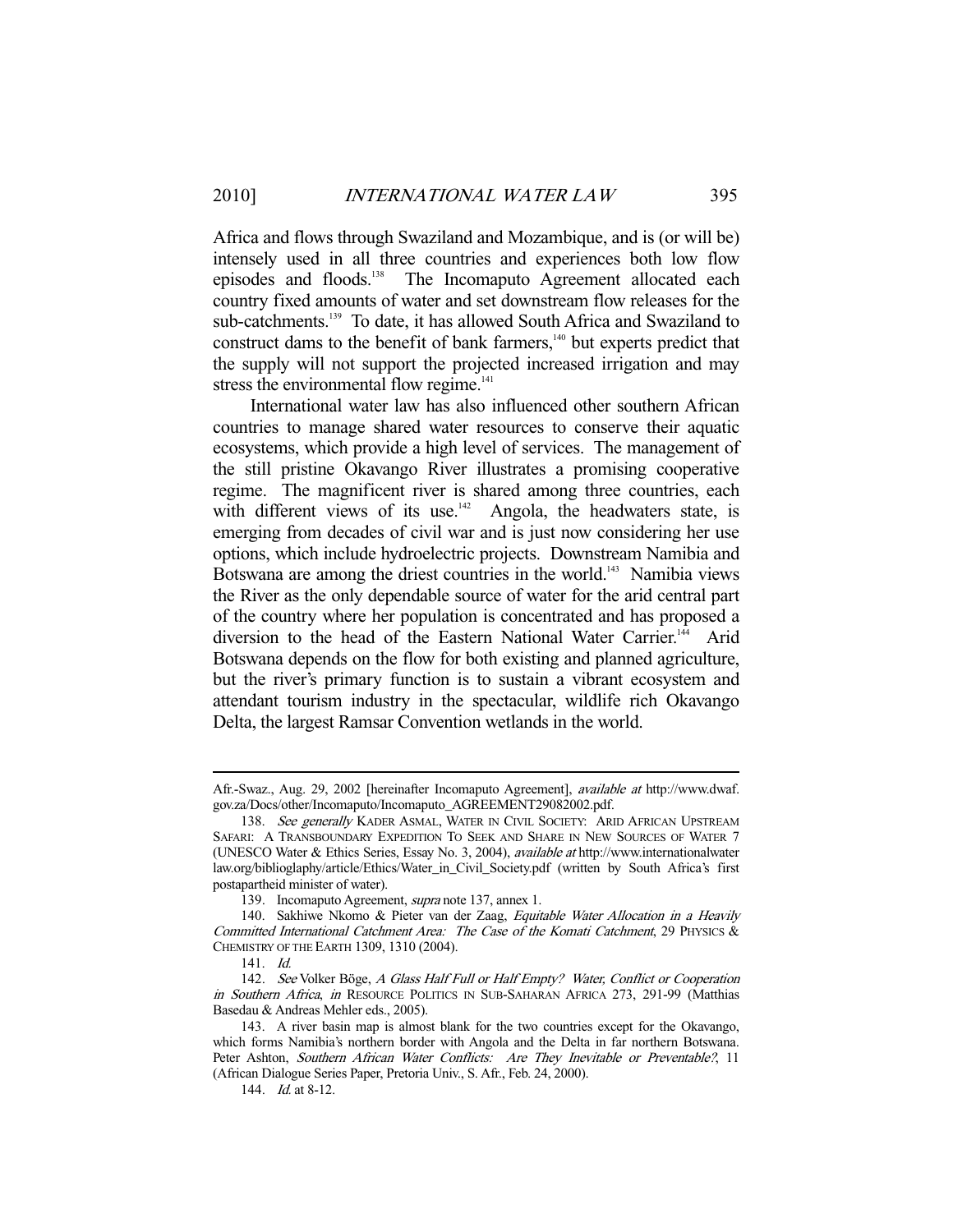In 1994, the three countries signed the OKACOM Agreement, creating a commission to develop criteria for the equitable utilization and sustainable development of the river, $145$  which has evolved in a more ambitious, broad-based, long-term cooperative effort to collect and share the data necessary to develop a coherent management regime for this aquatic treasure.<sup>146</sup> The management effort began in earnest in 2004, and the nascent regime, very much a creature of foreign support, is still in the capacity building and modeling stage, although the initial reports are positive.<sup>147</sup>

# VI. THE WAYS FORWARD: SHARED BENEFITS AND COOPERATIVE MANAGEMENT

 Two models, shared benefits and cooperative management, have been offered to supplement customary law's restraints on unilateral action, to address GCC, to encourage more sustainable dam projects, and to promote aquatic ecosystem conservation and restoration. The two models can overlap and be complementary in any given situation. However, there are important distinctions among them that can affect stresses such as large dam construction and ecosystem conservation differently. Both models rely on integrated water resources management planning to promote sufficient cooperation, and to address environmental protection and climate change adaptation.

 <sup>145.</sup> Agreement of the Governments of the Republic of Angola, the Republic of Botswana and the Republic of Namibia on the Establishment of a Permanent Okavango River Basin Water Commission, Angl.-Bots.-Namib., art. 4.3, Sept. 16, 1994.

<sup>146.</sup> See ELIZABETH SODERSTROM ET AL., INT'L WATER MGMT. INST., TRANSBOUNDARY COLLABORATIVE LEARNING: CASE STUDY IN THE OKAVANGO RIVER BASIN 17, available at http://www.iwmi.cgiar.org/assessment/FILES/word/ProjectDocuments/Okavango/Okavango\_Dra ft%20Report.pdf (last visited Feb. 5, 2010).

 <sup>147.</sup> MARK ANDREINI, KUMBULANI MURENGA & TOM WILBANKS, REPORT TO USAID/SOUTHERN AFRICA, MID-TERM PROGRAMMATIC EVALUATION OF USAID/SOUTHERN AFRICA'S PROGRAM TO "IMPROVE MANAGEMENT OF SHARED RIVER BASINS" (2007), available at http://pdf.usaid.gov/pdf\_docs/PDACK369.pdf. In this work the authors identify the following successful steps as well as some challenges facing the project:

<sup>[</sup>E]stablishing a Secretariat for OKACOM and transferring responsibility for the Secretariat's ongoing support to regional partners; a pioneering river basin organization (RBO) workshop; cross-boundary river basin management networks; and significantly strengthened relationships with partners. Challenges for the project include institutional, technical, and financial sustainability; certain differences between the priorities of USAID and those of regional partners; uncertainties about future roles and activities of GEF; enhancing the relationship with SADC; and improving IRBMrelated communications with Angolan partners through increased bilingualism.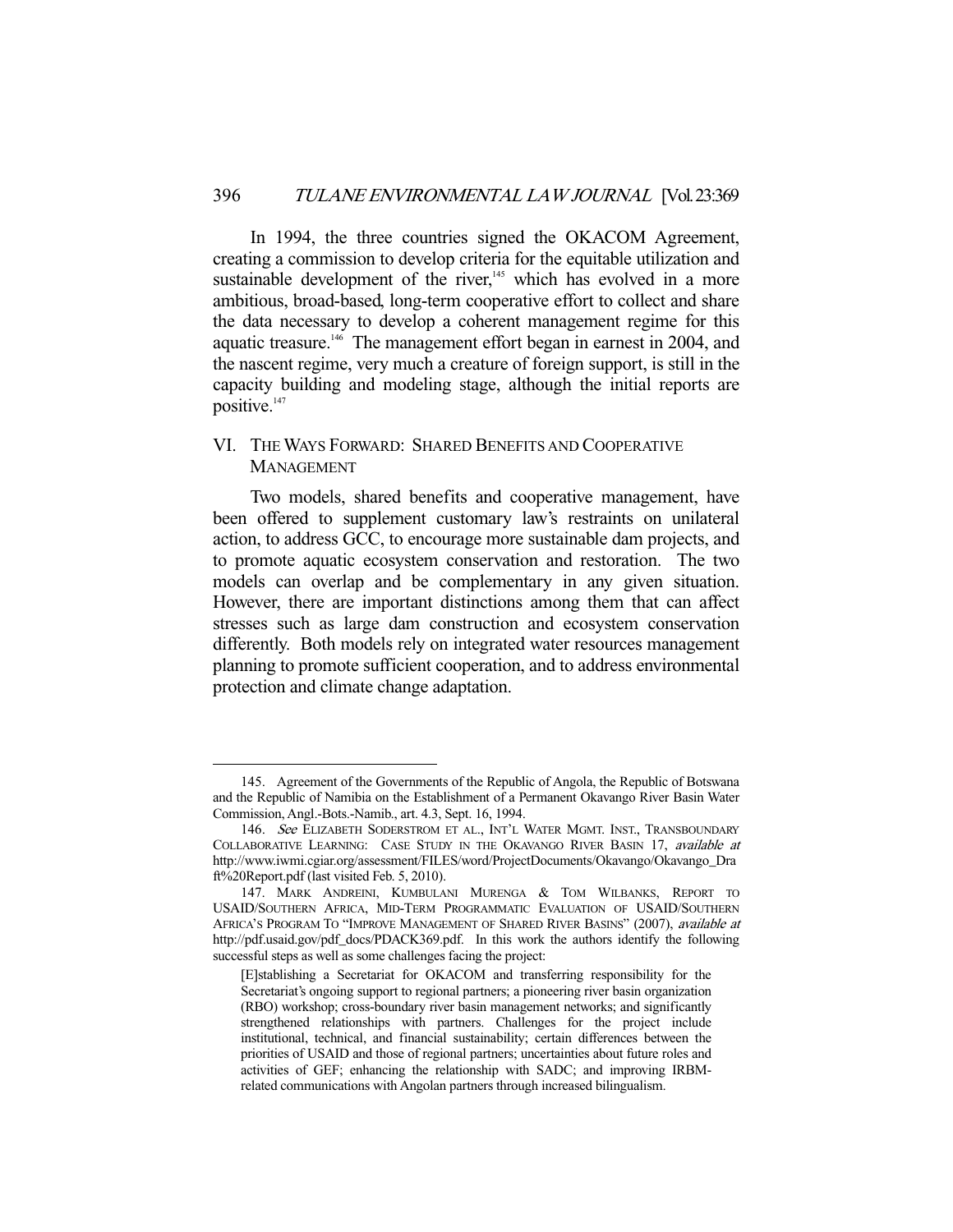#### A. Shared Benefits

 In recent years, there have been increasing calls to address the inefficiencies and injustices of the race to dam by shifting the focus of international disputes from the allocation of rivers to benefit sharing throughout the basin.<sup>148</sup> The shared benefits model accepts the need for large dams but substitutes money for the use and control of wet water. Nations can forgo the construction of a dam or even the actual use of wet water in return for monetary or in kind compensation that satisfies other domestic needs, thus making it possible for other states to put the water to its most efficient use.

 The concept is derived from welfare economics which posits that water is simply a valuable, scarce commodity with multiple possible alternative uses. The transcendental objective of efficiency requires that the resource be allocated to the most valuable uses without regard to territorial boundaries. Thus, it may be economically rational for nations to forgo the actual use of wet water in return for the lost opportunity cost development, because benefits can only be shared if there is some degree of cooperation among riparian nations. Three possible efficiency gains have been identified that can flow from benefit sharing: "(1) better ecosystem management, (2) [more efficient] rivers services such as hydroelectric power, and (3) the achievement of regional water security through cost-sharing rather than inefficient duplicate development."149

 On one level, the distinction between equitable utilization and benefit sharing is artificial, as the object of any international river process is to ensure that all riparian states receive a measure of water justice. But shared benefits need not be just as between riparian states or to users and interests within them. For example, the idea can be found in voluntary decisions of arid countries to forgo water-based development in favor of virtual water, such as imported food. Saudi Arabia has recently made this decision. It will phase out the use of its limited groundwater resources used to grow wheat by 2016.<sup>150</sup> Instead of trying to be self-sufficient in food, it will apply the worldwide energy supply model that it helped create—reliance on exports—to food.

<sup>148.</sup> The history of the shift from rights to needs is traced in Aaron T. Wolf, Criteria for Equitable Allocations: The Heart of International Water Conflict, 23 NAT. RESOURCES FORUM 3 (1999).

<sup>149.</sup> A. Dan Tarlock & Patricia Wouters, Are Shared Benefits of International Waters an Equitable Apportionment?, 18 COLO. J. INT'L ENVTL. L. & POL'Y 523, 533 (2007) (citing Claudia W. Sadoff & David Grey, Beyond the River: The Benefits of Cooperation on International Rivers, 4 WATER POL'Y 389 (2002)).

 <sup>150.</sup> Jennifer R. Dunne, Agriculture: The End of Cheap Food 3 (June 2008), http://www.cambiar.com/cms\_images/file\_173.pdf.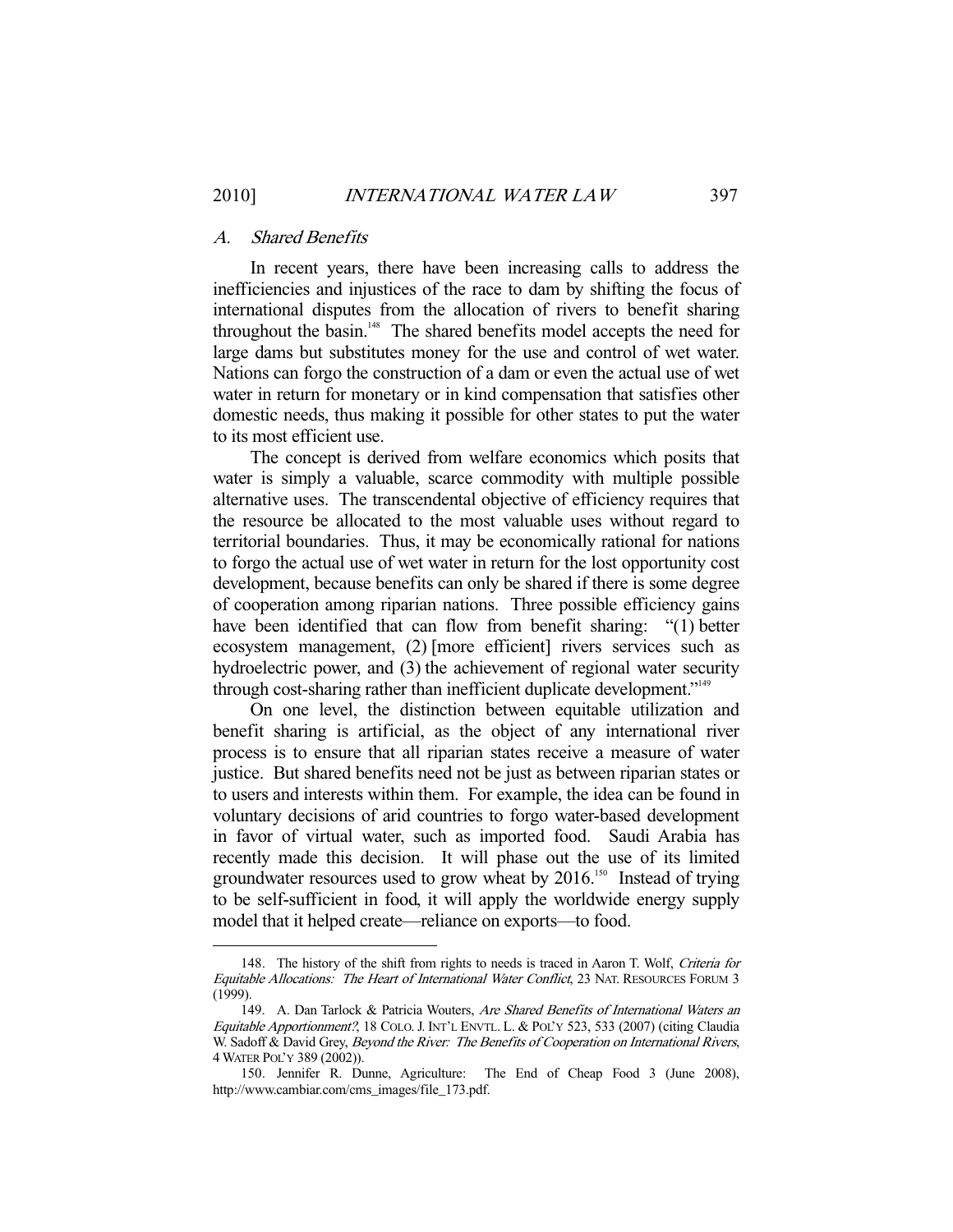The idea of shared benefits arose from the 1961 Columbia River Treaty between Canada and the United States, and has developed into a basic principle of international water and environmental law.<sup>151</sup> The signatories entered the treaty in hopes of damming the Columbia for power plants and flood control.<sup>152</sup> Prior to signing, the United States' planned dams would have been constructed too far downstream for Canada to harvest the river for power, while Canada's planned dams would have provided the "free" benefit of flood control to the United States.<sup>153</sup> Canada's basic problem was that it wanted to develop its hydro potential but had little internal demand for electricity or flood control storage. In protesting a planned U.S. dam, Canada asked for the sharing of benefits from Canadian storage throughout the river downstream. The United States initially rejected Canada's expansive view of shared benefits, but eventually came around to the idea as Canada threatened out-of-basin diversion, which would decrease the river's flow into the Libby Dam.<sup>154</sup> After long and hard negotiations,<sup>155</sup> the two countries agreed to allow dams in the United States but Canada was compensated for her lost development opportunities.

 Pursuant to the treaty, Canada has developed 15.5 million acre feet of storage among three different projects.156 Most of the storage provides flood-control benefits, 50% of which the United States shares.<sup>157</sup> The United States has paid Canada US\$64.4 million for flood control benefits through 2024, and a consortium of U.S. power companies paid her US\$254 million for a hydropower entitlement that ended in 2003.<sup>15</sup>

 The idea has since been applied in other basins where upstream states can store and divert water while downstream states claim almost the entire flow of an international river, but the success of the Columbia River Treaty has not yet been duplicated in other regions.<sup>159</sup> As with Swiss wine, the concept of shared benefits does not travel too well.

<sup>151.</sup> See Columbia River Treaty, supra note 80.

<sup>152.</sup> Tarlock & Wouters, *supra* note 149, at 527.

 <sup>153.</sup> Id.

 <sup>154.</sup> KEITH W. MUCKLESTON, INTERNATIONAL MANAGEMENT IN THE COLUMBIA RIVER SYSTEM 10 (UNESCO Technical Documents in Hydrology No. 12, 2003), available at http:// www.unesdoc.unesco.org/images/0013/001332/133292e.pdf.

 <sup>155.</sup> The most exhaustive study of the treaty is JOHN V. KRUTILLA, THE COLUMBIA RIVER TREATY—THE ECONOMICS OF AN INTERNATIONAL BASIN DEVELOPMENT (1967).

<sup>156.</sup> See Columbia River Treaty, supra note 70, art. II.

 <sup>157.</sup> Id. art. VIII.

 <sup>158.</sup> U.S. ARMY CORPS OF ENG'RS, COLUMBIA RIVER TREATY HISTORY AND 2014/2024 REVIEW 6 (2009).

 <sup>159.</sup> Richard Paisley, Adversaries into Partners: International Water Law and the Equitable Sharing of Downstream Benefits, 3 MELBOURNE J.INT'L L. 280, 288-300 (2002).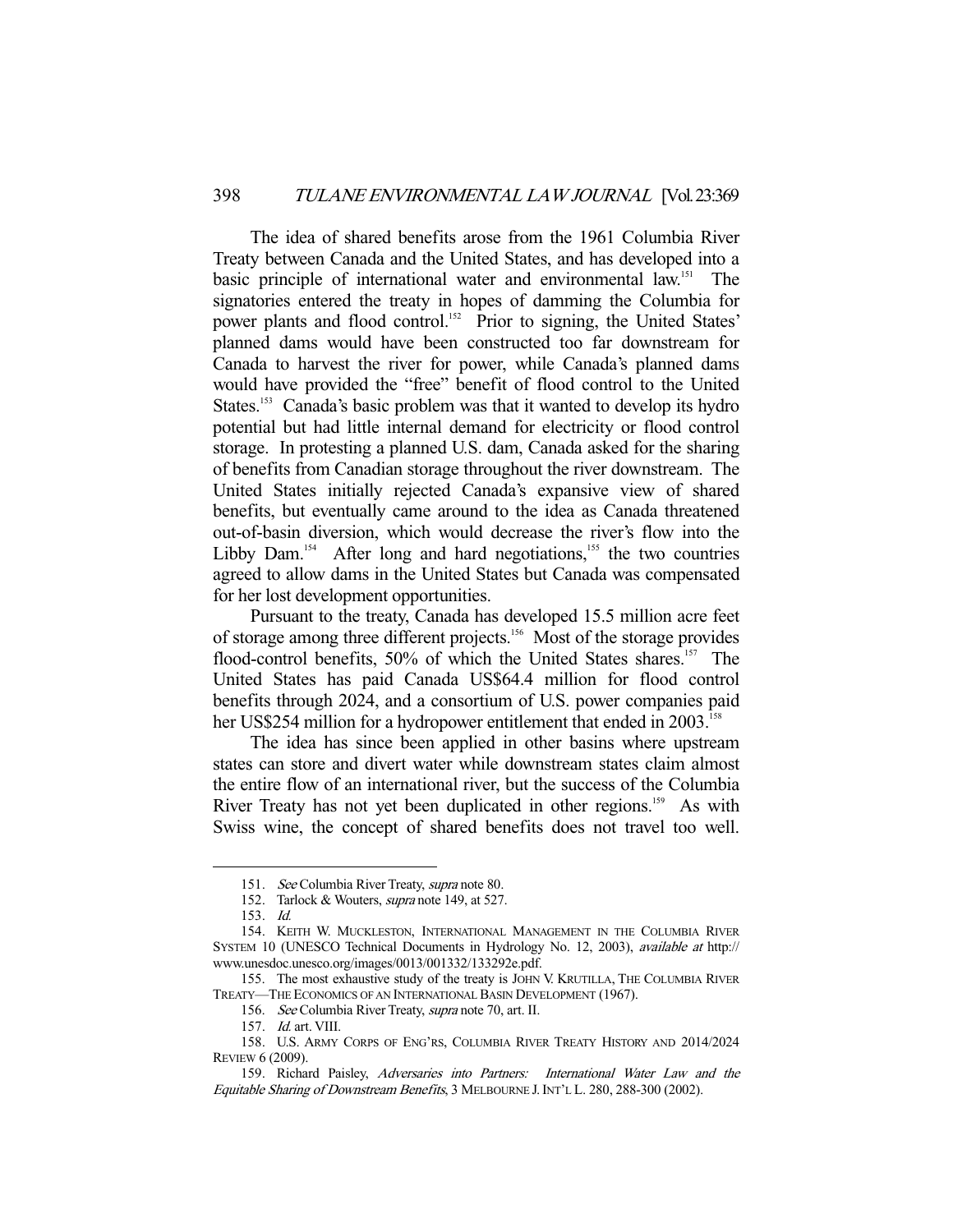There are a number of actual and potential problems with shared benefits. These include buyer's remorse as nations become dissatisfied with the original deal, the inability of the regime to adapt to GCC, and the attendant problems that the construction of large dams brings.<sup>160</sup> For example, Canadian First Nations and U.S. Indian tribes have expressed unhappiness with the near extinction of salmon runs on the Columbia and other forms of environmental degradation of the river,<sup>161</sup> despite the millions of dollars the United States has spent on salmon restoration.<sup>162</sup>

1. Central Asia: A Case Study in the Difficulty of Applying Shared Benefits

 The endless conflicts over Amu and Syr Darya Rivers in central Asia illustrate the difficulty of applying the idea of shared benefits. These rivers, which originate in Tajikistan and Kyrgyzstan, respectively, once emptied into the Aral Sea. Now, the use of water for agricultural irrigation along the Amu Darya and the Syr Darya has significantly diminished the flow that reaches the Aral.<sup>163</sup> Furthermore, diversions downstream in Kazakhstan, Uzbekistan, and Turkmenistan have resulted in one of the globe's most infamous disasters, affecting the economy, the environment, and public health.<sup>164</sup> The Amu Darya's flow is zero, and as a result, the sea is dead and has divided into three smaller seas.<sup>165</sup> Of these highly saline water bodies, the Big Sea does not support any aquatic life, while the Little Sea only tolerates the hearty flounder.<sup>166</sup> In Uzbekistan and Turkmenistan, reduced flows caused by agriculture have also created highly concentrated salt levels in the Aral.<sup>167</sup> Though riparian nations have not followed through with plans laid out by the Soviet Union to restore the sea by diverting Siberian rivers, a modest restoration effort is underway today to restore a remnant of the former sea.<sup>168</sup>

<sup>160.</sup> See Tarlock & Wouters, supra note 149, at 533-36.

<sup>161.</sup> *Id.* at 534.

<sup>162.</sup> E.g., Michael C. Blumm, Erica J. Thorson & Joshua D. Smith, Practiced at the Art of Deception: The Failure of the Columbia Basin Salmon Recovery Under the Endangered Species Act, 36 ENVTL. L. 709 (2006).

 <sup>163.</sup> SOUTH PREARALIE: NEW PERSPECTIVES (Joop de Schutter & Victor A. Dukhovny eds., 2003), available at http://www.cawater-info.net/library/eng/nato\_eng.pdf.

<sup>164.</sup> Tarlock & Wouters, *supra* note 149, at 531.

 <sup>165.</sup> Michael J. Glantz, Aral Sea Basin: A Sea Dies, A Sea Also Rises, 36 AMBIO 323, 323 (2007).

<sup>166.</sup> Tarlock & Wouters, *supra* note 149, at 531.

 <sup>167.</sup> Id.

 <sup>168.</sup> Id. at 536. In an effort to restore the Large Sea, the World Bank financed an \$85 million dyke to keep the Syr Darya's flow in check. Rerouting the river's flow into the Small Sea, water will not be permitted to flow into the Large Sea until the salt levels in the Small Sea drop.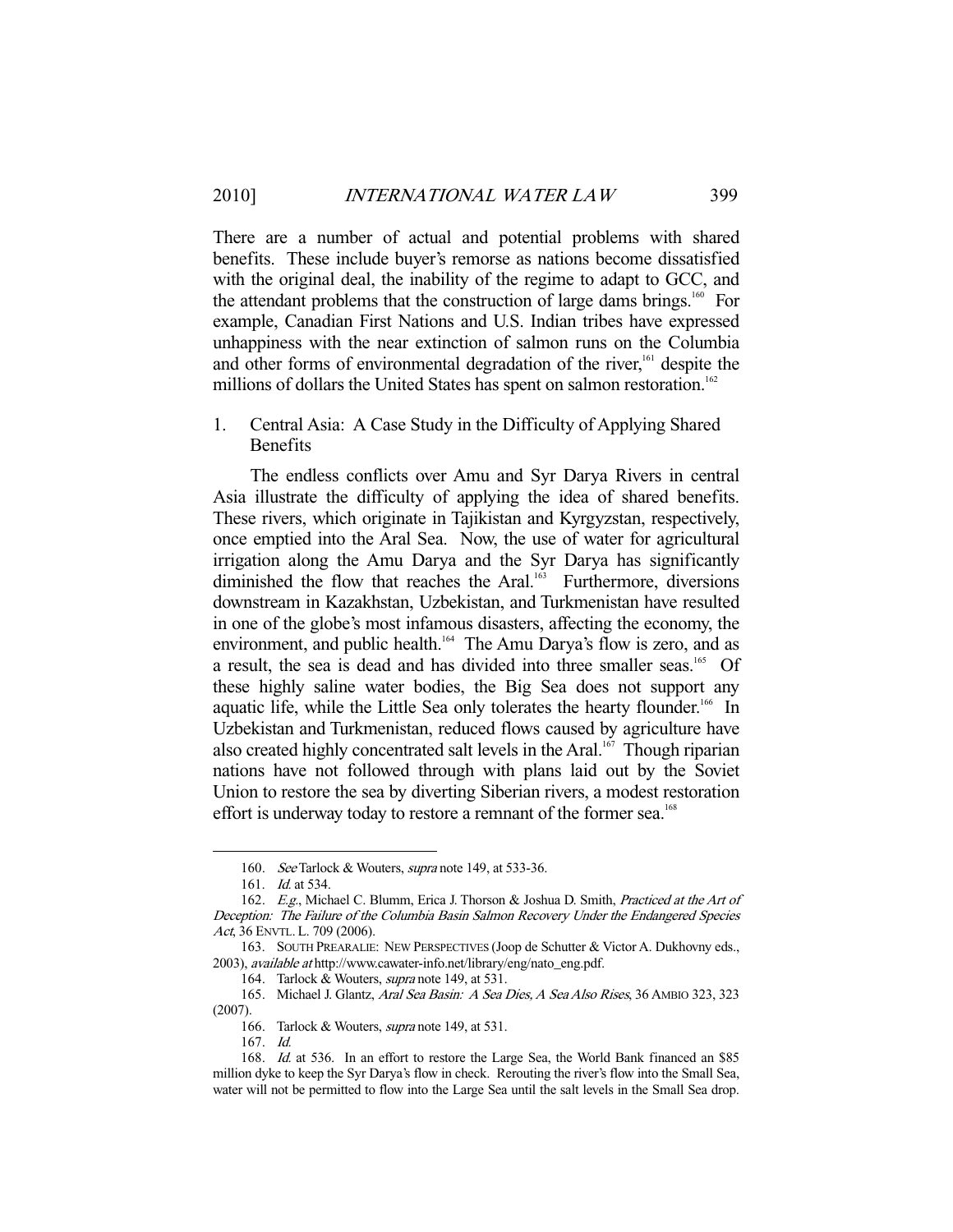Benefits were shared in the former Soviet Union but at the expense of the two upstream states, Tajikistan and Kyrgyzstan. Payments for forgone hydropower generation served as the source of irrigation diversions and provided upstream storage and less than full energy production. Today, the two states are choosing to release less water for irrigation in order to maximize hydroelectric generation.<sup>169</sup> Their current problems have grown out of Stalinist policies that abrogated existing water use norms dictated by tribal customs.<sup>170</sup> Under those customs, tribes regarded water as a common resource and recognized individual entitlements to it. $171$  Thus, tribes distributed water according to historical records, and their chiefs settled any disputes.<sup>172</sup> The Soviets replaced this scheme with central planning and control. $173$ 

Stalin nationalized water by decree in  $1924$ .<sup>174</sup> Soviet strength was further consolidated from 1925 to 1936, when the former Tsarist administrative units were divided into five republics lacking any meaningful hydrologic logic.175 The Syr Darya and Amu Darya thus became both de jure and de facto transnational rivers, and irrigation canals now crossed borders from one republic into another. This division created a pressing need for central control.

 The Soviet allocation regime favored downstream cotton production in Uzbekistan and Turkmenistan, so Kyrgyzstan and Tajikistan, the two upstream states, needed to trade what they lost in power revenues for money. In an attempt to recoup lost revenue, Kyrgyzstan passed a law in 2001 requiring downstream states to pay for water issuing from within Kyrgyzstan's boundaries. The law, however, has been largely ineffectual, and Kyrgyzstan has had to settle for payment of operational and maintenance costs involved in delivering the water to the downstream states. Further, Kyrgyzstan has rejected plans to manage jointly its dams and reservoirs. While Uzbekistan has made annual payments to both Kyrgyzstan and Tajikistan for their lost power revenues, Tajikistan, the source of nearly half of Central Asia's water, set out on a water selfsufficiency plan in 2004.

Christopher Pala, \$85 Million Project Begins for Revival of the Aral Sea, N.Y. TIMES, Aug. 5, 2003, at F3.

 <sup>169.</sup> Tarlock & Wouters, supra note 127, at 532.

 <sup>170.</sup> OLAF CAROE, SOVIET EMPIRE: TURKS OF CENTRAL ASIA AND STALINISM 156 (1954).

 <sup>171.</sup> Id.

<sup>172.</sup> *Id.* at 152.

 <sup>173.</sup> Id. at 153.

 <sup>174.</sup> Id.

 <sup>175.</sup> This Part is drawn from Bakhiyor Mukhamadiev, Application of the "Benefits Sharing" Concept to the Case of Transboundary Water Resources Politics in the Aral Sea Basin (unpublished manuscript, on file with author).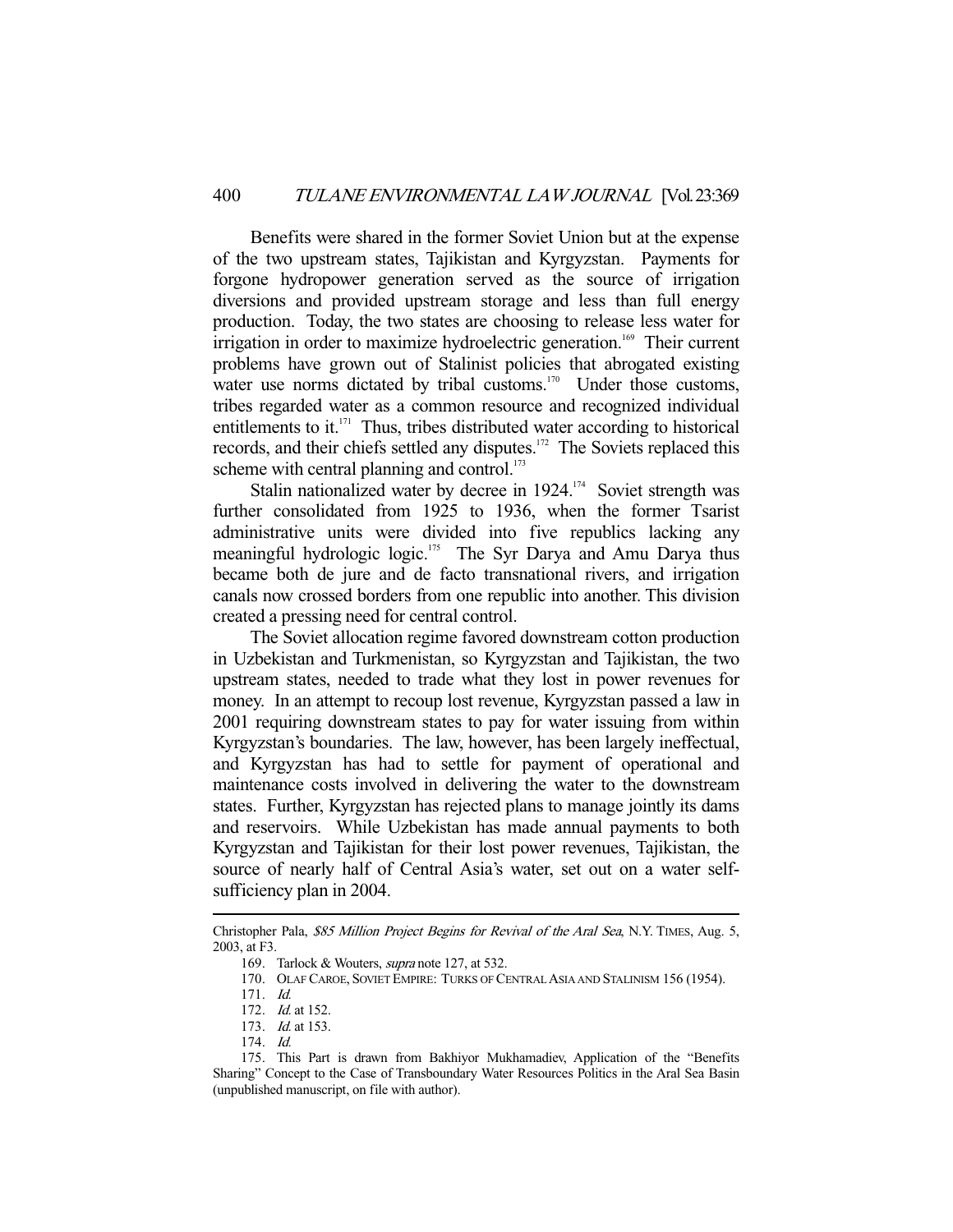A new Russian-financed power plant was constructed at the Rogun Dam, and China is constructing a second station.<sup>176</sup> Tajikistan has two high dams, and additional reservoirs would give her complete control over downstream flows. GCC will add new stresses to the system. Melting glaciers in the Pamir Mountains, the headwaters of the Amu Darya River, will increase winter runoff but decrease summer runoff, further threatening irrigation in the region. $177$ 

 As the environmental conditions in the basin continue to worsen, water shortages continue, and the states have not reached basic agreement on how the waters will be shared. The victims are the environment and poor farmers trapped in a monocrop culture. A United Nations Development Programme Report describes the Aral Sea Basin as "an environmental disaster" stressed by chemical pollution, drought, and inefficient use of water in the downstream states.<sup> $178$ </sup> In 2003, the World Bank issued a report recommending that Kyrgyzstan manage its water upstream for the benefit of downstream irrigation, rather than to generate hydroelectric power, because the benefits of doing so would far outweigh the costs of storage maintenance.<sup>179</sup> However, as previously discussed, Tajikistan disagrees with this recommendation. As the republic most shut off from water resources, Turkmenistan has also pursued aggressive strategies of increasing both agricultural flow diversions and irrigated acreage.<sup>180</sup>

#### 2. The Nile: Shared Benefits in Theory but Not Yet in Practice

 The Nile Basin illustrates both the promise and the peril of shared benefits from both a social justice and environmental perspective. In the 1950s, Egypt dammed the Nile to generate energy and to replace seasonable with perennial irrigation for cotton production in the delta. Hydropower is a crucial energy source for all basin states as more than half of them get more than 90% of their electricity from hydropower, while another three are  $70\%$  dependent on hydro.<sup>181</sup> The Nile is among

<sup>176.</sup> David V. Stern, Tajikistan Hopes Water Will Power Its Ambitions, N.Y. TIMES, Aug. 31, 2008, at A5.

 <sup>177.</sup> JAKUB LANDOVSKY,INSTITUTIONAL ASSESSMENT OF TRANSBOUNDARY WATER RESOURCES MANAGEMENT 10 (Human Development Report 2006).

 <sup>178.</sup> Id.

 <sup>179.</sup> WORLD BANK,IRRIGATION IN CENTRAL ASIA: SOCIAL,ECONOMIC AND ENVIRONMENTAL CONSIDERATIONS (2003), available at http://siteresources.worldbank.org/ECAEXT/Resources/ publications/Irrigation-in-central-Asia/Irrigation\_in\_Central\_Asia-Full\_Document-English.pdf.

<sup>180.</sup> Mukhamadiev, *supra* note 142, at 14-15.

 <sup>181.</sup> INTER-GOVERNMENTAL PANEL ON CLIMATE CHANGE, CLIMATE CHANGE 2001: IMPACTS,ADAPTATION, AND VULNERABILITY 496-97 (2001).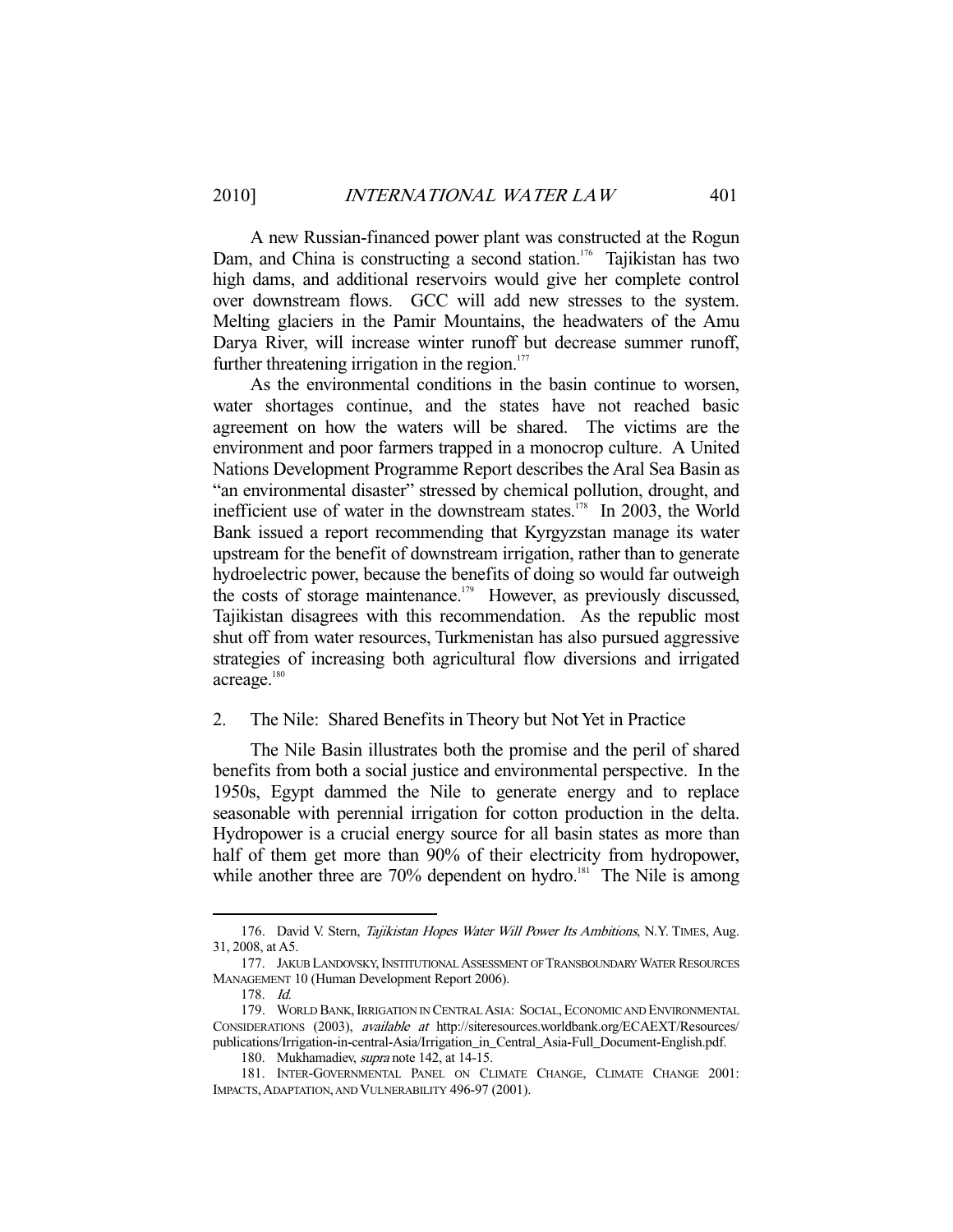the most stressed rivers in the world. Climate change experts believe that the dry parts of Africa will see further reductions in precipitation. The Intergovernmental Panel on Climate Change found that there has already been "a reduction in runoff of 20% between 1972 and 1987" and "significant interruptions in hydropower generation as a result of severe droughts" in the Basin. $182$ 

 The much heralded Nile Basin Initiative is designed to try and break the legal and political lock that Egypt has been able to assert over all upstream development.<sup>183</sup> It is based on the sustainable development of the entire basin and "the equitable utilization of, and benefits from, the common Nile Basin water resources."<sup>184</sup> The agreement envisions fourteen upstream dams along with other smaller watershed improvement projects.<sup>185</sup> However, the dam projects now underway on the Nile— Merowe and Kajbar in Sudan, Tekeze and Gilgel–Gibe in Ethiopia, and Bujagali in Uganda—have been criticized for the serious social and environmental problems, corruption, secrecy, and human–rights violations that they cause.<sup>186</sup> The problem has been exacerbated by China's decision to invest massively in African infrastructure projects.<sup>187</sup>

#### B. Shared Management

 To correct the defects of a static equitable apportionment doctrine, commentators have proposed an expansion of the core principle of equitable apportionment—that each riparian state is entitled to a fair "wet" share of an international river—to include continuing shared

 <sup>182.</sup> Id.

 <sup>183.</sup> Fasil Amdetsion, Scrutinizing the "Scorpion Problematique": Arguments in Favor of the Continued Relevance of International Law and a Multidisciplinary Approach To Resolving the Nile Dispute, 44 TEX. INT'L L.J. 1 (2008), details the history of the conflict, the legal and political posturing of all states, and casts a cold eye on the Nile Initiative. See Takele Soboka Bulto, Between Ambivalence and Necessity: Occlusions on the Path Toward a Basin-Wide Treaty in the Nile Basin, 20 COLO. J. INT'L ENVTL. L. & POL'Y 291 (2009) (identifying obstacles to cooperative efforts in the Nile Basin).

 <sup>184.</sup> Nile Basin Initiative Mission Statement, http://www.nilebasin.org/index.php (last visited Jan. 18, 2010).

 <sup>185.</sup> LORI POTTINGER, INT'L RIVERS NETWORK, CAN THE NILE STATES DAM THEIR WAY TO COOPERATION?: IRN BACKGROUNDER ON THE NILE BASIN INITIATIVE (2004), http://www. internationalrivers.org/files/Nile\_Briefing.pdf.

<sup>186.</sup> E.g., INT'L RIVERS NETWORK, REVIEW OF WORLD BANK INSPECTION PANEL REPORT ON BUJAGALI DAM (2002), available at http://www.internationalrivers.org/files/IRN\_comment.pdf.

<sup>187.</sup> See INT'L RIVERS NETWORK, MEMORANDUM ON THE MEROWE DAM PROJECT (2007), available at http://internationalrivers.org/en/Chinasgloval-role/africa/merowe-dam-sudan/memo randum-merowe-dam-project. For a careful assessment of China's role in the project, see Linden J. Ellis, China Exim Bank in Africa: Opportunities for Strengthening Environmental Standards for Hydropower in Sudan (Mar. 22, 2007), http://www.wilsoncenter.org/index.cfm?fuxaction= events.event\_summary&event\_id=224956.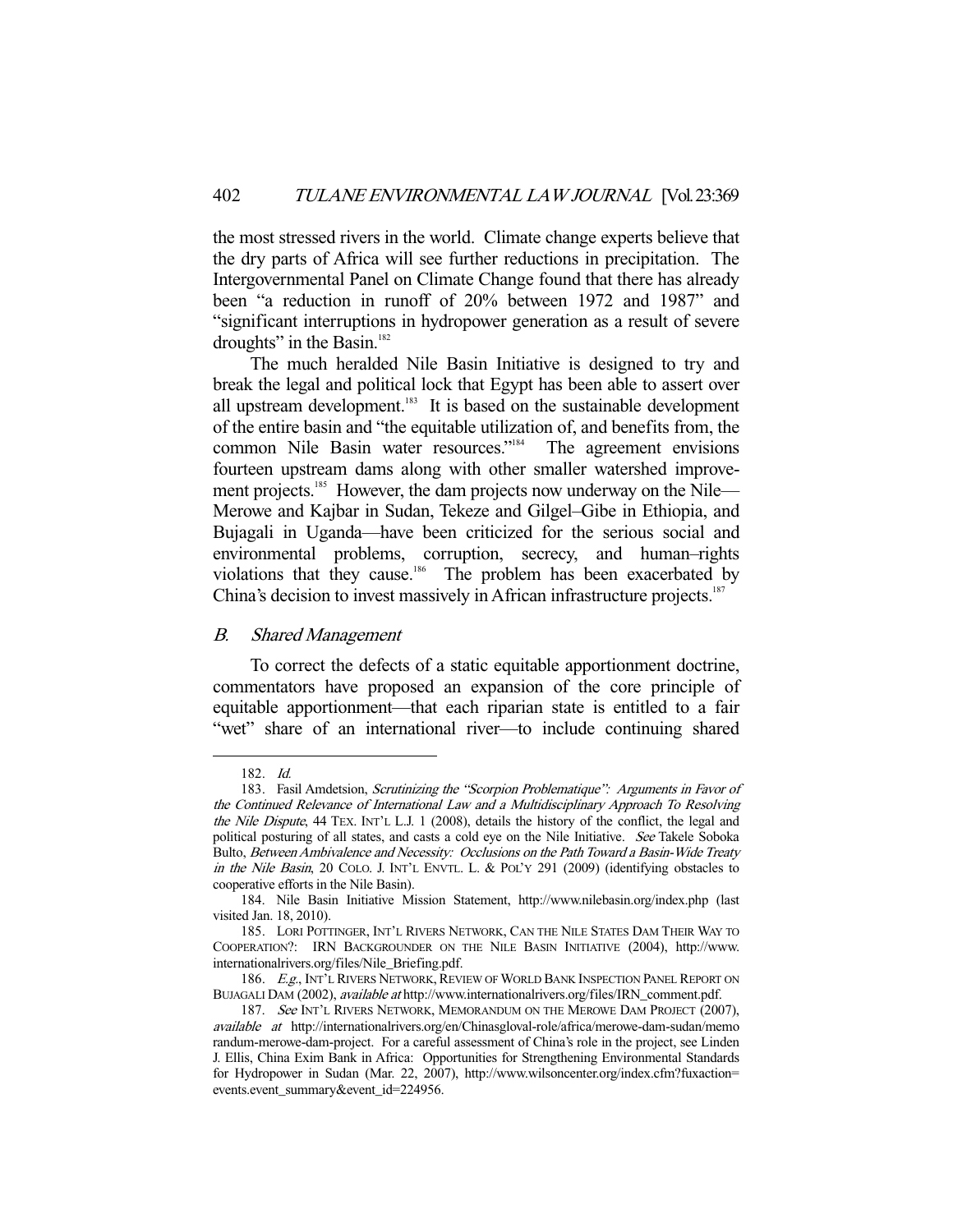-

management of international rivers. The principle has been variously styled as "restricted sovereignty" and a "community of interests,"<sup>188</sup> or "hydrosolidarity."<sup>189</sup> The foundation is the extension of the idea of limited sovereignty as a constraint on unilateral action, the foundation of the customary rule of equitable apportionment, to the affirmative duty to share use and management of the international water resources. The normative premise is that there is an inherent community of interests among riparian states.<sup>190</sup> The model draws on the post World War II partial erosion of absolute national sovereignty as a result of universal human rights<sup>191</sup> and the imposition of duties on states not to cause environmental damage to other states.<sup>192</sup> The immediate legal foundation is article 8 of the Watercourses Convention, which imposes a duty on states to "cooperate on the basis of sovereign equality, territorial integrity, mutual benefit and good faith in order to attain optimal utilization and adequate protection of an international watercourse.<sup>"193</sup> The Berlin Rules posit a much stronger cooperative management duty, derived from Hungary v. Slovakia, compared to the Watercourses Convention. Article 11 posits that "Basin States shall cooperate in good faith in the management of waters of an international drainage basin for the mutual benefit of the participating States."<sup>194</sup> In *Hungary v. Slovakia*, the ICJ refused to order Hungary to complete the project or Slovakia to demolish the dam that it had constructed, but instead urged the parties to agree on a joint operating plan for "what remains of the Project"<sup>195</sup> and both the majority and concurring opinions endorsed the protection of environment values.<sup>196</sup>

<sup>188.</sup> BROWN WEISS, supra note 26, at 194-98.

 <sup>189.</sup> The term was first introduced in MALIN FALKENMARK ET AL., STOCKHOLM INT'L WATER INST., HYDROSOLIDARITY THROUGH CATCHMENT BASED BALANCING OF HUMAN SECURITY AND ECOLOGICAL SECURITY (2003). It is now understood to refer to the joint, cooperative, basinwide management of shared international water resources. See Andrea Gerlak, Robret Varady & Arin Haverland, *Hydrosolidarity and International Water Governance*, 14 INT'L NEGOTIATION 311, 312-14 (2009).

<sup>190.</sup> McCaffrey, *supra* note 11, at 148-51.

<sup>191.</sup> E.g., HELEN STACY, HUMAN RIGHTS FOR THE 21ST CENTURY: SOVEREIGNTY, CIVIL SOCIETY, CULTURE (2009).

 <sup>192.</sup> Brown Weiss, supra note 26, at 199-207. For an early expression of the idea, see Dante A. Caponera, Patterns of Cooperation in International Water Law: Principles and Institutions, 25 NAT. RESOURCES J. 563 (1985).

 <sup>193.</sup> Watercourses Convention, supra note 17, art. 8.

<sup>194.</sup> Berlin Rules, *supra* note 35, art. 11.

 <sup>195.</sup> Gabčikovo-Nagymaros Project (Hong. v. Slovk.), 1997 I.C.J. 7, 79 (Sept. 25). The two parties, however, have not been able to agree to do this. Szabo, supra note 6, at 18, 23, 25.

 <sup>196.</sup> Gabčikovo-Nagymaros Project, 1997 I.C.J. 7, at 78-88.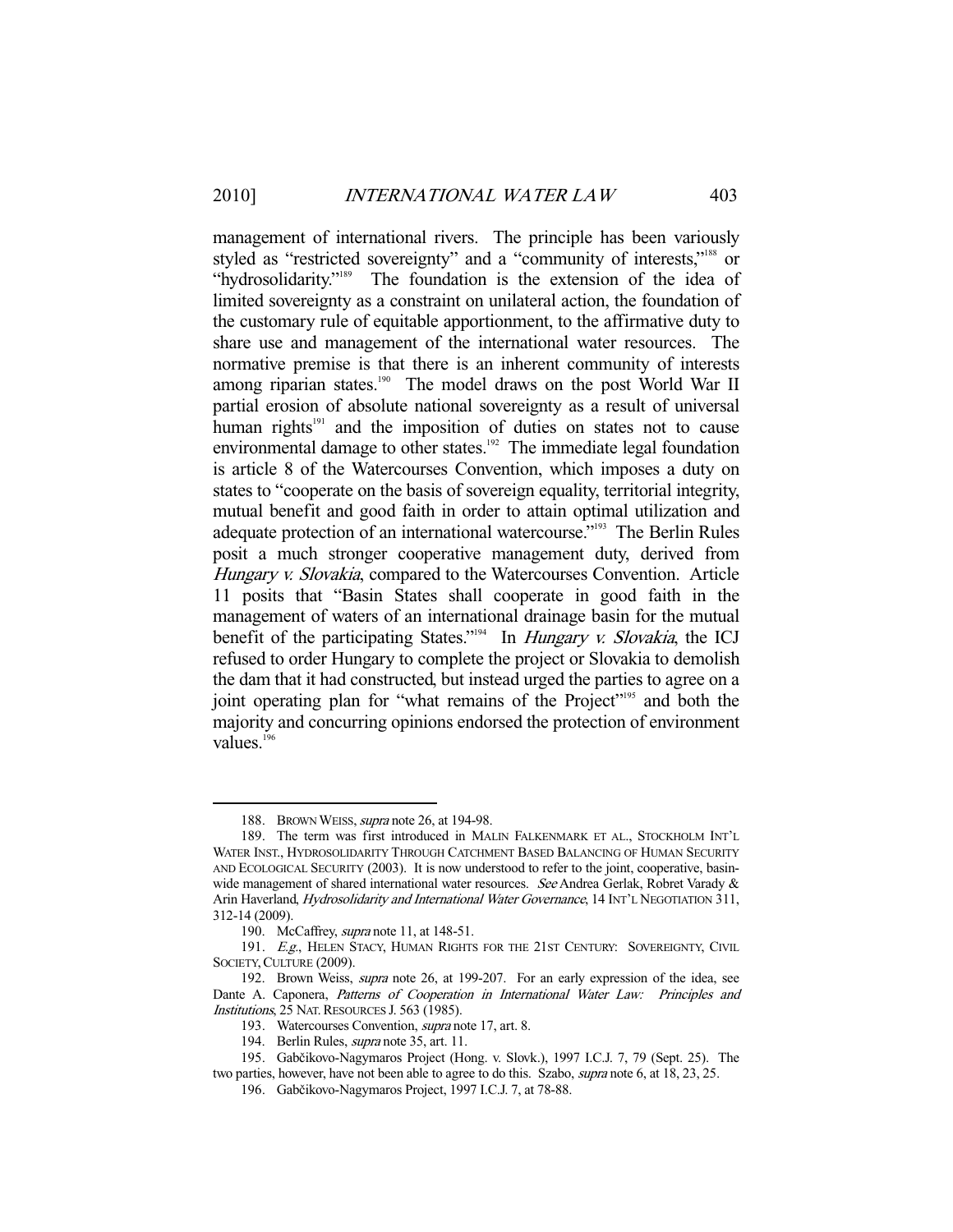Shared management is an aspirational principle, but if it is implemented, it can better help nations address all four stresses provided that any regime satisfies four conditions. First, the regime must impose procedural duties that go beyond the customary duty of prior notice and  $\alpha$  consultation<sup>197</sup> to include a wide range of voices and perspectives in major development and use decisions. Second, it must have stringent *and* continuing environmental assessment and monitoring duties that meet the standards set out by the World Commission on Dams in Dams and Development and the evolving international standard.<sup>198</sup> Third, it must have substantive rules that constrain unilateral state behavior. Fourth, the management regimes must have the flexibility to adjust quickly to changing hydrologic conditions.<sup>199</sup> No single existing or proposed allocation regime currently exhibits all four characteristics. Therefore, the model must be assembled from a variety of sources.

 The procedural components for the long-term cooperative management of international rivers are the easiest to assemble. The Watercourses Convention imposes the basic prior notice duty among riparian states. Before undertaking a major development, the moving state must give "timely notification" to other affected states<sup>200</sup> and must consult and exchange information with those states.<sup>201</sup> The Berlin Rules contain more stringent access to information, public participation and cooperation duties.<sup>202</sup> The other three conditions can be implemented under the umbrella of Integrated Water Resource Management.

# C. Integrated Water Resource Management and Adaptive Management

 Integrated Water Resource Management (IWRM) has been progressively adopted as the international water management standard. No single principle alone can overcome the geopolitical self-interest that has produced a pattern of "sporadic, fragmentary, and sometimes ambiguous cooperation on international rivers,"203 but IWRM is a first

 <sup>197.</sup> DANTE A. CAPONERA, NATIONAL AND INTERNATIONAL WATER LAW AND ADMINISTRATION 211-19 (2003).

 <sup>198.</sup> WORLD COMM'N ON DAMS, supra note 52. Article 29 of the Berlin Rules restates the evolving international standard.

 <sup>199.</sup> Id.

<sup>200.</sup> Watercourses Convention, *supra* note 17, art. 12; see TANZI & ARCARI, supra note 41, at 203-14.

 <sup>201.</sup> Watercourses Convention, supra note 17, arts. 9, 11.

 <sup>202.</sup> Berlin Rules, supra note 35, arts. 4, 11, 18.

 <sup>203.</sup> KEN CONCA, GOVERNING WATER: CONTENTIOUS TRANSNATIONAL POLITICS AND GLOBAL INSTITUTION BUILDING 106 (2006).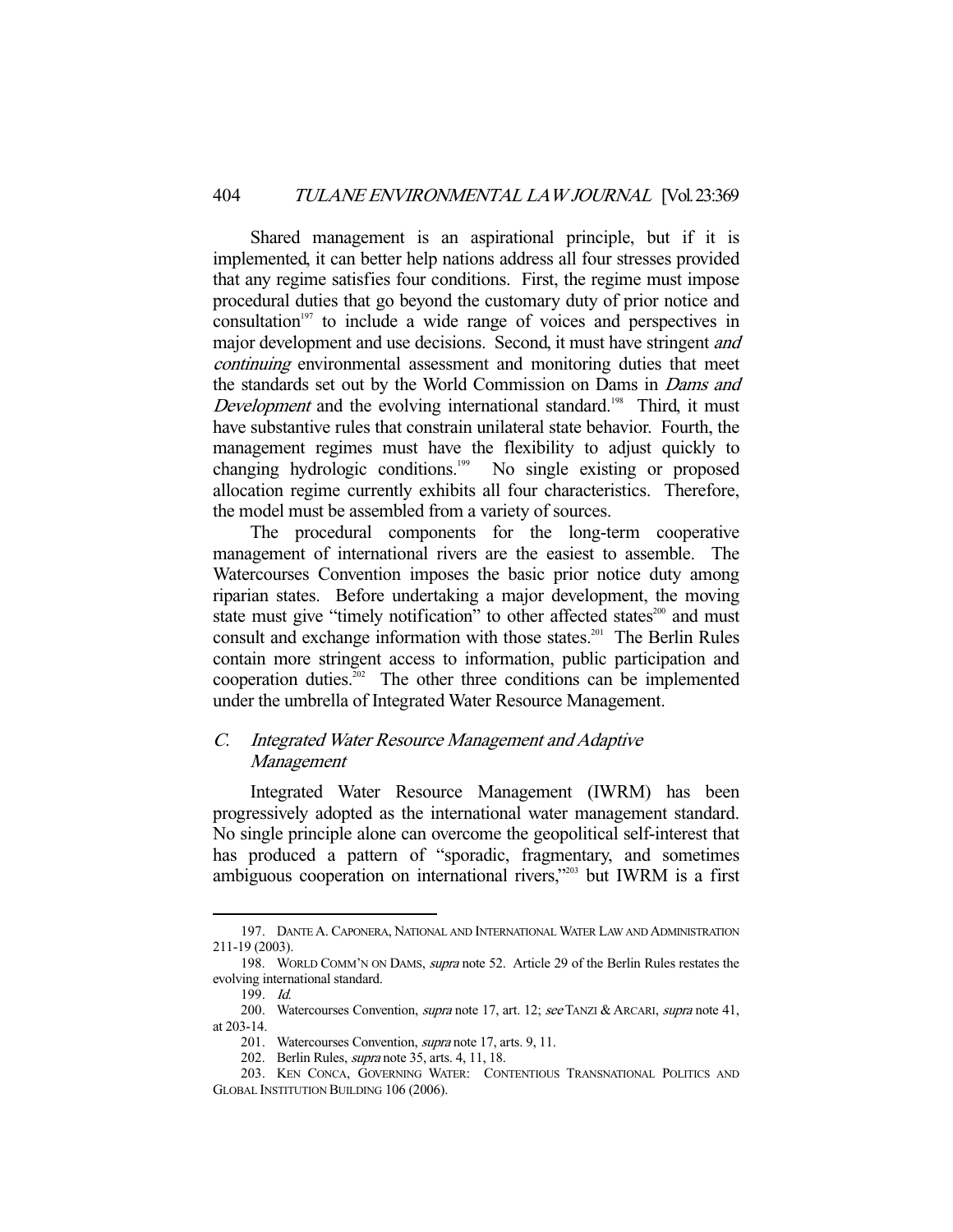step. To induce shared management, IWRM seeks to combine the power of "neutral" technical information with modern public participation norms especially for previously excluded interests.<sup>204</sup> IWRM is a river basin or catchment area-focused process and thus can be confined to the national level or expanded across national boundaries.

 IWRM is neither a totally new concept, nor a substitute for making hard political choices about alternative water use options and the fair allocation of international rivers. It builds on the long history of treating river basin systems as single units to be developed through comprehensive management regimes characterized by large integrated dams and irrigation and canal systems. IWRM tries to correct the environmental and social myopia of previous concretely focused planning and water resources development models as well as introduce greater public involvement and economic discipline into water management and allocation practice.<sup>205</sup> It seeks to develop a wider range of alternatives to achieve long-term environmentally and socially sustainable water uses compared to previous planning models and practices.<sup>206</sup> For example, a recent study identifies a number of low-cost measures, such as drip irrigation and better drainage, which could allow the state of Maharashtra, India, to avoid the crop losses caused by droughts that are projected to increase in frequency due to GCC.<sup>207</sup>

 IWRM has widespread support because it has been adopted by European donor nations as the price for water development aid. It was endorsed in Agenda 21, the environmental action plan for the twenty-first century agreed to at the 1992 United Nations Rio de Janeiro Conference on Environment and Development (UNCED).<sup>208</sup> It was incorporated into the four principles adopted at the 1992 Dublin Conference on Water and the Environment.<sup>209</sup> Between UNCED in 1992 and the follow-up 2002 World Summit on Sustainable Development (WSSD), or Rio Plus 10, in Johannesburg, South Africa, IWRM was endorsed by the Commission on

<sup>204.</sup> *Id.* at 123-28.

 <sup>205.</sup> CONCA, supra note 203, at 153-58.

 <sup>206.</sup> Id. at 131.

 <sup>207.</sup> ECON. OF CLIMATE ADAPTATION WORKING GROUP, SHAPING CLIMATE-RESILIENT DEVELOPMENT 81-85, available at http://www.mckinsey.com/App\_Media/Images/Page\_Images/ Offices/SocialSector/PDF/ECA\_Shaping\_Climate%20Resilient\_Development.pdf (last visited Feb. 17, 2010).

 <sup>208.</sup> U.N. Conference on Env't & Dev. (UNCED), Rio de Janeiro, Braz., June 3-14, 1992, Agenda 21, § 2 ch. 18, U.N. Doc. A/CONF.151/26/Rev. 1 (Vol. II) [hereinafter Agenda 21].

 <sup>209.</sup> Int'l Conference on Water & Env't, Dublin, Ir., Jan. 26-31, 1992, Dublin Statement on Water and Sustainable Development (Jan. 31, 1992).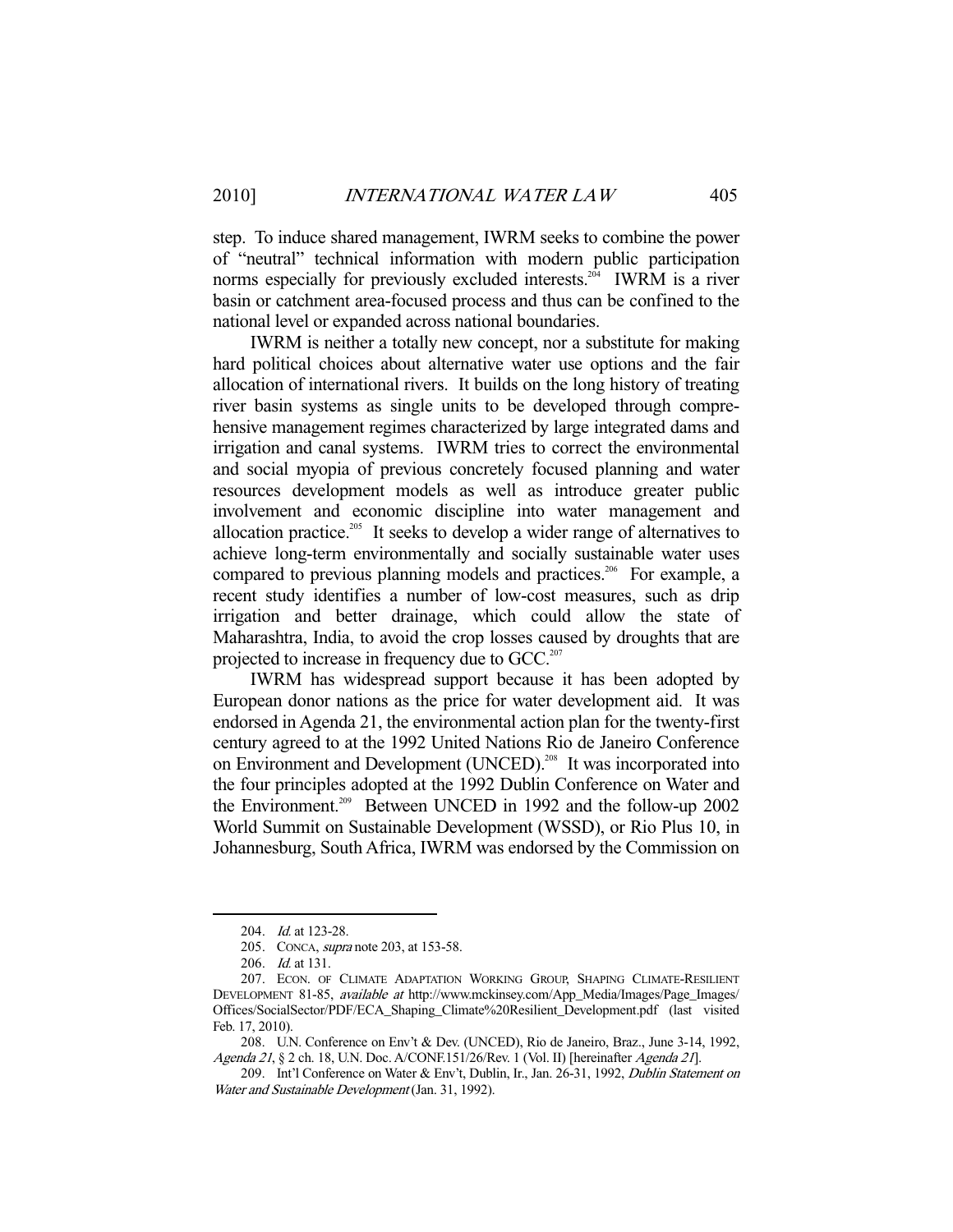Sustainable Development,<sup>210</sup> the General Assembly of the United Nations,<sup>211</sup> the Ministerial Declaration of the International Conference on Freshwater, $212$  and was reaffirmed by the WSSD.<sup>213</sup> The 2000 European Union Water Framework Directive adopts IWRM to improve the water quality of the Union's heavily used rivers.<sup>214</sup> It requires a river basin management plan that prioritizes risks and establishes cost-effective measures to reduce pollution loads and flood damage.<sup>215</sup>

 IWRM's substantive message is that new demands for water must be recognized as potential constraints on existing, especially inefficient uses to accommodate new environmental and social equity uses.<sup>216</sup> IWRM posits that freshwater is a finite and vulnerable resource, and calls for holistic management that integrates sectoral water plans and programs within a broader framework of economic and social policy.<sup>217</sup> The specific objectives of IWRM, as articulated in Agenda 21, are:

- 1 [To] promot[e] . . . a dynamic, interactive, iterative and multisectoral approach to water resources management, including the identification and protection of potential sources of freshwater supply, that integrates technological, socioeconomic, environmental and human health considerations;
- 2 [To] plan[] . . . strategies for the sustainable and rational utilization, protection, conservation and management of water resources based on community needs and priorities within the framework of national economic development policy;
- 3 To design, implement and evaluate projects and programmes that are both economically efficient and socially appropriate within

 <sup>210.</sup> Expert Group Meeting on Strategic Approaches to Fresh Water, Harare, Zimb., Jan. 27-30, 1998, Report of the Expert Group Meeting on Strategic Approaches to Freshwater Management, [11, available at http://www.un.org/documents/ecosoc/cn17/1998/background/ ecn171998–freshrep.htm (last visited Feb. 17, 2010).

 <sup>211.</sup> G.A. Res. 55/196, U.N. Doc. A/RES/55196 (Feb. 1, 2001).

 <sup>212.</sup> Int'l Conference on Freshwater, Dec. 4, 2001, Bonn, Ger., Ministerial Declaration, available at http://www.welvertrag.org/e375/e719/e1041/InternationalConferenceonFreshwater\_ 2001\_MinisterialDeclaration\_ger.pdf (last visited Feb. 17, 2010).

 <sup>213.</sup> World Summit on Sustainable Dev., Aug. 26-Sept. 4, 2002, Johannesburg Declaration on Sustainable Development, U.N. Doc. A/CONF.199/20 (Sept. 4, 2002).

 <sup>214.</sup> Water Framework Directive, Council Directive 2000/60/EC, ¶ 9, 2000 O.J. (1327) (EC), available at http://www.wfd-info.org/water%20framework%20directive%20UK.pdf.

<sup>215.</sup> *Id.* 127.

 <sup>216.</sup> CONCA, supra note 203, at 161.

<sup>217.</sup> Agenda 21, supra note 208, 18.6. The problem, of course, is that in many countries, fragmented and incomplete water authority frustrates these objectives. See S.M.K. DONKOR & YILMA E. WOLDE, (U.N. ECON. COMM'N FOR AFRICA) INTEGRATED WATER RESOURCES MANAGEMENT IN AFRICA: ISSUES AND OPTIONS, *available at* http://www.gdrc.org/uem/water/ iwrm/iwrm-africa.pdf (last visited Feb. 5, 2010).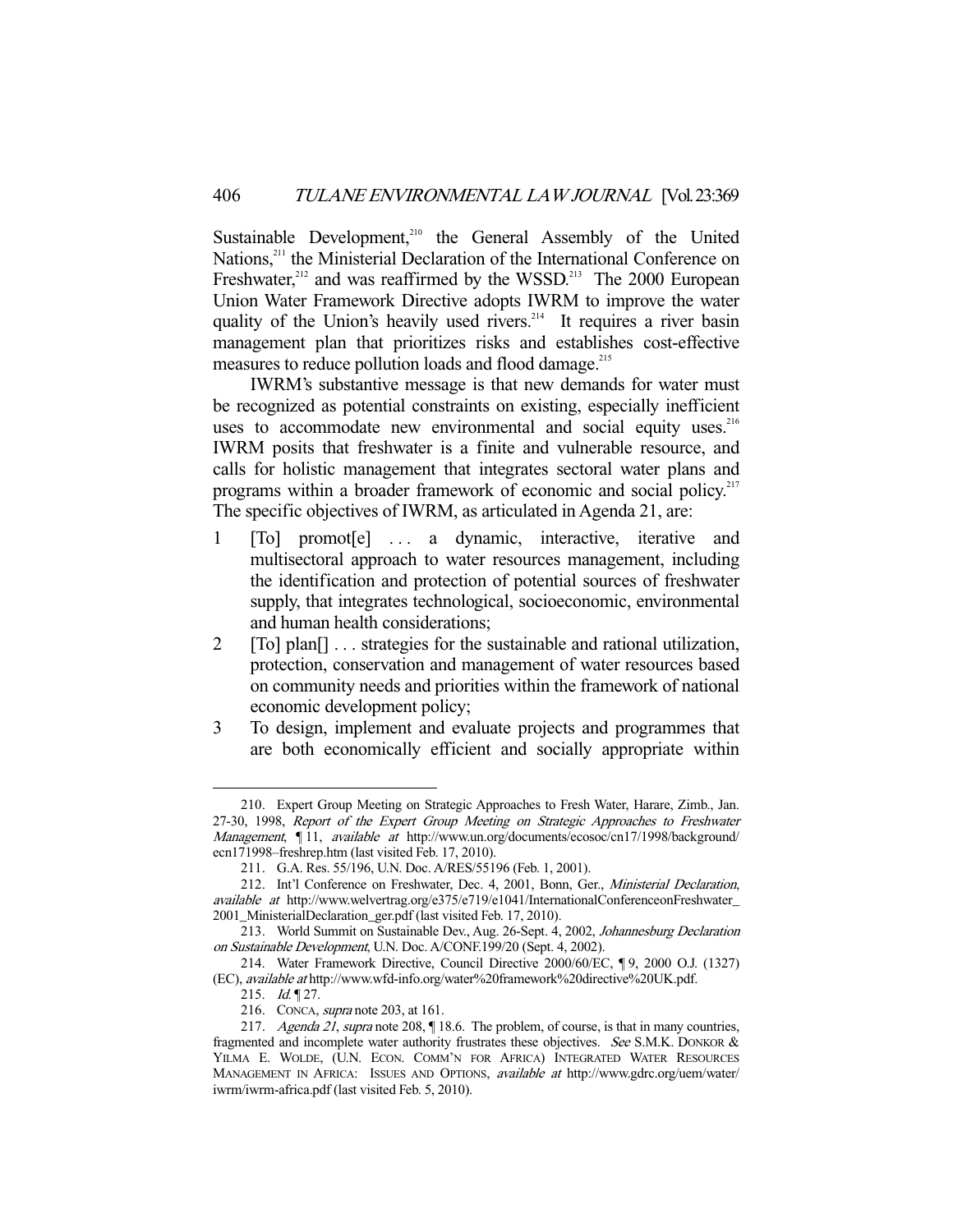clearly defined strategies, based on an approach of full public participation, including that of women, youth, indigenous people and local communities in water management policy-making and decision-making;

4 [To] identify[] [and] strengthen[] or develop[], as required, in particular in developing countries, the appropriate institutional, legal and financial mechanisms to ensure that water policy and its implementation are [a] catalyst[] for sustainable social progress and economic growth. $^{218}$ 

 Ideally, IWRM would function as a series of nested plans and management strategies starting at the subbasin level and be progressively integrated into a multinational planning and management regime for the entire river basin. However, there are problems at every step of this vision starting with the practice of IWRM at the subbasin level.

 A 2009 study of the Red River basin in Vietnam illustrates the problems of putting in place an effective IWRM regime at this level.<sup>219</sup> The first problem was that the institutional structure in Vietnam violated the core principle in IWRM that management and development functions should be separated.<sup>220</sup> At the request of foreign donors, the central ministry responsible for water, the Ministry of Agriculture and Rural Development (MARD), authorized the creation of a river basin organization in a subbasin of the international Red River, which exhibited all the classic water use conflicts.<sup>221</sup> However, early studies found that there was no need for a large basin-wide plan but zeroed in on a specific crucial problem, the reallocation of water from a large reservoir.<sup>222</sup> In short, IWRM proved too clumsy a policy instrument to deal with the scale of problems that the basin faced. The broader lesson is that IWRM is a basin-wide tool which should serve as a consistency standard for smaller-scale decisions but it need not be applied to every water use and allocation decision.

 To be effective, especially to address aquatic ecosystem degradation and GCC, IWRM must be supported by adaptive management (AM). AM is a decision tree analysis-based $^{223}$  management tool developed in the late 1970s to correct the deficiencies of static or deterministic

 <sup>218.</sup> Agenda 21, supra note 208, ¶ 18.g.

 <sup>219.</sup> FRANÇOIS MOLLE & CHU THAI HOANH, INT'L WATER MGMT. INST., IMPLEMENTING INTEGRATED RIVER BASIN MANAGEMENT: LESSONS FROM THE RED RIVER BASIN, VIETNAM (IWMI Research Report No. 131, 2009).

 <sup>220.</sup> Id. at vii.

 <sup>221.</sup> Id.

 <sup>222.</sup> Id.

<sup>223.</sup> See HOWARD RAIFFIA, DECISION ANALYSIS (1968).